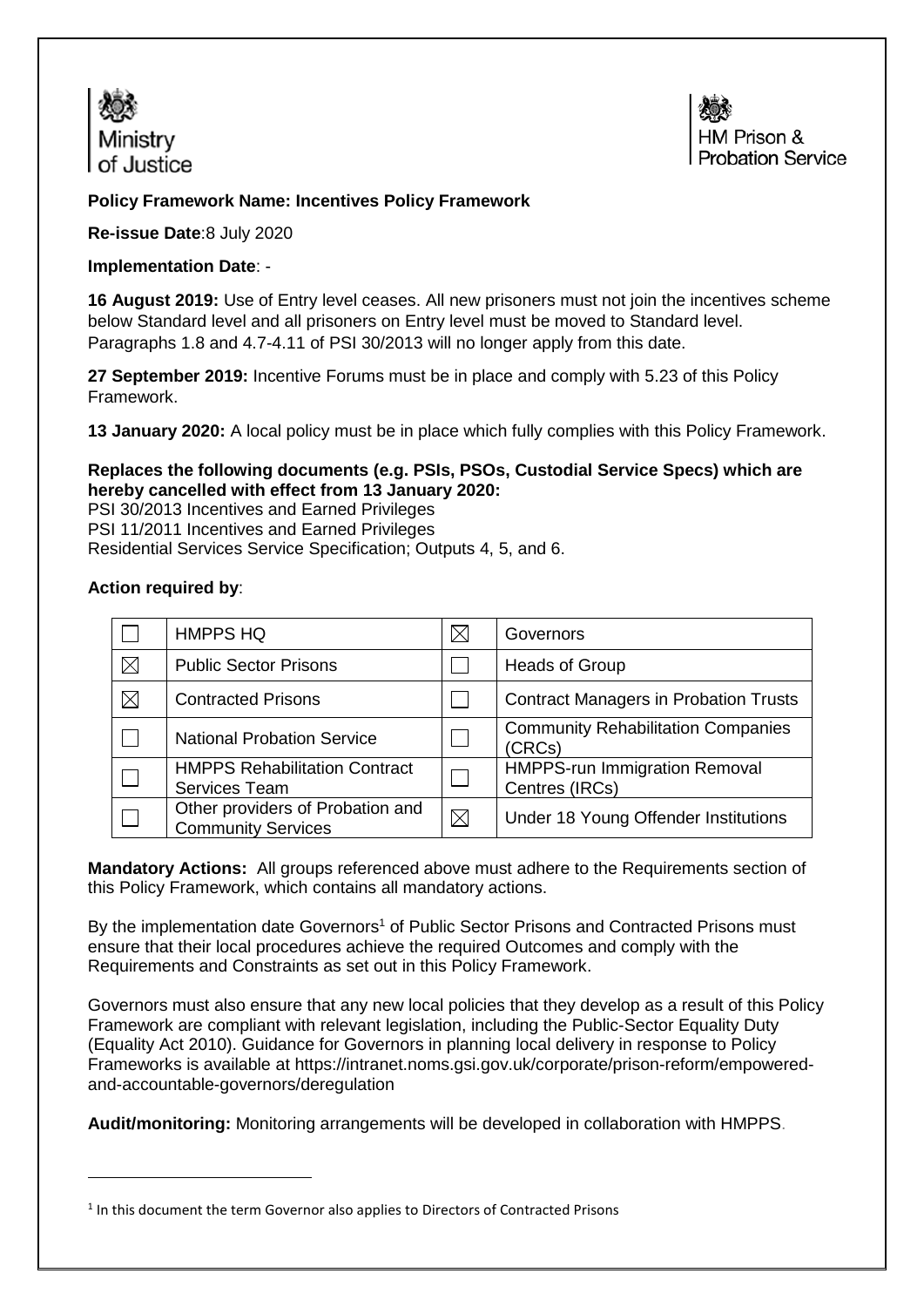**Resource impact**: Governors will need to consider locally the impact that any new local policy which they develop will have on their resources.

**Contact**: operational\_policy1@justice.gov.uk

**Deputy/Group Director sign-off:** Adam Bailey, Deputy Director, Prison Reform

**Approved by Change Board for Publication:** 10 July 2019

#### **Revisions**

| <b>Date</b> | <b>Changes</b>                                                                            |
|-------------|-------------------------------------------------------------------------------------------|
| 19 Dec 2019 | Paras: 5.31; 5.42; 5.48; changes to Annex A, C, F; and the addition of Annex I            |
| 07 Feb 2020 | Para: 5.52, reference to Chapter 11 of the PPM should read Chapter 10.                    |
| 12 Mar 2020 | NFL updated to allow alarm clocks/watches with a digital display but no smart<br>watches. |
| 8 July 2020 | Updates to Annex C and D in relation to the use of Nintento and Xbox game<br>consoles.    |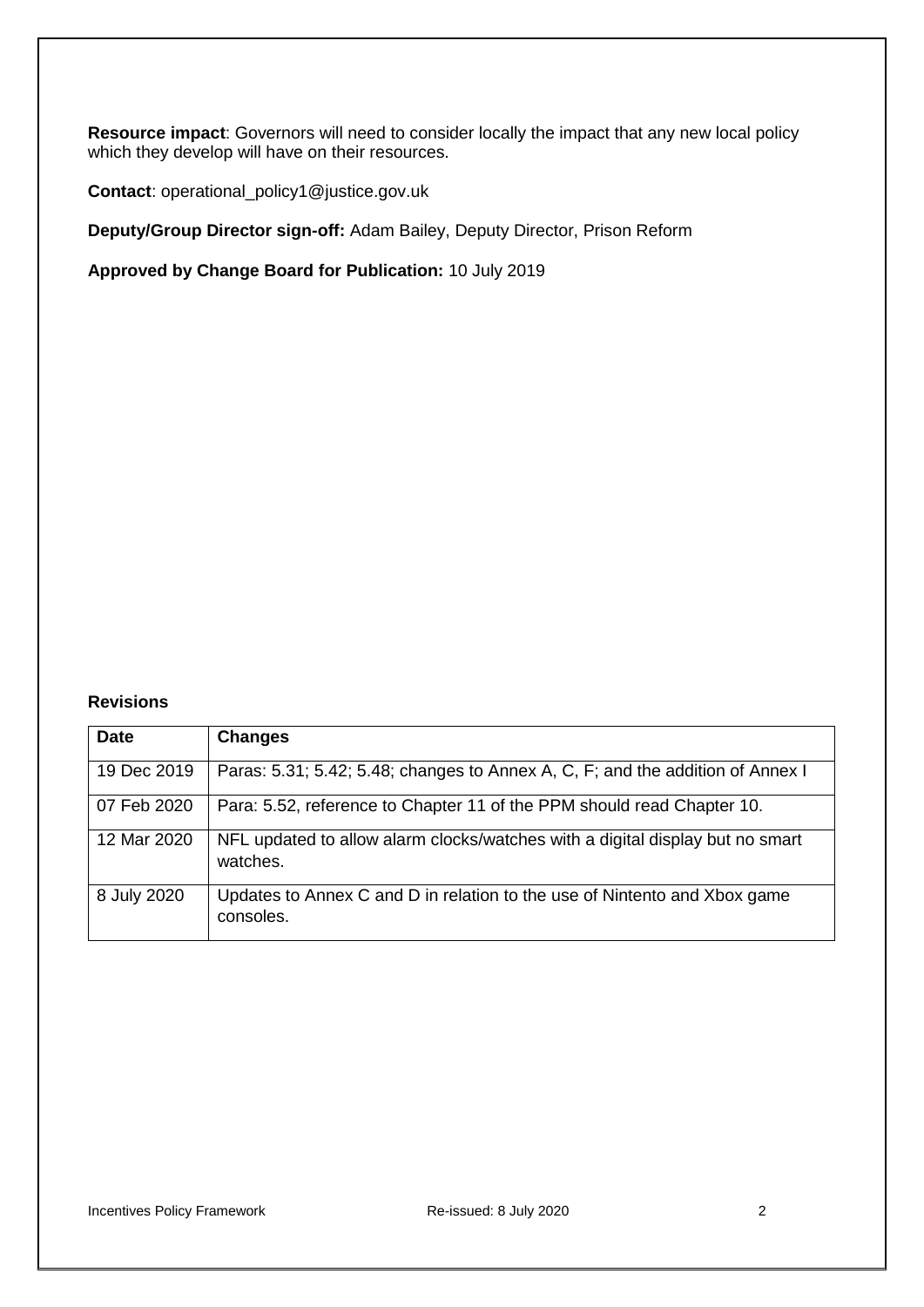# **CONTENTS**

| <b>Section</b> | <b>Title</b>                                                                                        | Page           |
|----------------|-----------------------------------------------------------------------------------------------------|----------------|
| 1              | Purpose                                                                                             | 5              |
| 2              | Context                                                                                             | 5              |
| 3              | Evidence                                                                                            | $5-6$          |
| 4              | Outcomes                                                                                            | 6              |
|                | Requirements                                                                                        | $6 - 14$       |
|                | <b>Legal Requirements</b>                                                                           | $6 - 7$        |
|                | <b>Incentives Scheme Structures</b>                                                                 | $\overline{7}$ |
|                | Criteria for Progression                                                                            | $7 - 8$        |
|                | Role of the Keyworker                                                                               | 8              |
|                | <b>Reviews</b>                                                                                      | 8              |
|                | <b>Reviews for New Prisoners</b>                                                                    | 9              |
|                | <b>Other Review Requirements</b>                                                                    | 9              |
|                | Appeals                                                                                             | 9              |
|                | <b>Incentives Forum for Staff and Prisoners</b>                                                     | 9              |
|                | Communication                                                                                       | $9 - 10$       |
| 5              | <b>Facilities List</b>                                                                              | 10             |
|                | <b>Games Consoles</b>                                                                               | 10             |
|                | <b>Property and Transfers</b>                                                                       | 10             |
|                | Earnable Incentives                                                                                 | 11             |
|                | <b>Access to Private Cash</b>                                                                       | 11             |
|                | Eligibility to Earn Higher Rates of Pay                                                             | 11             |
|                | <b>In-cell Televisions</b>                                                                          | 12             |
|                | <b>Opportunity to Wear Own Clothes</b>                                                              | 12             |
|                | <b>Additional Time Out of Cell</b>                                                                  | 13             |
|                | Extra and Improved Visits                                                                           | 13             |
|                | Handing and Sending In                                                                              | 13             |
| 6              | Constraints                                                                                         | 14             |
|                | Guidance                                                                                            | $14 - 20$      |
|                | Evidence-based Guidance for an Effective Local Incentives Policy                                    | $14 - 15$      |
| $\overline{7}$ | Reinforcing Positive Behaviours is More Effective than Punishing<br><b>Undesirable Behaviours</b>   | 14             |
|                | Principles of an Effective Local Scheme                                                             | $14 - 15$      |
|                | Procedural justice - Positive Perceptions of Fairness Increase<br><b>Compliance and Cooperation</b> | 15             |
|                | Review Considerations - Commendations and Behaviour Warnings                                        | 15             |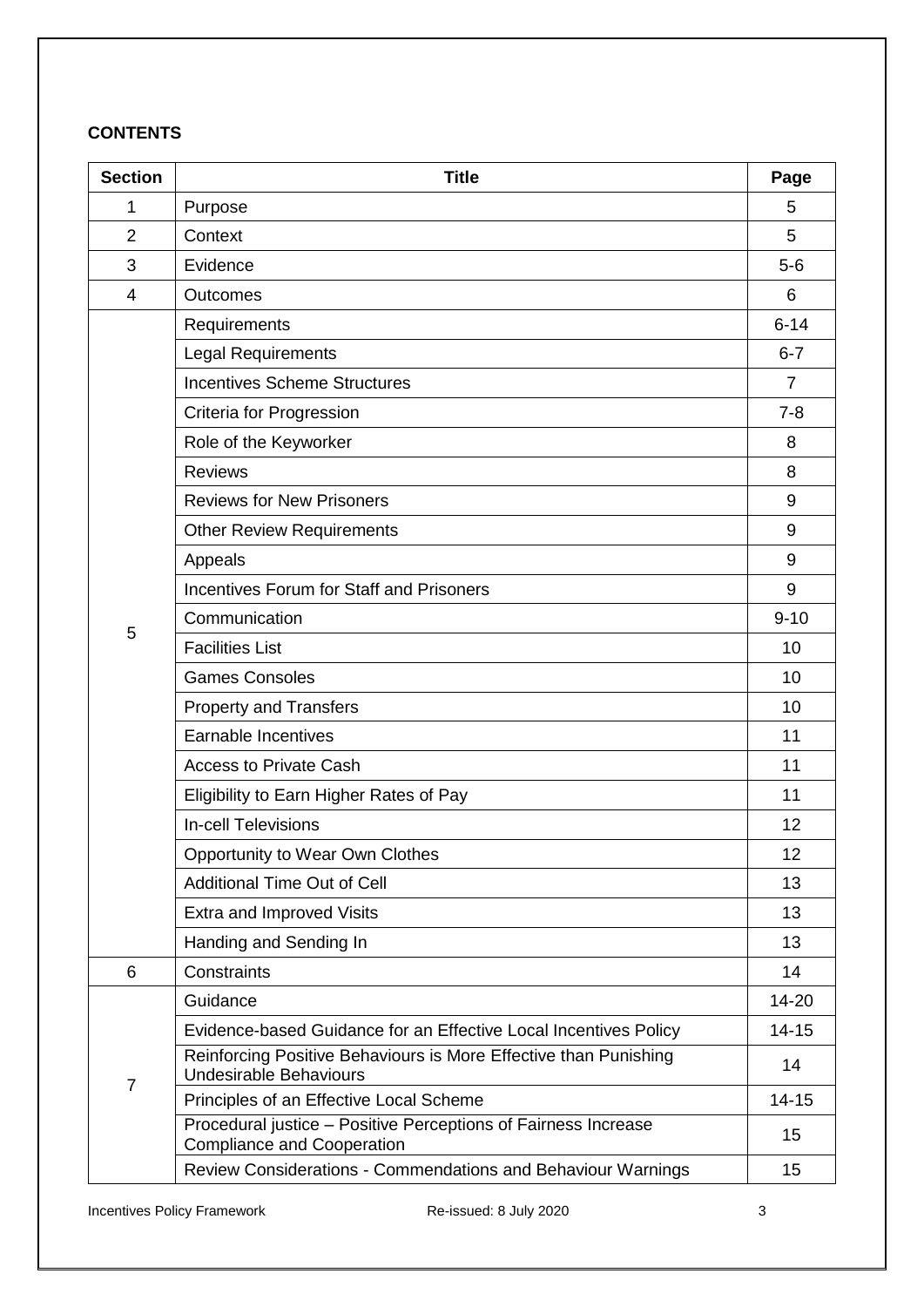|         | <b>Adjudications and Local Policies</b>                                                       | 16        |
|---------|-----------------------------------------------------------------------------------------------|-----------|
|         | <b>Transfers</b>                                                                              | 16        |
|         | Release on Temporary Licence and the Incentives Policy                                        | 16        |
|         | <b>Enhanced Wings</b>                                                                         | $16 - 17$ |
|         | Considerations for Prisoners with Specific Requirements                                       | $17-19$   |
| Annex A | Behaviour Principles and Incentive Level Definition                                           | 20        |
| Annex B | Equalities Guidance & Principles for Implementation of Fair and Effective<br>Incentive Forums | $21 - 22$ |
| Annex C | <b>National Facilities List</b>                                                               | $23 - 28$ |
| Annex D | <b>Games Consoles and Games</b>                                                               | 29        |
| Annex E | Suggested Compact for Prisoners who have a TV set                                             | $30 - 31$ |
| Annex F | Sending and Handing In of Books to Prisoners                                                  | $32 - 33$ |
| Annex G | Guidance on How to Locally Adjust Central Private Cash Limits                                 | 34        |
| Annex H | <b>Incentives Policy Compliance Checklist</b>                                                 | 35        |
| Annex I | Authorisation of Proprietary Bluetooth Stereos/Radios and HMPPS<br><b>Bluetooth Guide</b>     | 36        |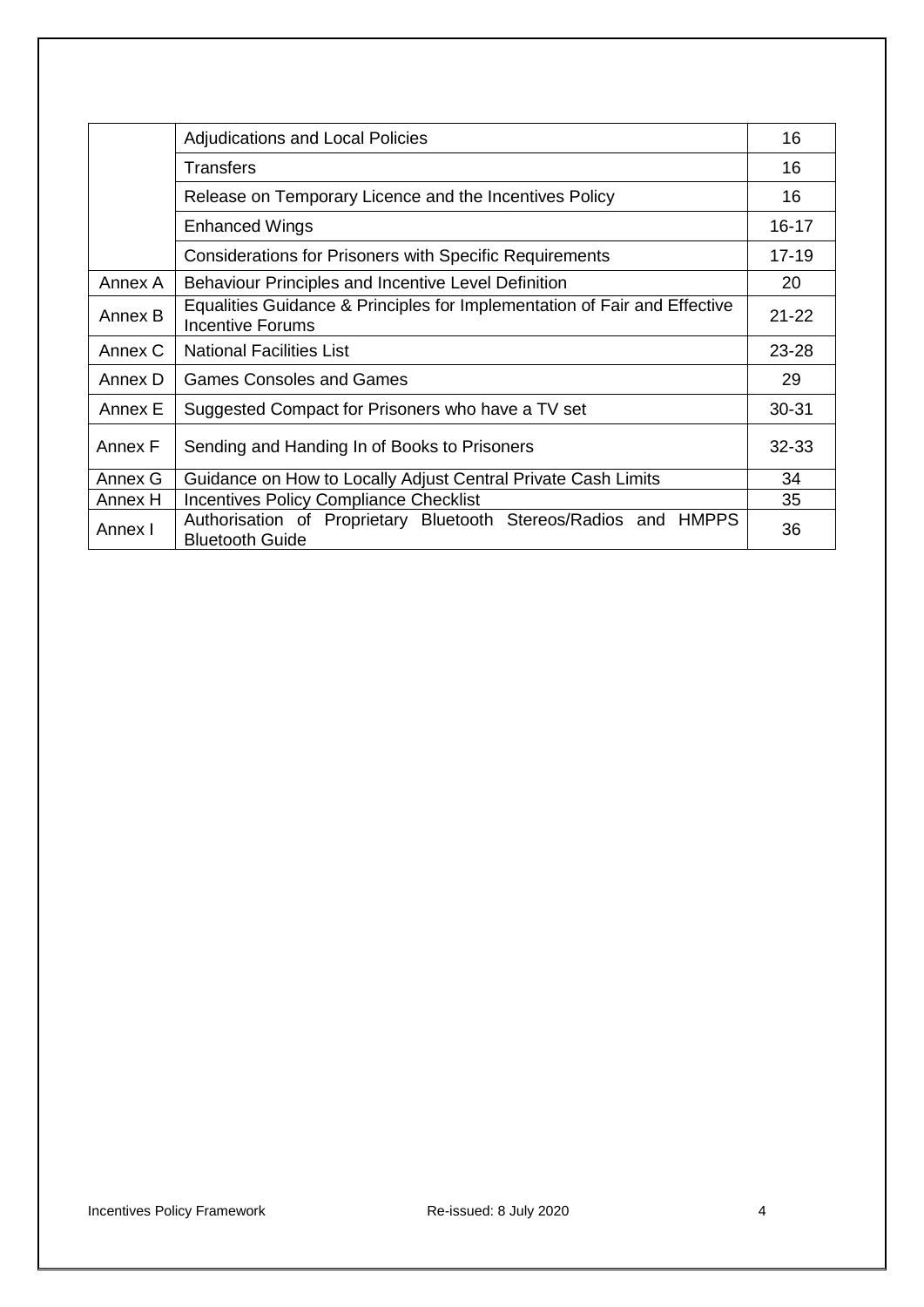# <span id="page-4-0"></span>**1. Purpose**

1.1 The system of privileges is a key tool for incentivising prisoners to abide by the rules and engage in the prison regime and rehabilitation, including education, work and substance misuse interventions – whilst allowing privileges to be taken away from those who behave poorly or refuse to engage. This policy sets a common framework with which local incentives policies must comply.

# <span id="page-4-1"></span>**2. Context**

2.1 The Incentives Policy Framework, together with other key policies, such as Adjudications, and for Young Offender Institutions (YOIs), the Building Bridges Policy Framework, allows Governors to incentivise good behaviour and tackle poor behaviour and breaches of the Prison Rules and YOI Rules, helping prisoners to make the right choices to prepare them to lead crime-free lives when they leave prison.

# <span id="page-4-2"></span>**3. Evidence**

- 3.1 There are three important areas of evidence that can help Governors to implement more effective incentives schemes. These include how fairly procedures are seen to be implemented (sometimes called procedural justice), the use of positive reinforcement, and the design and monitoring of the scheme itself. Further guidance on how to translate this evidence into everyday practice is given in [Section 7](#page-13-0) (Guidance).
- 3.2 Research on the impact of fair procedures, shows that:
	- When people believe the process of applying rules (how a decision is made, rather than what decision is made) is fair, it influences their views and behaviour. When people feel processes are applied fairly, they have more confidence and trust in authority figures, see authority figures as being more legitimate, and they are more likely to accept and abide by decisions and rules, and comply and cooperate with authority, even if the outcome is not in their favour.
	- When prisoners perceive authority to be used in a more procedurally just way, this predicts significantly less misconduct and violence, better psychological health, and lower rates of reoffending after release.
- 3.3 Research on behaviour change shows positive reinforcement is more effective at shaping people's behaviour than punishing them. Punishment may be required, but on its own it does not effectively change behaviour or deter people from impulsive actions. Punishment can result in compliance, but not the internalisation of values and so works less well in securing positive lasting behaviour change. Evidence also points to a range of other challenges that can result from punishment, such as aggression and damaged relationships with the punisher. Positively reinforcing desirable behaviour, on the other hand, can produce robust gains in a variety of desired behaviours; this approach teaches an individual what to do.
- 3.4 Research on implementing incentive schemes shows that they work better to encourage good behaviour in prison when:
	- There is a clear understanding of what the scheme is trying to encourage  $-$  i.e. what desirable behaviours it is trying to increase.
	- Increasing desirable behaviour is the main focus of the scheme rather than punishing poor behaviour.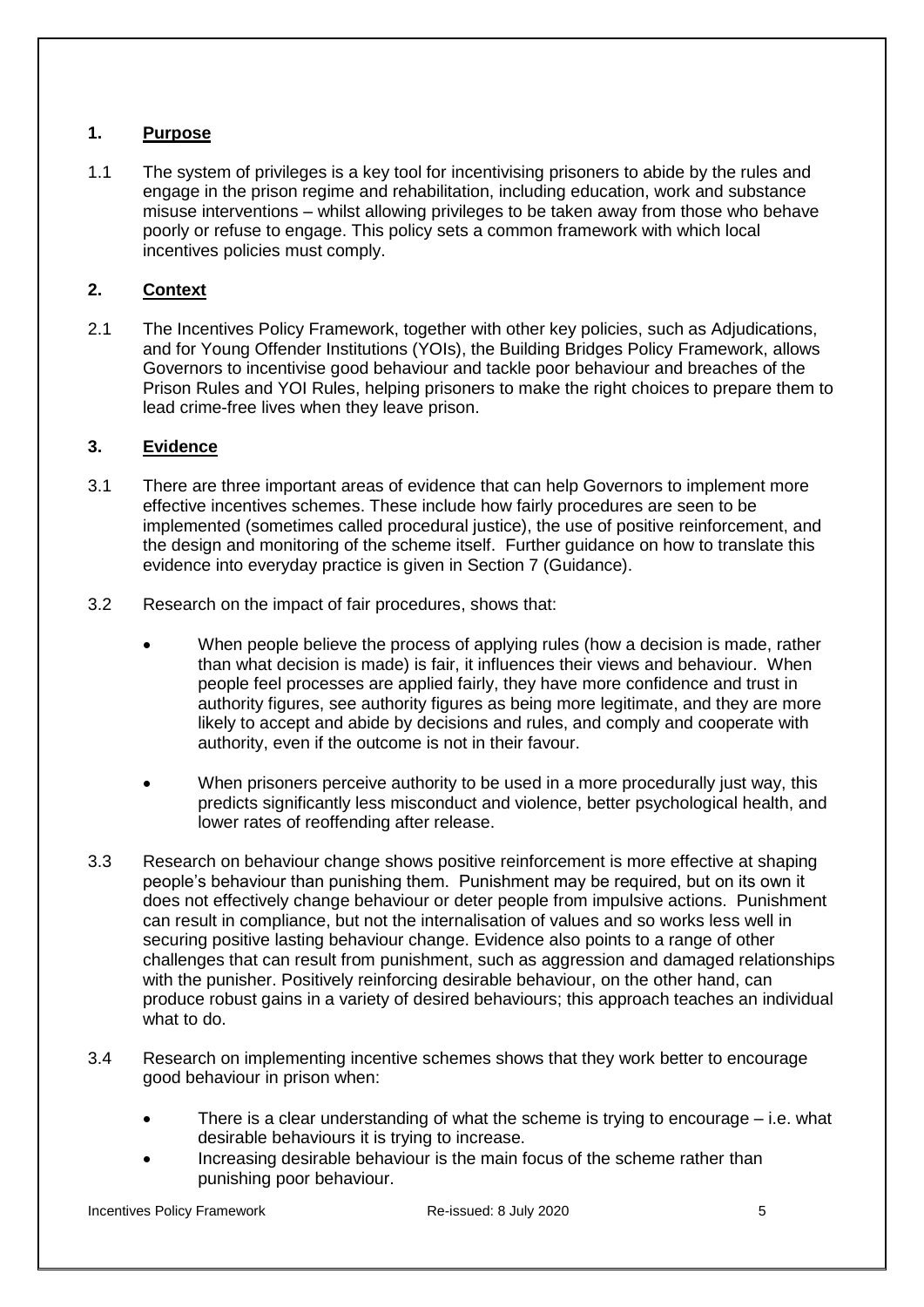- The response to behaviour is immediate and consistent. Immediate verbal praise for good behaviour or verbal challenging of poor behaviour can support this approach.
- Staff have some basic training in behaviour management principles.
- The scheme is carefully monitored to ensure it remains consistent, transparent, fair and is focussed on positive reinforcement. Without careful monitoring, schemes can easily deteriorate into coercive regimes that work less well and can even increase anti-social behaviour.

### <span id="page-5-0"></span>**4. Outcomes**

- 4.1 Prisoners engage with their rehabilitation.
- 4.2 Privileges are earned by progression through incentive levels but can also be lost by moving down an incentive level(s) for poor behaviour.
- 4.3 Incentive levels are reviewed within the timescales set out in the [Review](#page-7-1) section, and are determined by patterns of behaviour, personal progress and engagement with the prison regime and sentence plan targets.
- 4.4 Local incentive policies are perceived (by prisoners and staff) as being fair, consistent and non-discriminatory, encourage good behaviour and challenge poor behaviour.
- 4.5 The consequences of poor behaviour are proportionate, both in terms of impact and duration, and are swiftly implemented.
- 4.6 Due regard is given to prisoners' journey through the prison estate in designing local incentives schemes.
- 4.7 All prisoners, irrespective of incentive level, continue to receive the entitlements laid down in Prison/YOI Rules and other instructions in relation to visits, letters, telephone calls, provision of food and clothing, and any other minimum activity provided locally for all prisoners.
- 4.8 Local incentive policies command public confidence as being appropriate and offering value for money for the public purse.

### <span id="page-5-1"></span>**5. Requirements**

#### <span id="page-5-2"></span>**Legal Requirements**

- 5.1 Each prison or YOI must ensure a system of privileges in accordance with rule 8 of the Prison Rules 1999 or rule 6 of the YOI Rules 2000. The Equality Act 2010 requires HMPPS and Governors to comply with the Public Sector Equality Duty and have due regard when exercising functions to the need to eliminate discrimination, promote equality of opportunity and foster good relations between those with protected characteristics and those without. The protected characteristics are: age; disability; gender reassignment; marriage and civil partnership; pregnancy and maternity; race; religion and belief; sex; and sexual orientation.
- 5.2 All systems must be fair throughout and Governors must ensure that relevant impact assessments are in place to support the local policy, including monitoring against protected characteristics. In particular, consistent with the Public Sector Equality Duty, Governors must undertake an Equality Analysis from the outset of developing the policy and consult with relevant stakeholders to shape it and ensure compliance. It must also be compliant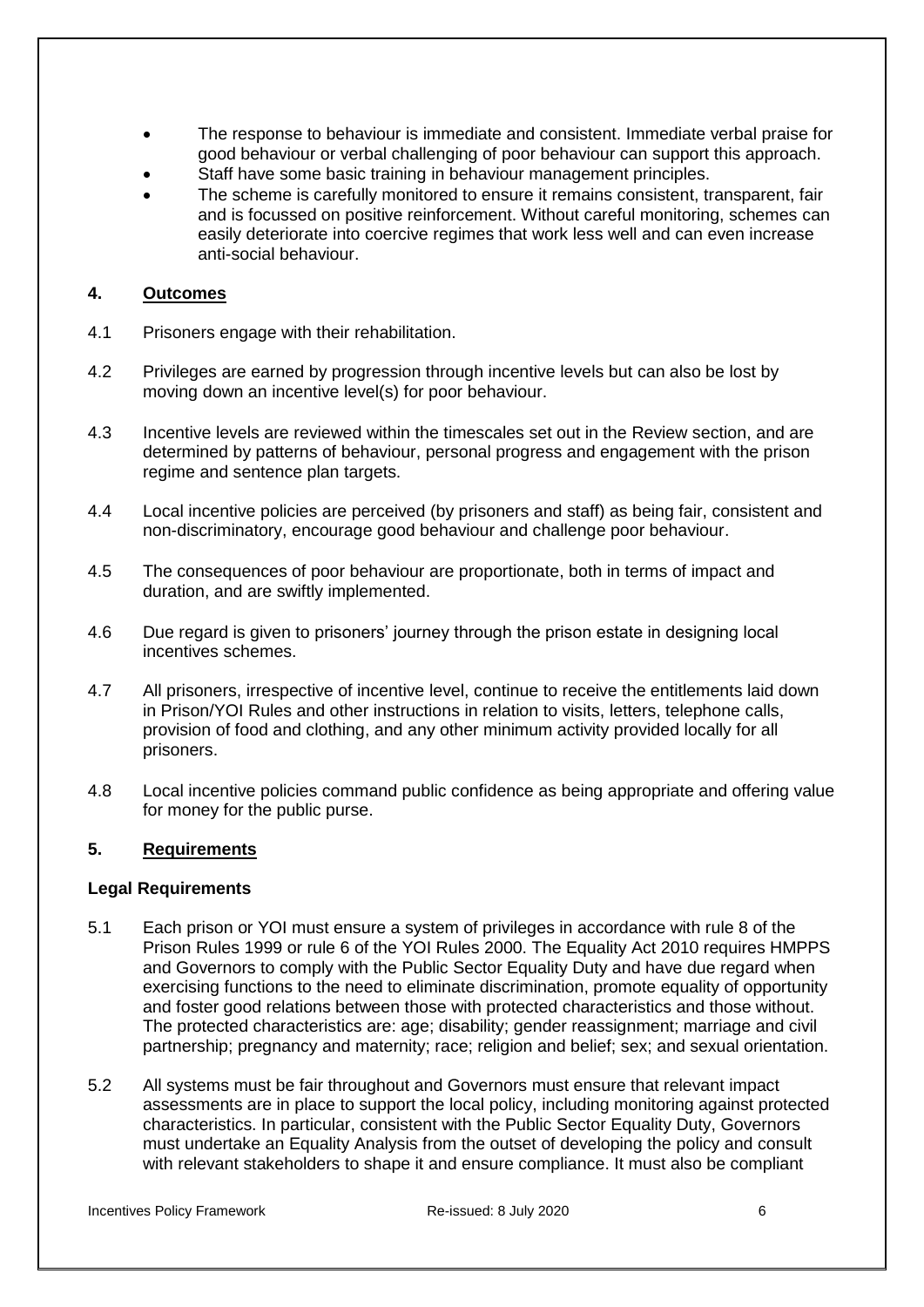with health and safety requirements and where necessary, a Data Protection Impact Assessment and the Family Test must be undertaken.

5.3 Governors must ensure their local policy reflects the legal entitlements for remand and civil prisoners where these are different to those for convicted prisoners. Please refer to sections on Eligibility to wear Own Clothes, Extra and Improved Visits, Considerations for Prisoners with Specific Requirements and [PSO 4600 Unconvicted, Un-sentenced and Civil](http://www.justice.gov.uk/downloads/offenders/psipso/pso/PSO_4600_unconvicted_unsentenced_and_civil_prisoners.doc)  [Prisoners,](http://www.justice.gov.uk/downloads/offenders/psipso/pso/PSO_4600_unconvicted_unsentenced_and_civil_prisoners.doc) which sets out the rights to which these prisoners are entitled.

#### **Other Requirements**

#### <span id="page-6-0"></span>**Incentives Scheme Structures**

- 5.4 Governors must include at least three incentive levels in their local policy, referred to in this Policy Framework as Basic, Standard and Enhanced. Governors may create additional levels above Enhanced.
- 5.5 Basic level must include as a minimum the legal entitlements to which prisoners are entitled.
- 5.6 Prisoners must retain their incentive level upon conviction and upon transfer, (including those transferring from other jurisdictions), if there is an equivalent level at the receiving establishment. To ensure that prisoners retain their incentive level on transfer staff must check previous P-NOMIS entries and/or check with the sending prison and amend the status field in P-NOMIS accordingly. Where there is no equivalent level the prisoner must be placed on the level closest to it, in the opinion of the receiving prison.
- 5.7 New and recalled prisoners must not join the prison system below Standard level.
- 5.8 Governors have due regard to local incentive policies in those prisons from which their prisoners are commonly received, or to which their prisoners commonly transfer, to minimise potential disruption on transfer. Individually and collectively Prison Group Directors (PGDs) should ensure consideration is given to prisoners' journeys through the estate in the design of local incentive policies.
- 5.9 Local incentive policies must be reviewed annually to ensure their fairness and relevance to local priorities and population, which will include considering local behavioural expectations and whether the privileges offered are sufficiently incentivising. The review should also consider its impact on groups with different protected characteristics by reviewing the Equality Analysis.

#### <span id="page-6-1"></span>**Criteria for Progression**

- 5.10 Criteria for progression and moving down an incentive level(s) must be in place and include compliance with [Annex A,](#page-19-0) which sets out the definitions of each incentive level and requires prisons to have a small number of simple behaviour principles which apply to all prisoners. Example behaviour principles are provided at [Annex A](#page-19-0) which can be used by prisons or replaced with alternatives, allowing prisons to respond to local challenges and priorities.
- 5.11 Beneath the principles are example behaviour expectations which staff, including key workers where they are in place, can use to coach prisoners on the types of behaviour required to meet a principle. Governors can tailor the expectations to meet local circumstances or to set short term goals for individual prisoners, e.g. to target any specific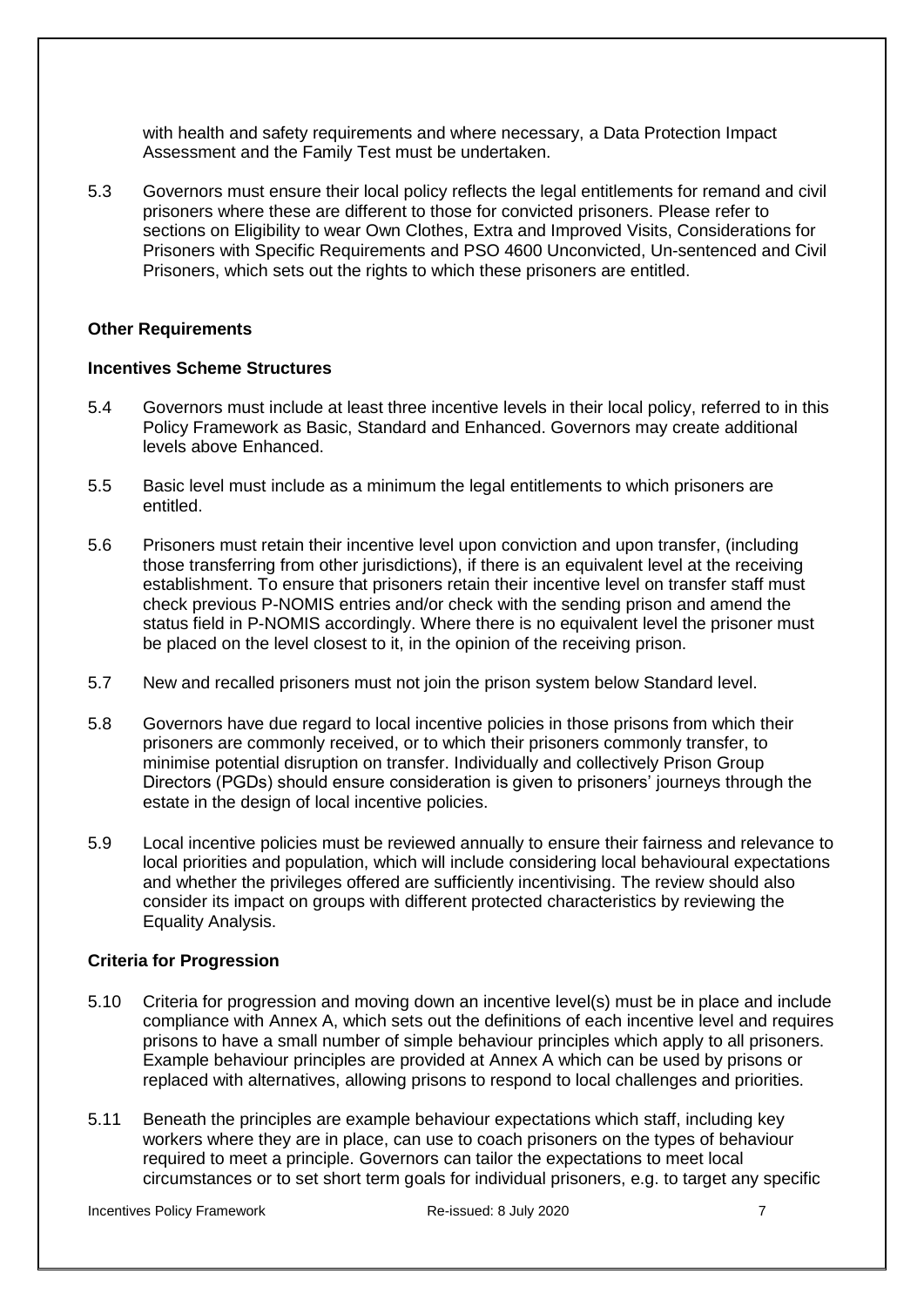behaviours that they want to improve – or to meet alternative behaviour principles where these are in place.

- 5.12 Immediate positive, verbal reinforcement for good behaviour and achievements can both recognise and incentivise progress alongside formal reviews, which should consider patterns of behaviour. Similarly, poor behaviour should also be challenged outside formal reviews.
- 5.13 Governors must identify and respond to the needs of those who need help to engage in the scheme, by, for example, identifying and targeting behavioural support for prisoners with potential underlying factors for poor behaviour or non-engagement, such as traumatic brain injury, learning difficulties, low maturation and mental health issues. Section 7, [Considerations for Prisoners with Specific Requirements](#page-16-0)*,* provides further examples of those who may need additional help.

#### <span id="page-7-0"></span>**Role of the Keyworker**

- 5.14 Where keyworkers are in place they must have a role in the incentives scheme including:
	- Helping prisoners on their caseload to understand the behaviours that are expected of them to progress on the incentives scheme and how their behaviour is considered as part of other assessments, such as Release on Temporary Licence (ROTL).
	- Supporting and encouraging prisoners to take responsibility for their progression, for example by setting short term targets on behaviour and engagement. Key workers should particularly support prisoners on Basic level to progress back to Standard.
	- Contributing to incentive level reviews by providing input on positive/negative progress in behaviour and performance on the wing and at activities, and other information such as new goals or concerns.

#### <span id="page-7-1"></span>**Reviews**

- 5.15 An incentive level review can be held at any time, subject to all prisoners being given a review at least annually. Governors must determine the period of time between incentive level reviews and/or what triggers a review. In determining this, they should be mindful of prisoners' average length of time in the prison. Wherever possible reviews should be multidisciplinary, particularly reviews of prisoners on Basic.
- 5.16 All prisoners placed on Basic must be reviewed within 7 days and if they are not suitable to return to Standard level further reviews must be undertaken at least every 28 days thereafter, except for those identified as at risk of suicide and self-harm and for young people, where further reviews must be undertaken at least every 14 days thereafter. A review and upgrade to Standard level can take place at any time within these timescales, should a prisoner sufficiently demonstrate the expected behaviour and engagement.
- 5.17 Prisoners on Basic level must be informed of the steps they need to take to return to Standard level, making clear the specific behaviours and engagement they must demonstrate. Prisoners who have been identified as needing help to engage in the scheme, - under paragraph 5.13 - and those who have been identified to be at risk of suicide or selfharm must be supported whilst on Basic level.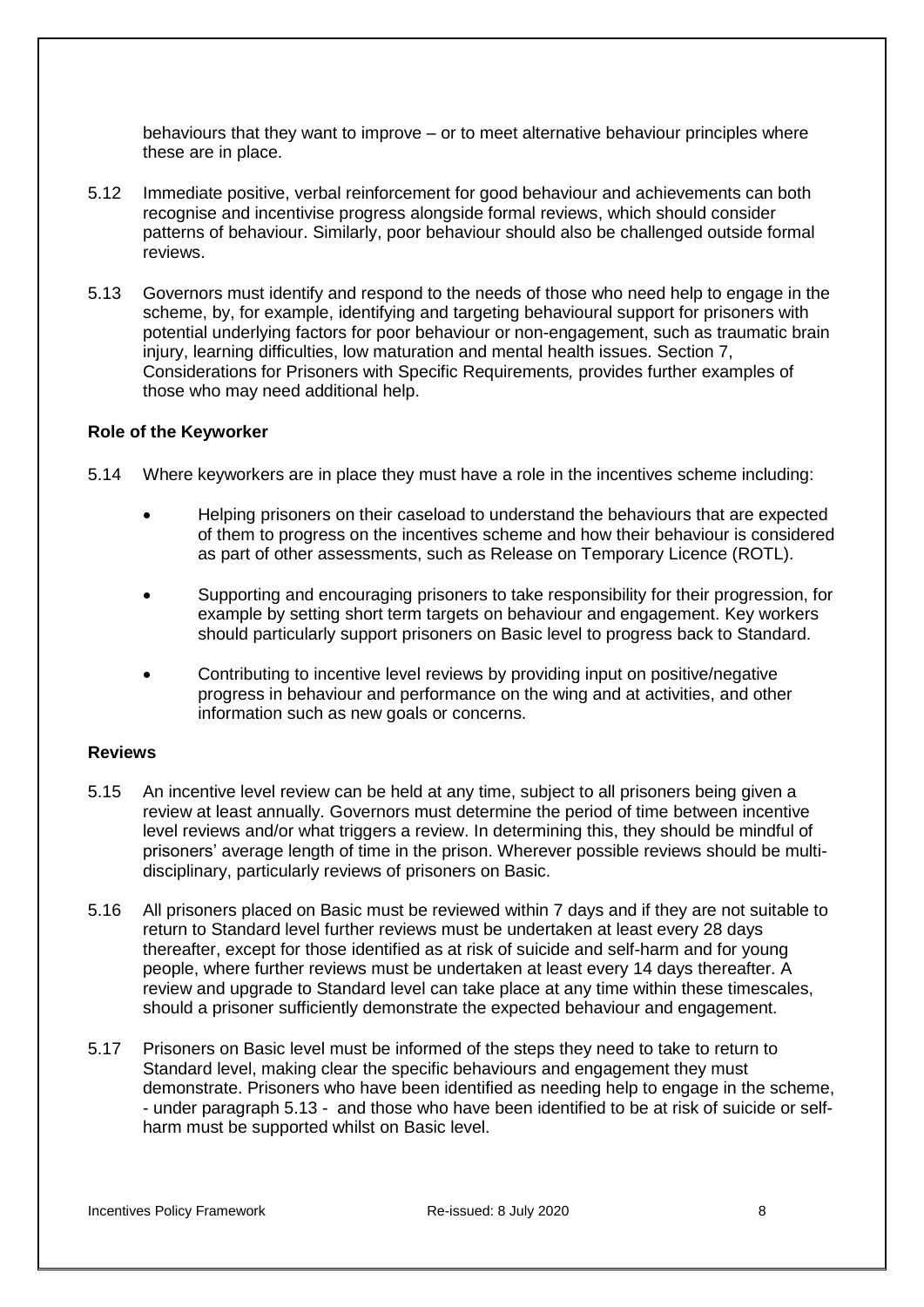### <span id="page-8-0"></span>**Reviews for New Prisoners**

5.18 An initial review can take place at any time, subject to the prison reviewing the incentive level of all new prisoners within 3 months from the time they arrive in prison or receive a prison sentence, or for young people, within 1 month.

### <span id="page-8-1"></span>**Other Review Requirements**

- 5.19 To inform the review, feedback must be sought from across the establishment, including education and workshop staff, reports from any treatment programmes which have been completed as part of the sentence plan and any other staff who have close dealings with the prisoner. Governors may consider when it is appropriate to use security intelligence to inform incentives level reviews for specific prisoners. Guidance on the use of intelligence is contained in the [Intelligence Collection, Management and Dissemination in Prisons and](https://www.gov.uk/government/publications/intelligence-collection-management-and-dissemination-in-prisons-and-probation)  [Probation Policy Framework.](https://www.gov.uk/government/publications/intelligence-collection-management-and-dissemination-in-prisons-and-probation)
- 5.20 Prisoners must be given the opportunity to make their case in the review process. The review outcome must be discussed with them, including reasons for any decision made, and the process for appeal explained to the prisoner. The review outcome and confirmation that the prisoner received their feedback must be entered on P-NOMIS.
- 5.21 An immediate incentive level review should be undertaken for serious single incidents of bad behaviour, for example such incidents that were serious enough to lead to an adjudication for an offence involving violence to staff or prisoners, drugs, possession of a mobile phone, abscond or possession of a weapon. There is a strong presumption that such incidents should lead to prisoners moving down an incentive level(s) unless there are compelling reasons to maintain the current incentive level. The review should consider outcomes which follow from adjudications in relation to the same incident to ensure that the overall response to bad behaviour is not disproportionate. If any adjudication is subsequently quashed, dismissed or not proceeded with, a further review should take place to determine the prisoner's appropriate incentives level. Further guidance on Adjudications is contained in the [Guidance](#page-13-0) section.

#### <span id="page-8-2"></span>**Appeals**

5.22 An appeals process must be in place, which prisoners must be informed of and have access to, that resolves issues in reasonable timescales and includes a mechanism for prisoners to raise complaints. Appeals must be considered by a more senior member of staff than the person who took the decision that is being challenged.

### <span id="page-8-3"></span>**Incentives Forum for Staff and Prisoners**

5.23 A forum must be in place to review the fairness and effectiveness of the local incentives policy, including the efficacy of the incentives on offer. Forums must involve staff; white, Black, Asian and Minority Ethnic (BAME) and Gypsy, Traveller and Romany prisoners and all prisoner groups with protected characteristics where present in the local population. [Annex B](#page-20-0) provides guidance on establishing the forum from an equalities perspective.

#### <span id="page-8-4"></span>**Communication**

5.24 The behaviour principles required for progression on the scheme must be effectively communicated to all prisoners and staff, using simple messages that are understandable to individual prisoners.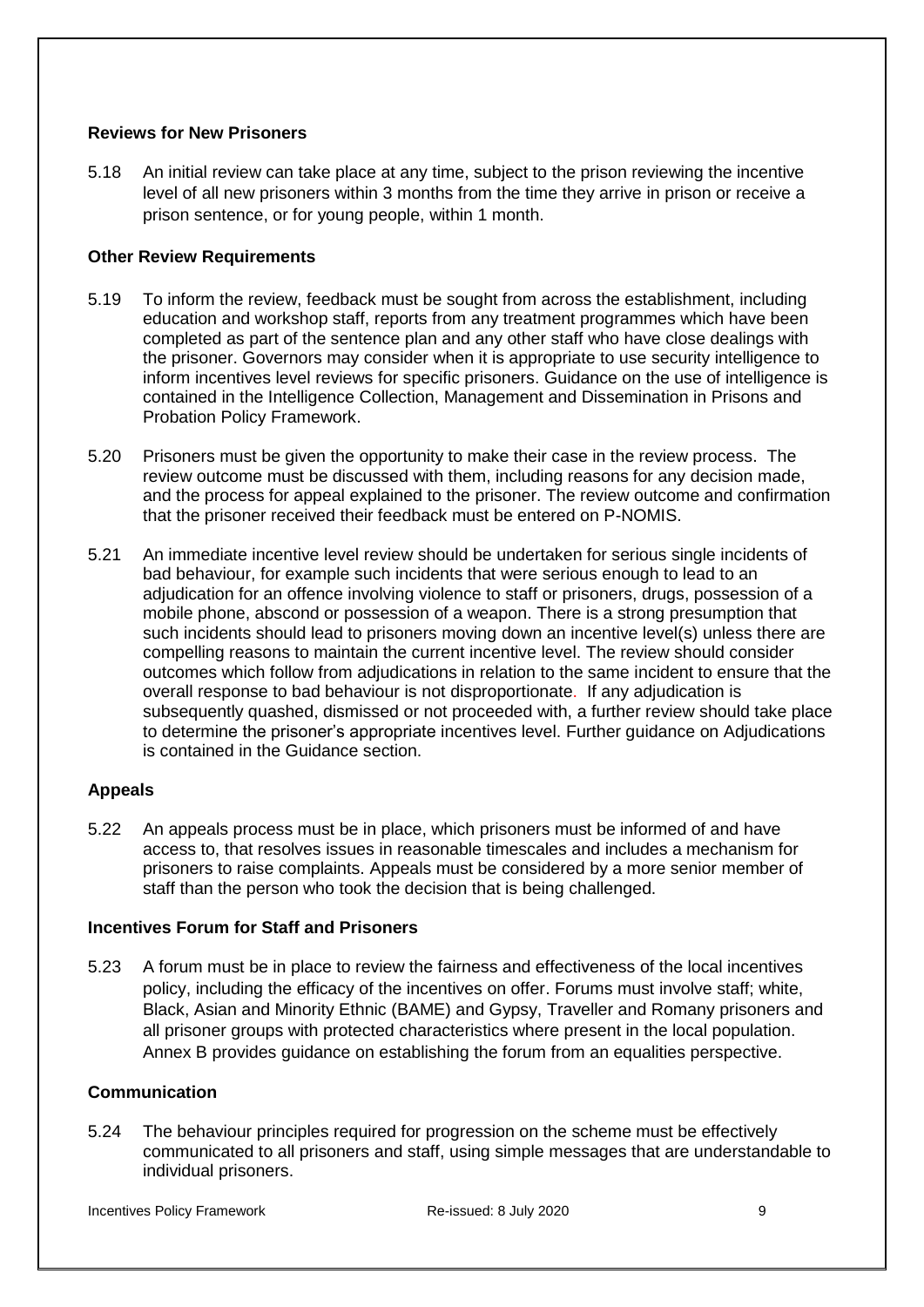5.25 All prisoners must be informed of the local incentives policy during their induction and details of how to learn more about the local incentives system must be advertised effectively.

#### <span id="page-9-0"></span>**Facilities List**

- 5.26 All prisoners, irrespective of local incentive level, must have access to the items listed under part 1 of the National Facilities List set out in [Annex C,](#page-22-0) where requested. All items are subject to volumetric control in accordance with [PSI 12/2011 Prisoners'](http://www.justice.gov.uk/downloads/offenders/psipso/psi-2011/psi-12-2011-prisoners-property.doc) Property.
- 5.27 Prisoners on Basic level must be restricted to items on part 1 of the list.
- 5.28 Governors can choose additional items from part 2 of the list to add to their local facilities list for Standard and Enhanced levels, and any additional levels above Enhanced. It is for Governors locally to determine what incentive level prisoners must be on to have access to these items.
- 5.29 Where Governors wish to, they may add to the list at [Annex C.](#page-22-0) To do this they must raise this with their Prison Group Director who will provide a single point of contact to discuss with the Operational Policy Team at the Ministry of Justice. This ensures that, where changes are agreed, the National Facilities List is updated accordingly.

### <span id="page-9-1"></span>**Games Consoles**

5.30 Where games consoles and games are allowed as an additional in cell privilege under the local incentives scheme, they must not be provided at public expense. Consoles are not permitted for prisoners on Basic. Governors can choose at which level to make them available, from Standard and above. 18 rated games are not permitted. Advice on permitted consoles is provided at [Annex D.](#page-28-0)

### <span id="page-9-2"></span>**Property and Transfers**

- 5.31 All prisoner property must be managed in accordance with [PSI 12/2011 Prisoners'](http://www.justice.gov.uk/downloads/offenders/psipso/psi-2011/psi-12-2011-prisoners-property.doc)  [Property.](http://www.justice.gov.uk/downloads/offenders/psipso/psi-2011/psi-12-2011-prisoners-property.doc) Items held in-possession by prisoners, including items listed in part 1 of [Annex C](#page-22-0) and consumables, are subject to volumetric control limits unless they are exempt in accordance with other national policies. On transfer prisons can only send property on the escort vehicles up to the volumetric control limits as well as items exempt from volumetric control. It is the prisons responsibility to arrange onward transfer of any excess property.
- 5.32 Where a property dispute arises, prisoners should be encouraged to follow the internal complaints process. Governors must ensure property complaints are investigated thoroughly and take steps to reduce the likelihood of disputes and litigation.
- <span id="page-9-3"></span>5.33 On occasion, prisoners will arrive on transfer from another establishment with items, such as a large stereo, which are not permitted in the receiving establishment's facility list but are permitted at the previous establishment. Governors must consider these items on a case by case basis. Unless the item(s) is considered a risk to good order, discipline, security, safety and/or exceed volumetric control limits the prisoner should normally be allowed to retain it in-possession. However, the fact that an item was allowed on this basis does not give the prisoner any right to replace it "like for like". Any replacement must comply with the local facility list.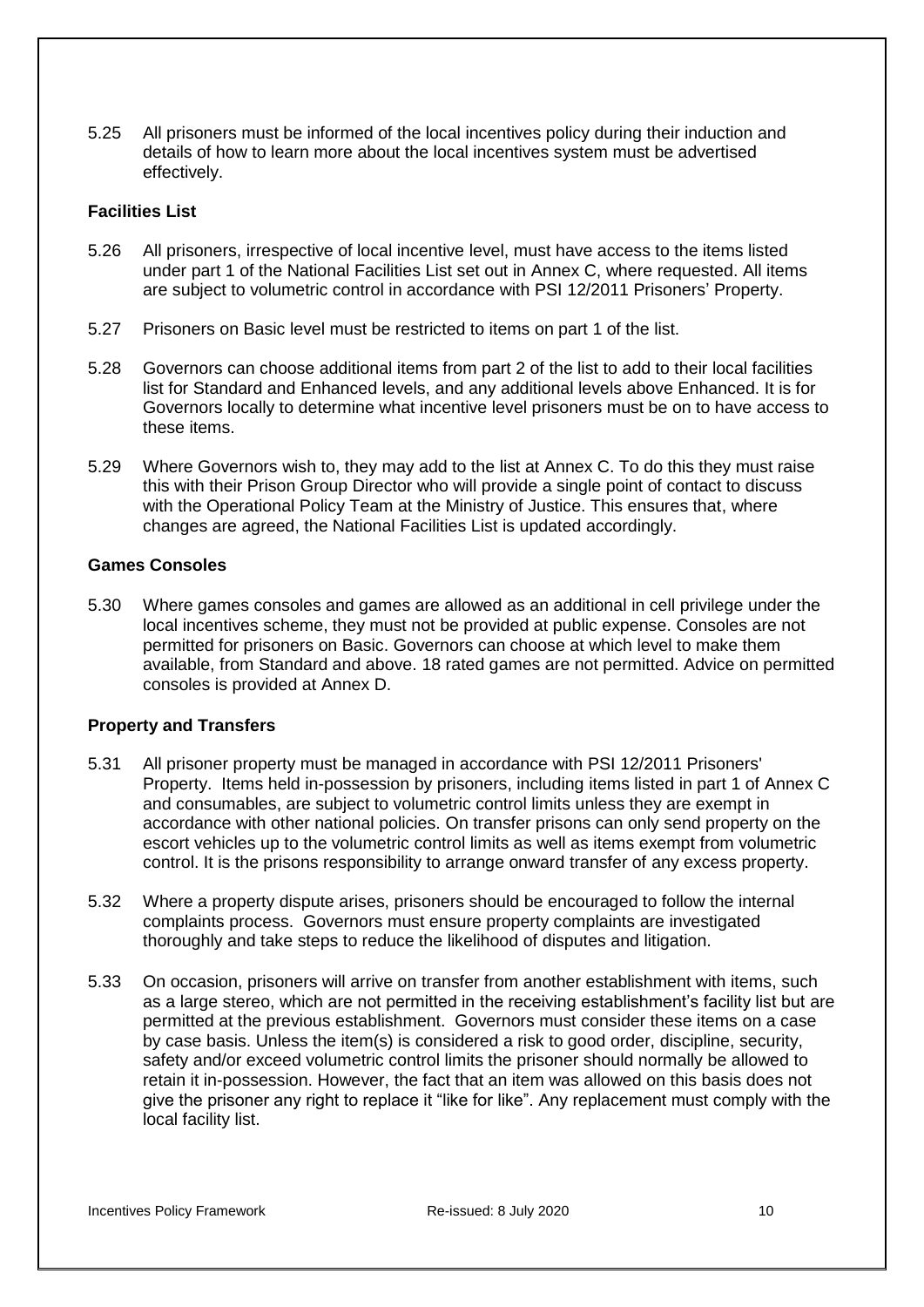### **Earnable Incentives**

- 5.34 Governors must design their local incentives schemes according to what they understand incentivises their population and the facilities and opportunities available at their prison.
- 5.35 However, to provide consistency across prisons in the core incentives offered, where operationally possible, the following 6 designated earnable incentives must be included in local incentive schemes as set out below. Governors are not restricted to offering these incentives, and are encouraged to develop additional incentives.
	- *Access to private cash;*
	- *Eligibility to earn higher rates of pay;*
	- *Access to in-cell television;*
	- *Opportunity to wear own clothes;*
	- *Additional time out of cell;*
	- *Extra and improved visits.*

#### <span id="page-10-0"></span>**Access to Private Cash**

5.36 This must be in line with updated weekly central limits detailed below.

| Level        | Unconvicted | Convicted |
|--------------|-------------|-----------|
| <b>Basic</b> | £25.00      | £5.00     |
| Standard     | £55.00      | £18.00    |
| Enhanced     | £60.00      | £30.00    |

- 5.37 Where Governors introduce levels above Enhanced, they may grant prisoners access to private cash up to the Enhanced level only.
- 5.38 Details of how to adjust prisoners' private cash limits locally are provided at [Annex G](#page-33-0) and further guidance on access to private cash is given in [PSI 01/2012 Manage Prisoner](http://www.justice.gov.uk/downloads/offenders/psipso/psi-2012/psi-01-2012-manage-prisoner-finance.doc)  [Finance.](http://www.justice.gov.uk/downloads/offenders/psipso/psi-2012/psi-01-2012-manage-prisoner-finance.doc)

### <span id="page-10-1"></span>**Eligibility to Earn Higher Rates of Pay**

- 5.39 Governors must use their local pay policy to incentivise prisoners, for example by:
	- offering progressively higher rates of pay for Standard and Enhanced prisoners,
	- using bonus payments for achievements or qualifications,
	- rewarding activities which contribute to rehabilitation and personal progress with higher pay,
	- prioritising access to the highest paying jobs for those on Enhanced or above.
- <span id="page-10-2"></span>5.40 Detailed guidance on prisoners' pay is set out in [Prison Service Order 4460 Prisoners' Pay.](http://www.justice.gov.uk/downloads/offenders/psipso/pso/PSO_4460_prisoners_pay.doc)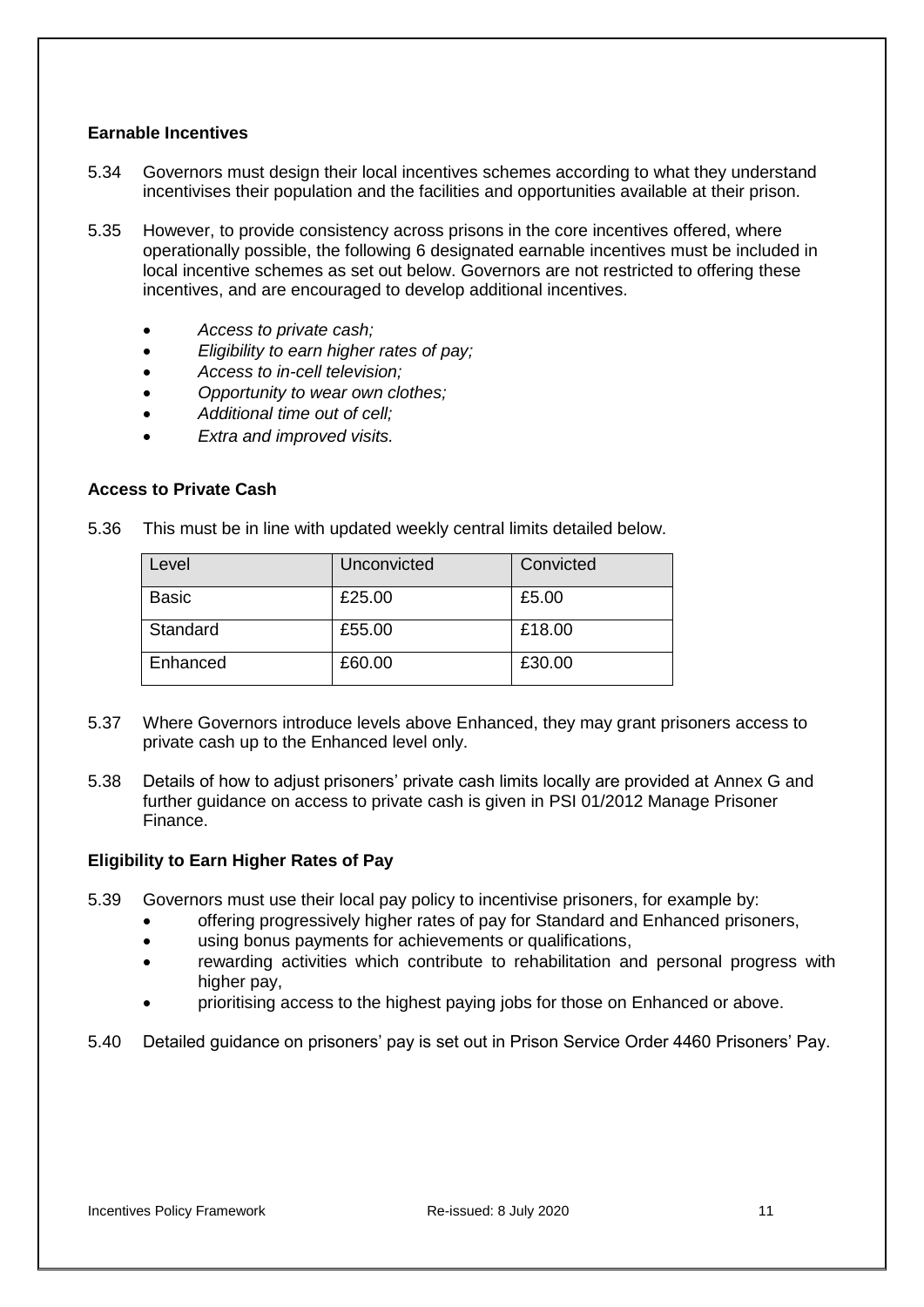### **In-cell Televisions**

- 5.41 In-cell television is allowed as a privilege for all prisoners on Standard and Enhanced and any levels above Enhanced. Prisoners on Basic are not permitted in-cell television, except in the case of the following exemptions:
	- Severely disabled prisoners and those in healthcare facilities, either unable to reach association rooms or judged to need the stimulus of TV, may be allowed in-cell TV on a case-by-case basis irrespective of incentive level, and where deemed appropriate free of charge;
	- All prisoners identified as at risk of suicide or self-harm may be considered for in-cell TV irrespective of incentive level on a case-by-case basis.
	- Prisoners in reception/induction/first night units may have access to in-cell television free of charge.
- 5.42 The standard system for in-cell broadcasting provides prisoners with nine free-to-view channels. Governors are permitted to make additional Free-to-view Channels available, within the constraints of the available infrastructure in their prisons. It is the Governor's responsibility to ensure the suitability of any additional channel chosen for viewing. Governors have discretion to prohibit the showing of any material they consider unsuitable, taking account of the age of the prisoner and any other local factors.
- 5.43 Where prisoners are provided with a TV, they must sign a compact agreeing to pay towards the cost of the TV in accordance with the national current rates  $(E1)$  in single cell and 50p in a shared cell). Prisoners who are on the Basic level who do not have a TV, or who are subjected to a disciplinary punishment of forfeiture of a TV, shall not be required to pay towards the rental cost of a TV.
- 5.44 Governors have the authority to remove TV sets in individual cases if in-cell television appears to be having an adverse impact, for example, undermining a prisoner's engagement with the regime or increasing the risk to the public on release.
- 5.45 A suggested compact for in-cell televisions is set out in [Annex](#page-29-0) E.

### <span id="page-11-0"></span>**Opportunity to Wear Own Clothes**

- 5.46 All unconvicted, civil and foreign national prisoners held under immigration powers (IS91) must be allowed to wear their own clothes.
- 5.47 All convicted prisoners, including prisoners in the women's estate, must wear prison-issue clothing, as the default position, in line with the Prison Rules. However, Governors have the authority to make provision in their local incentives policy for such prisoners to wear their own clothes and can choose to include the opportunity for convicted prisoners to wear their own clothes at any incentive level, including Basic*.*
- 5.48 When deciding at which levels convicted prisoners can wear their own clothes, Governors must consider locally how to remove or minimise disadvantages suffered by people with protected characteristics, taking steps to meet any differential needs. [The Care and](https://intranet.noms.gsi.gov.uk/policies-and-subjects/the-care-and-management-of-individuals-who-are-transgender-policy-framework)  [Management of Individuals who are Transgender Policy Framework a](https://intranet.noms.gsi.gov.uk/policies-and-subjects/the-care-and-management-of-individuals-who-are-transgender-policy-framework)nd [PSI 05/2016 Faith](http://www.justice.gov.uk/downloads/offenders/psipso/psi-2016/psi-05-2016-faith-and-pastoral-care-for-prisoners.doc)  [and Pastoral Care for Prisoners](http://www.justice.gov.uk/downloads/offenders/psipso/psi-2016/psi-05-2016-faith-and-pastoral-care-for-prisoners.doc) set out guidance on clothing for transgender prisoners and those from particular faith groups.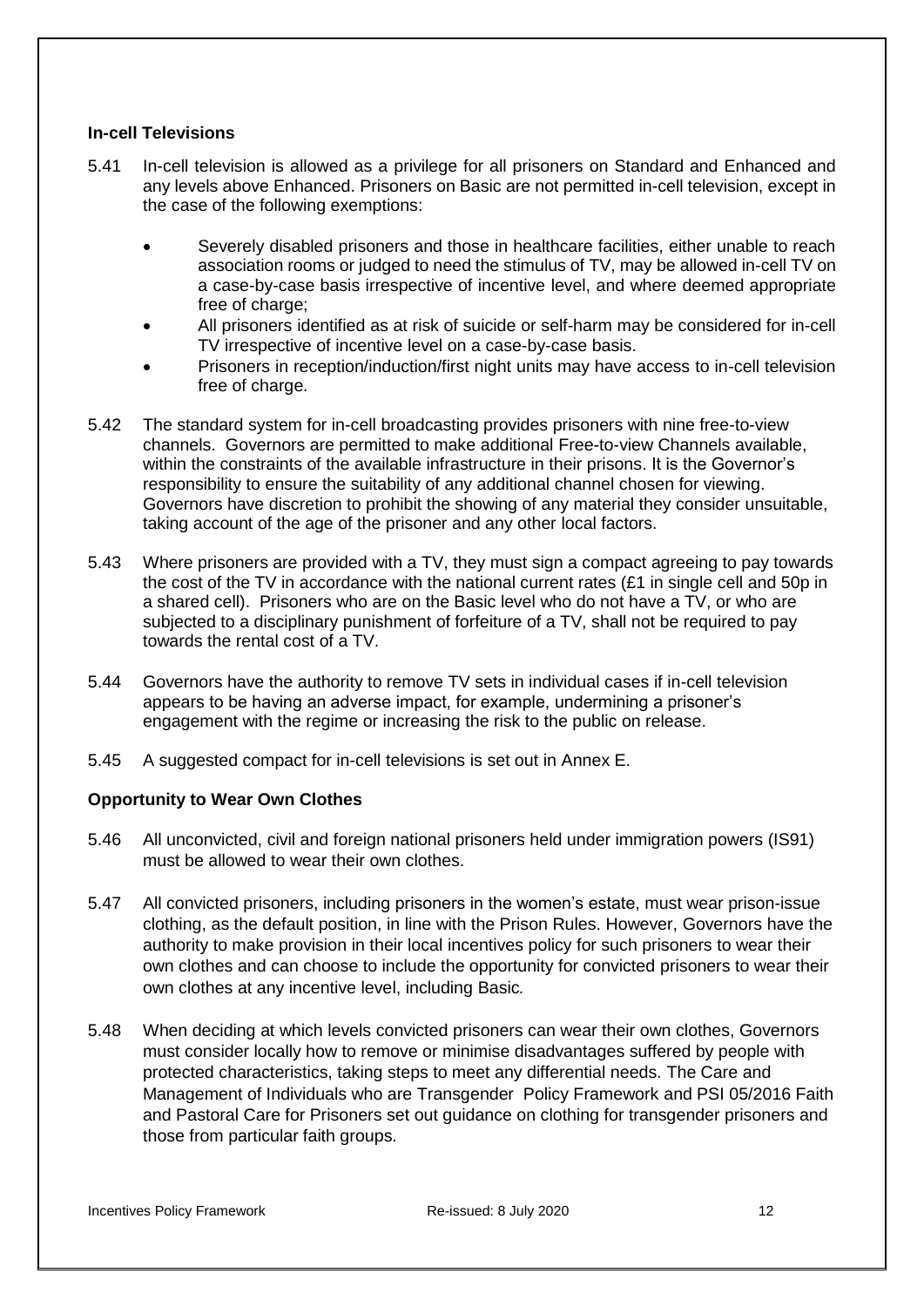#### <span id="page-12-0"></span>**Additional time out of cell**

- 5.49 The amount of time prisoners are allowed to spend outside their cells to engage in additional activities or to associate together, will vary from one establishment to another, depending on the availability of constructive activities and supervisory staff. Where there is scope to do so, Governors should increase the amount of time out of cell for prisoners to engage in these activities for those on higher incentive levels.
- 5.50 Access to gym, exercise and well-being facilities above the minimum requirement for physical exercise in the Prison Rules and YOI Rules (one hour per week for those aged 21 and over, and two hours a week on average for under 21s) may also be used as an incentive.

#### <span id="page-12-1"></span>**Extra and Improved Visits**

5.51 Prisoners on Standard, Enhanced or levels above Enhanced may receive improved visits, which could include additional visits over their statutory entitlement, visits in better surroundings, or longer visits. This would be in addition to a prisoner's statutory entitlement. Further information on a prisoner's minimum entitlement to visits is contained in [Providing Visits and Services to Visitors \(PSI 16/2011\).](http://www.justice.gov.uk/downloads/offenders/psipso/psi-2011/psi-2011-16-providing-visits-and-services-to-visitors.doc)

#### <span id="page-12-2"></span>**Handing and Sending In**

- 5.52 Governors must allow books to be handed and sent in as long as they meet with the standards laid out in Chapter 10 of the Public Protection Manual, and there are procedures in place to check the books for illicit enclosures. Books can also be ordered from approved retailers. [Annex F](#page-31-0) provides further guidance and a list of approved retailers.
- 5.53 To ensure that the incentives scheme is not undermined, and to control the amount of property in the prison estate, the general presumption will be that items for prisoners other than books will not be handed in or sent in by their friends or families unless there are exceptional circumstances. Governors have discretion to determine what constitutes exceptional circumstances; this could include for example disability/health aids or an artefact for religious observance, stamped-addressed envelopes so as to facilitate a prisoner's ability to communicate or where there is a need to replace clothing due to restricted access to laundry facilities.
- 5.54 Governors also have discretion to allow a one-off parcel of clothing to be handed in or sent in following conviction.
- <span id="page-12-3"></span>5.55 In addition, **unconvicted prisoners** must be allowed to have sufficient clean clothing sent in to them from outside the prison (whether through visits, by post or other means). Unconvicted prisoners can also have writing materials supplied to them at their own expense. Therefore, unconvicted prisoners are not subject to the same one-off parcel restriction that applies to convicted prisoners, nor are they subject to the 'exceptional circumstances' test referred to above in respect of stamped-addressed envelopes. Clothing for unconvicted prisoners should be refused if this results in their other suitable clothing being placed in storage as this may indicate that the additional clothing is over and above what is sufficient.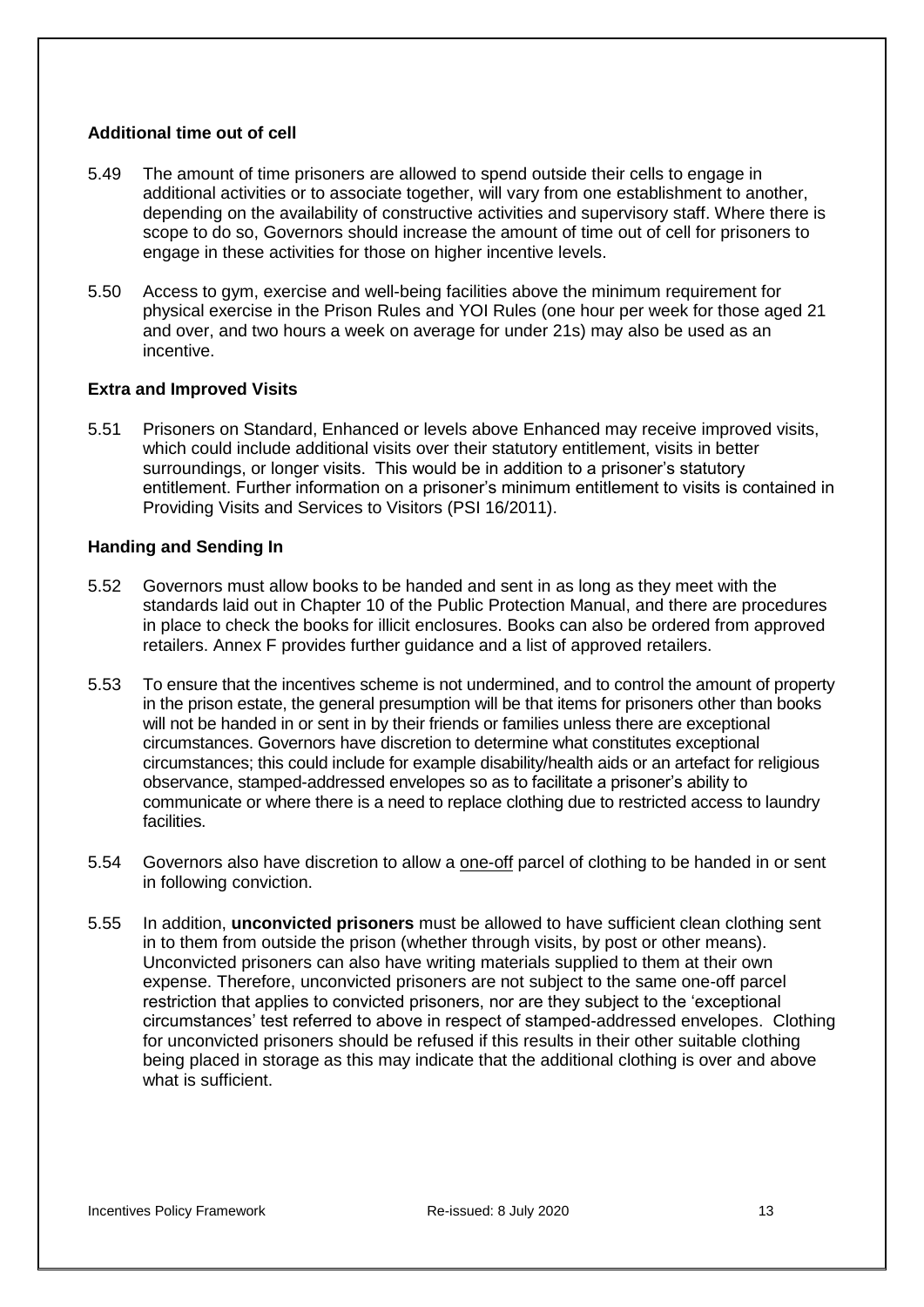# **6. Constraints**

- 6.1 Prisoners on Basic level have limited access to ROTL. The ROTL assessment includes consideration of prisoner performance on the incentives scheme such as behaviour and engagement in addressing offending behaviour, alongside other criteria to determine ROTL suitability. Achievement of a specific incentive level must not be used as a determining factor for eligibility or suitability for ROTL. T[he Release on Temporary Licence](https://www.gov.uk/government/publications/release-on-temporary-licence) Policy [Framework](https://www.gov.uk/government/publications/release-on-temporary-licence) provides detailed guidance on ROTL.
- 6.2 Governors must ensure that access to family days which bring together prisoners and their families outside their statutory visits entitlement often in more informal settings - are not part of their local incentive policy. The [Strengthening Prisoners Family Ties Policy](https://www.gov.uk/government/publications/strengthening-prisoners-family-ties-policy-framework)  [Framework](https://www.gov.uk/government/publications/strengthening-prisoners-family-ties-policy-framework) provides further information on Family Days.
- 6.3 Issues that would undermine decency, such as limiting access to showers, must not be included in any local incentive scheme.
- 6.4 Governors must not offer at any incentive level: conjugal visits, and any TV channels or service, other than Free-to-view channels.

## <span id="page-13-0"></span>**7. Guidance**

## <span id="page-13-1"></span>**Evidence-based Guidance for an Effective Local Incentives Policy**

### <span id="page-13-2"></span>Reinforcing Positive Behaviours is More Effective than Punishing Undesirable Behaviours

- 7.1 Evidence shows that effective incentives schemes are firmly based on reinforcing desirable behaviours, rather than punishment for undesirable behaviours. Positive reinforcement can produce robust gains in a variety of behaviours, and helps teach the person what to do (rather than just what not to do). The characteristics of positive reinforcement include;
	- Make it personal, warm and encouraging.
	- Identify opportunities and make it immediate catch people being good.
	- Think small, verbal reinforcement works best.
	- Make it earned, meaningful and relevant.
	- Make it frequent four times as much as punishment.
	- It is most valued from someone who is liked and respected.
	- Include a coaching element.

### <span id="page-13-3"></span>Principles of an Effective Local Scheme

- 7.2 The ethos and implementation of incentives schemes can affect their success. More effective local schemes will:
	- **Take an establishment-wide approach**, characterised by strong leadership, high expectations of behaviour, supported and enforced consistently by all staff and prisoners. Provide training and support for staff implementing behavioural support strategies.
	- **Make sure rules and expectations are short, clear and understood by all staff and prisoners.**
	- **Recognise that personal progress for one person will likely look different from that of another**.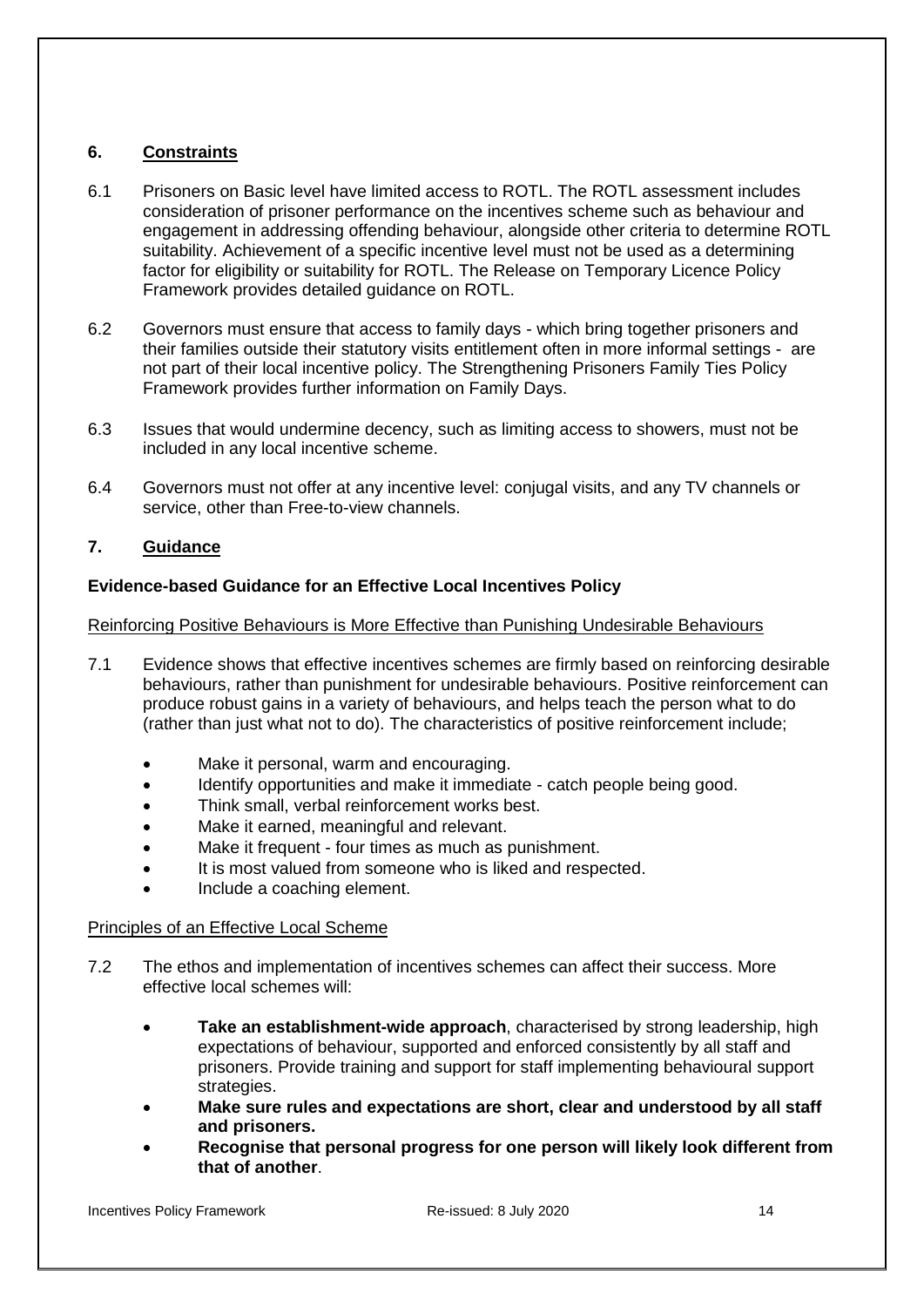- **Ensure that the incentives offered at each level are communicated effectively and are sufficiently attractive** to provide a genuine incentive to progress. The easiest way to establish this is to ask a diverse group of staff and prisoners on a regular basis.
- **Encourage and create opportunities for the behaviour we want to see**. Reward positive progress or behaviour.
- **Target and respond to the needs of those who need help the most,** including by removing triggers to, and reinforcers of problem behaviour, identifying and addressing potential underlying factors like traumatic brain injury, learning difficulties, low maturation, mental health issues and protected characteristics. This requires time and resources to plan behavioural support, targeting and tailoring it to those people who demonstrate the most challenging behaviour
- **Ensure consistency and fairness in the application of rules**, and make sure consequences are proportionate and applied consistently so that people feel fairly treated**.** This will provide clarity on what is and is not acceptable, and increase the likelihood that moving down an incentive level will have a deterrent effect.
- **Work on staff-prisoner relationships**, increasing positive interactions and increasing trust and view of officers as having legitimate authority.
- **Frequently monitor the effectiveness of the scheme,** including the appeals process to ensure it is implemented fairly, consistently and transparently, and is incentivising prisoners.
- 7.3 [Annex H](#page-33-1) contains a compliance checklist for prisons to check that they are delivering essential elements of the policy.

## <span id="page-14-0"></span>Procedural Justice – Positive Perceptions of Fairness Increase Compliance and Cooperation

- 7.4 Evidence shows that when prisoners perceive the process of decision making by people in authority to be fair they view those in authority as more legitimate and trustworthy, and are more likely to cooperate with the law and the authority's decisions. Where prisoners perceive processes to be applied fairly, it is associated with lower levels of misconduct, less violence, better psychological health and lower rates of reoffending after release.
- 7.5 There are four principles of procedural justice, the critical ingredients that make people feel processes are fair which can be embedded into local incentive policies;
	- **Voice:** Giving people a chance to present their side of the story and sincerely consider and account for this in decision making.
	- **Neutrality:** being transparent and open about how the rules are applied, explaining decisions and showing decision making to be principled and unbiased.
	- **Respect:** Treating people with respect, taking their issues seriously, being polite, and respecting their rights.
	- **Trustworthy**: Being sincere and caring, honest about motives, listening and taking issues seriously, and trying to do what is best for everyone.

# <span id="page-14-1"></span>**Review Considerations - Commendations and Behaviour Warnings**

7.6 A system of commendations and behaviour warnings within local incentive policies may help Governors encourage positive patterns of behaviour. Governors have flexibility as to if and how these are employed. For example, an accumulation of either commendations or warnings could prompt an incentive level review, which could lead to progression or moving down an incentive level(s). Where commendations and behaviour warnings are used, it is important to record them on P- NOMIS, and to always give meaningful reasons for them and to allow prisoners a right to respond.

Incentives Policy Framework **Contained: Re-issued: 8 July 2020** 15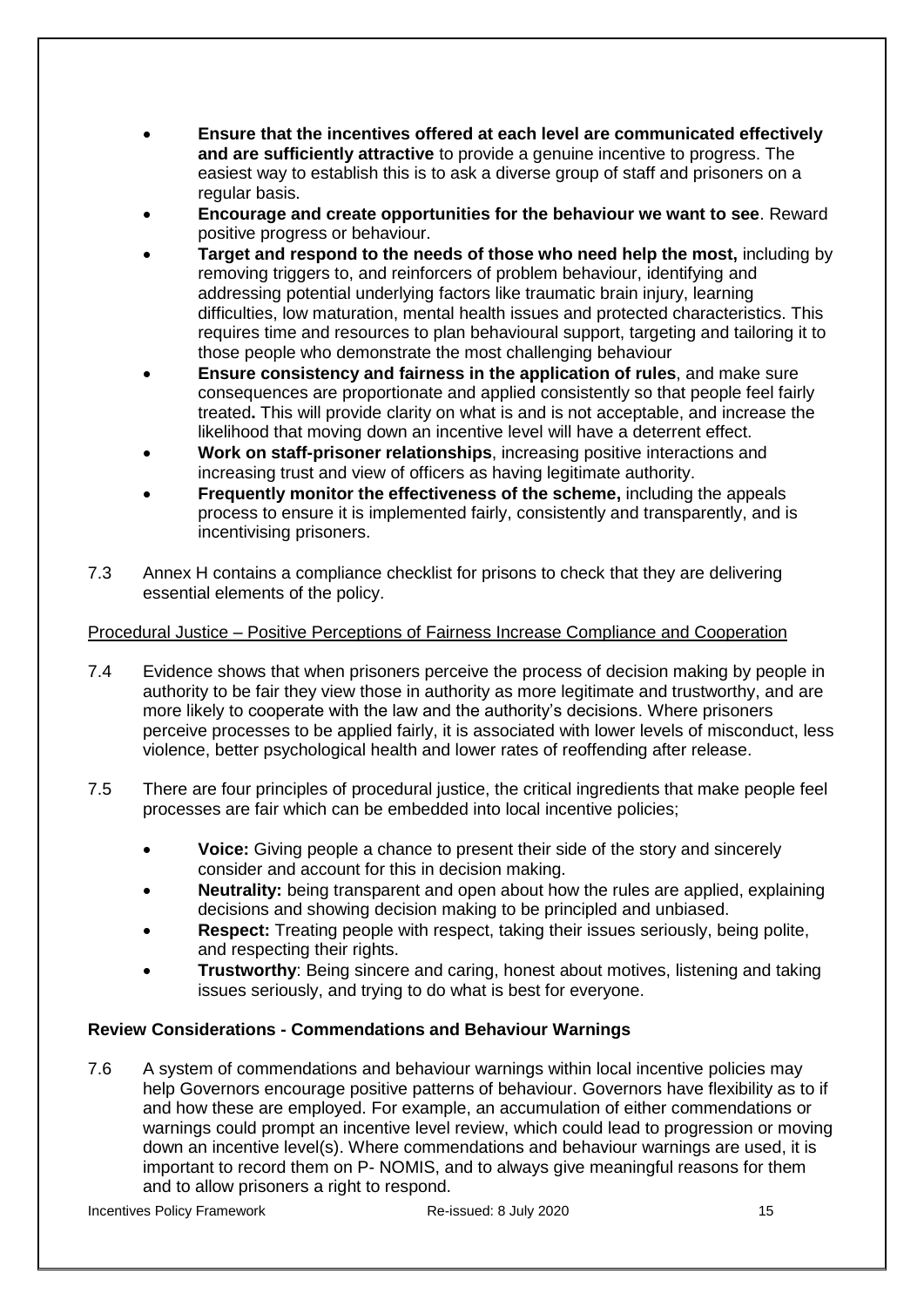### <span id="page-15-0"></span>**Adjudications and Local Policies**

- 7.7 It is important that the local incentive scheme is separate to the disciplinary system. The ability to set incentive levels enables Governors to help secure commitment to rehabilitation, purposeful activity and good behaviour. In contrast, the adjudication process helps maintain order and discipline within a prison by punishing prisoners for specific incidents.
- 7.8 There may, however, be occasions when behaviour results in both a disciplinary punishment for a specific act and a review and moving down an incentive level because the prisoner's behaviour falls significantly below expected standards. For example, a prisoner who assaults a member of staff or a prisoner may be adjudicated against for the offence and, also, have their incentive level reviewed. Governors have the authority to determine at a local level when the thresholds for both processes are met. However, loss of specified privileges for a defined period as a result of an adjudication is separate from the incentives system which is intended to promote positive patterns of behaviour.

#### <span id="page-15-1"></span>**Transfers**

7.9 It is good practice to advise transferring prisoners that incentives available at the receiving prison may be different from the sending prison. Similarly, if prisoners are moved because of a serious incident and need to be moved down an incentive level, best practice is to do this before they are transferred to reduce the potential for conflict on arrival at the receiving prison. If this cannot happen prior to transfer, the sending prison should inform the receiving prison of the prisoner's new level. The receiving prison should move the prisoner to their new level immediately on their arrival.

#### <span id="page-15-2"></span>**Release on Temporary Licence and Incentives**

- 7.10 ROTL can be used as an additional tool for incentivising good behaviour. Incentive scheme factors such as prisoner behaviour and addressing offending behaviour are considered alongside other criteria in ROTL assessments. Achievement of a specific privilege level must not be used as a determining factor for eligibility or suitability for ROTL. Local incentive polices can be linked to ROTL by;
	- Making prisoners aware that abiding by the rules, addressing their offending behaviour and engaging with their sentence plan are also important factors in ROTL assessments.
	- Including robust systems to gather this information so it can be fully considered as part of the wider assessment for ROTL suitability.

### <span id="page-15-3"></span>**Enhanced Wings**

7.11 Some prisons operate enhanced wings which only prisoners with Enhanced status or above can access. Governors may consider replicating this approach, subject to the physical constraints of their buildings and considering the impact on their population as whole, e.g. considering the risk it may demotivate those who may feel it is unobtainable. Prisons with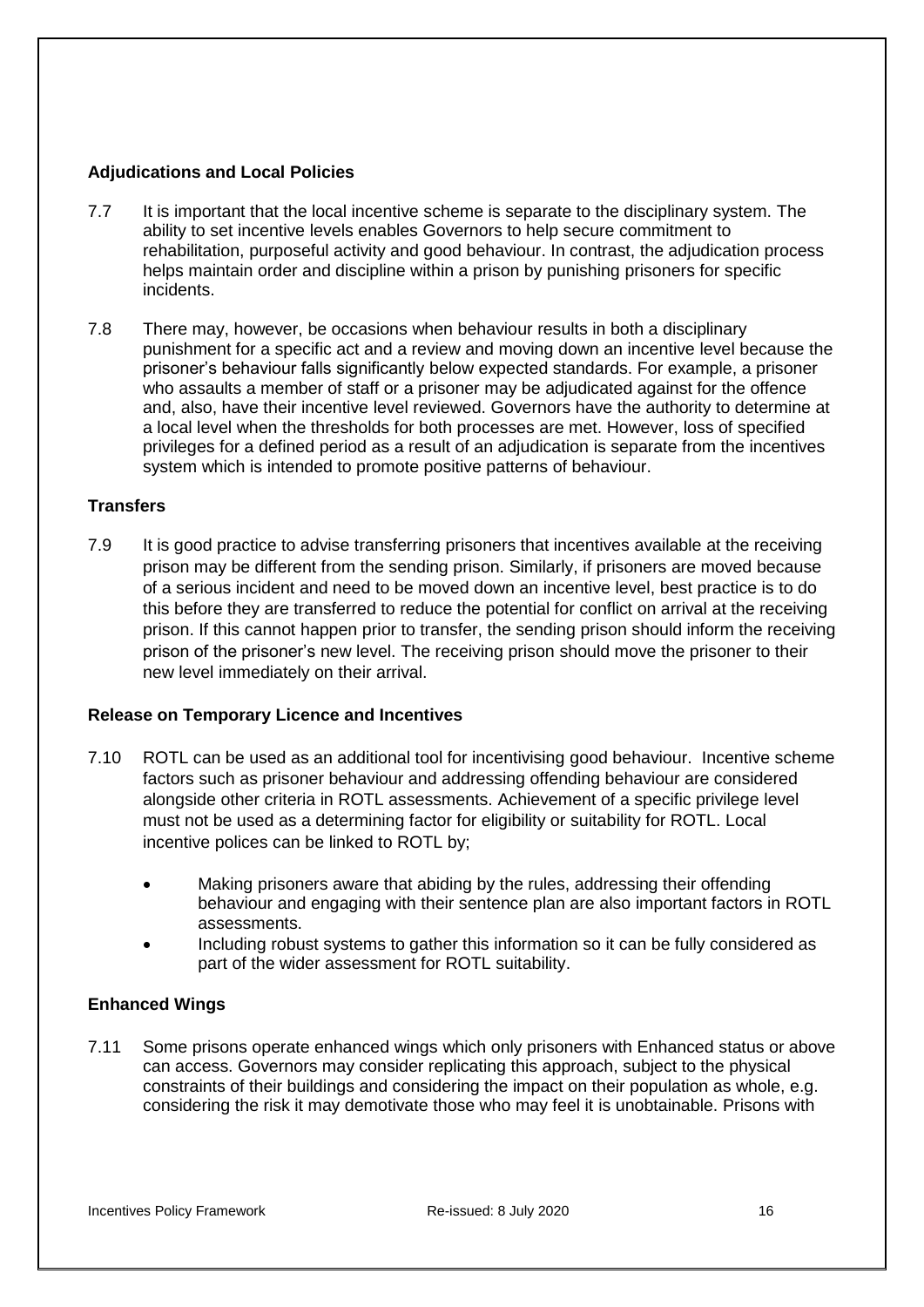Incentivised Substance Free Living wings should consider how they operate alongside or within the incentives scheme.

- 7.12 Effective enhanced wings include:
	- Incentives and a regime which are markedly better than what is available for prisoners on a normal location. For example;
		- o Using newer or better-quality accommodation where this is available.
		- o Providing more comfortable furnishing in communal areas.
		- o Increasing autonomy and time out of cell for association and additional activities, e.g. allowing prisoners to prepare their own meals, have their own room keys (where this is possible), take showers when they choose and take responsibility for managing their own time.
		- o Providing additional activities.
	- Clear criteria for access to enhanced wings, ensuring that they operate for enhanced prisoners or above only and spaces are not used to accommodate other prisoners. For example, requiring prisoners to:
		- o Consistently abide by the rules.
		- o Meaningfully engage in their rehabilitation by addressing substance misuse issues, remaining substance free and fully engaging in the regime through education, work or offending behaviour courses.
		- o Make a positive contribution to the prison community by maintaining communal areas, volunteering as peer supporters or Listeners, or helping others.
	- Prisoners who understand what is required of them on an enhanced wing. This can include:
		- o Use of a compact setting out what is expected and the incentives received in return.
		- o The opportunity to have a say in how the wing operates.
		- o A process that returns prisoners who move down an incentive level following review to a standard wing.
	- Ongoing communications so that all prisoners know, and are reminded of, how to work towards being on an enhanced wing. This could be delivered through:
		- o The prison induction process, promotion of the local incentives policy via prisoner councils/forums, and the use of information on notice boards, leaflets etc.
		- o Ensuring wing staff and key workers, where they are in place, have a good understanding of the incentives scheme and encourage prisoners to progress.

### <span id="page-16-0"></span>**Considerations for Prisoners with Specific Requirements**

7.13 Governors need to consider that some groups of prisoners have specific needs, including those who may find it difficult to engage in the incentives scheme. These include the following:

Incentives Policy Framework **Re-issued: 8 July 2020** 17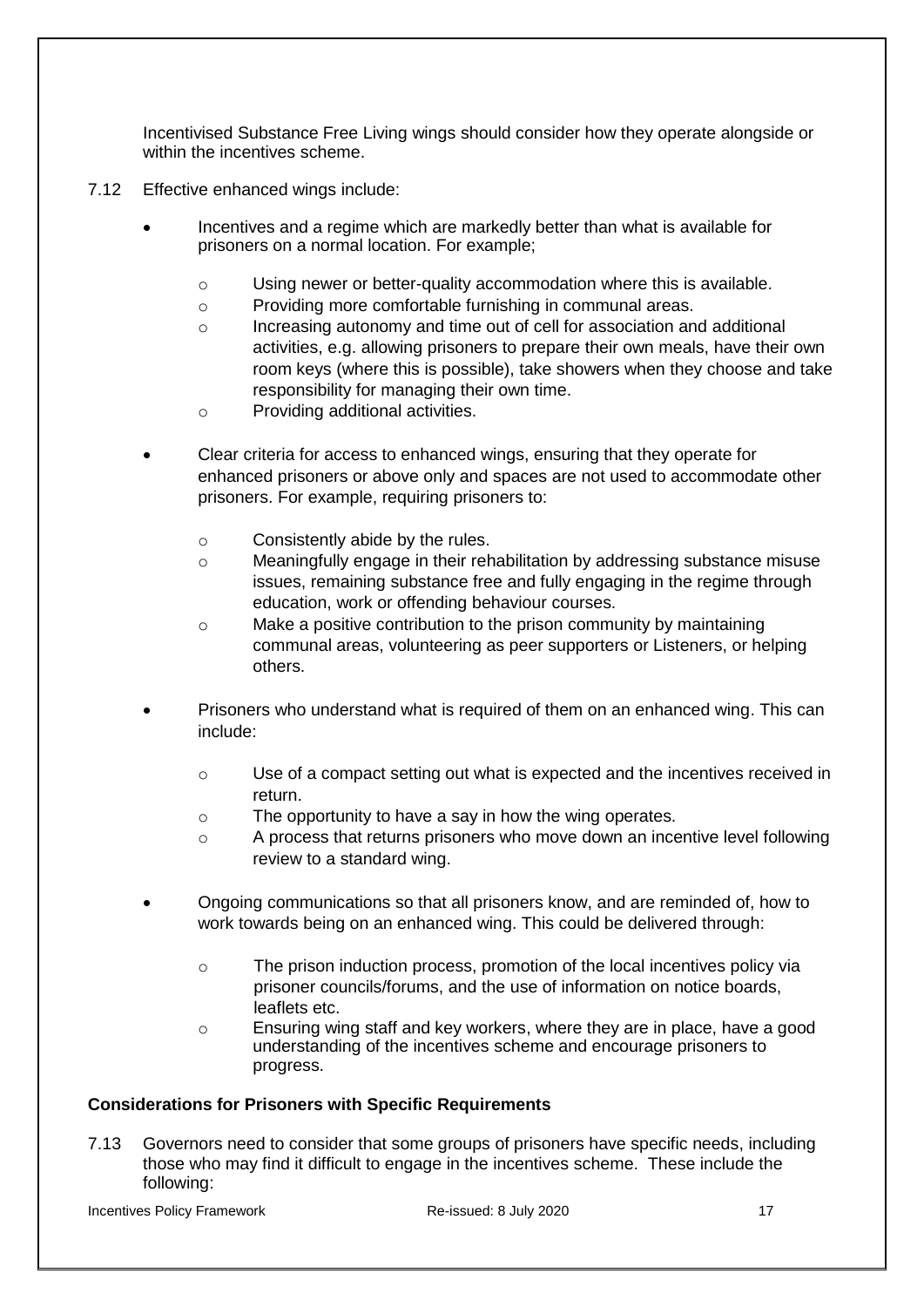### Unconvicted, un-sentenced and civil prisoners:

7.14 These prisoners are to be included in local incentive policies but have additional rights that must be factored into local policies. [PSO 4600 Unconvicted, Un-sentenced and Civil](http://www.justice.gov.uk/downloads/offenders/psipso/pso/PSO_4600_unconvicted_unsentenced_and_civil_prisoners.doc)  [Prisoners](http://www.justice.gov.uk/downloads/offenders/psipso/pso/PSO_4600_unconvicted_unsentenced_and_civil_prisoners.doc) provides further information.

### Prisoners Committed for Contempt of Court:

7.15 Prisoners covered by Prison Rule 7(3) (Contempt of Court) are generally treated as convicted prisoners, with the exception of clothing, letters and visits where they are treated as unconvicted prisoners.

### Foreign National Prisoners and Detainees:

7.16 These prisoners are more likely to have friends and families living outside the UK and may value extra and more flexibly timed telephone calls (including long distance) rather than extra visits. In addition, they may struggle to access incentive policies that are only published in English and so Governors should ensure that local policies are translated into any additional languages required. Immigration detainees, including those held solely on an IS91, must be treated in the same way as unconvicted prisoners.

#### Older prisoners and those with disabilities:

7.17 Due to physical restrictions resulting from age and/or disability, some groups of prisoners may not have equality of access to their local incentive scheme. Whenever an incentive is offered that may not be accessible to such prisoners (for example, additional gym sessions), Governors should consider alternatives that can be offered to ensure all prisoners have access to appropriate incentives. It is also good practice to provide information in a variety of formats to ensure all prisoners can understand how the local incentives scheme operates. Reasonable adjustments, such as the availability of large print and easy read versions, may help meet the needs of some disabled prisoners. These considerations form part of the wider equality assessments that Governors need to undertake when developing local incentive policies.

Prisoners with mental health issues, learning disabilities, those in Offender Personality Disorder (OPD), including PIPEs Services, or Democratic Therapeutic Communities (DTCs):

- 7.18 Decisions to place, or keep, prisoners with mental health issues or learning disabilities on Basic should be carefully considered and should, wherever possible, be taken by multiagency review panels and with the input of a mental health specialist to ensure that the approach taken is not unduly penalising the individual or having a detrimental effect on their rehabilitation.
- 7.19 For prisons where there are OPD services, including PIPEs or DTCs, Governors will want to agree with the local clinical teams the integration of therapeutic approaches to managing behaviour and incentives with the requirements of this Framework.

#### Maturity:

7.20 Young adults are still maturing in ways which will affect their response to incentive schemes. Up until their mid-twenties, they are developing the ability to control their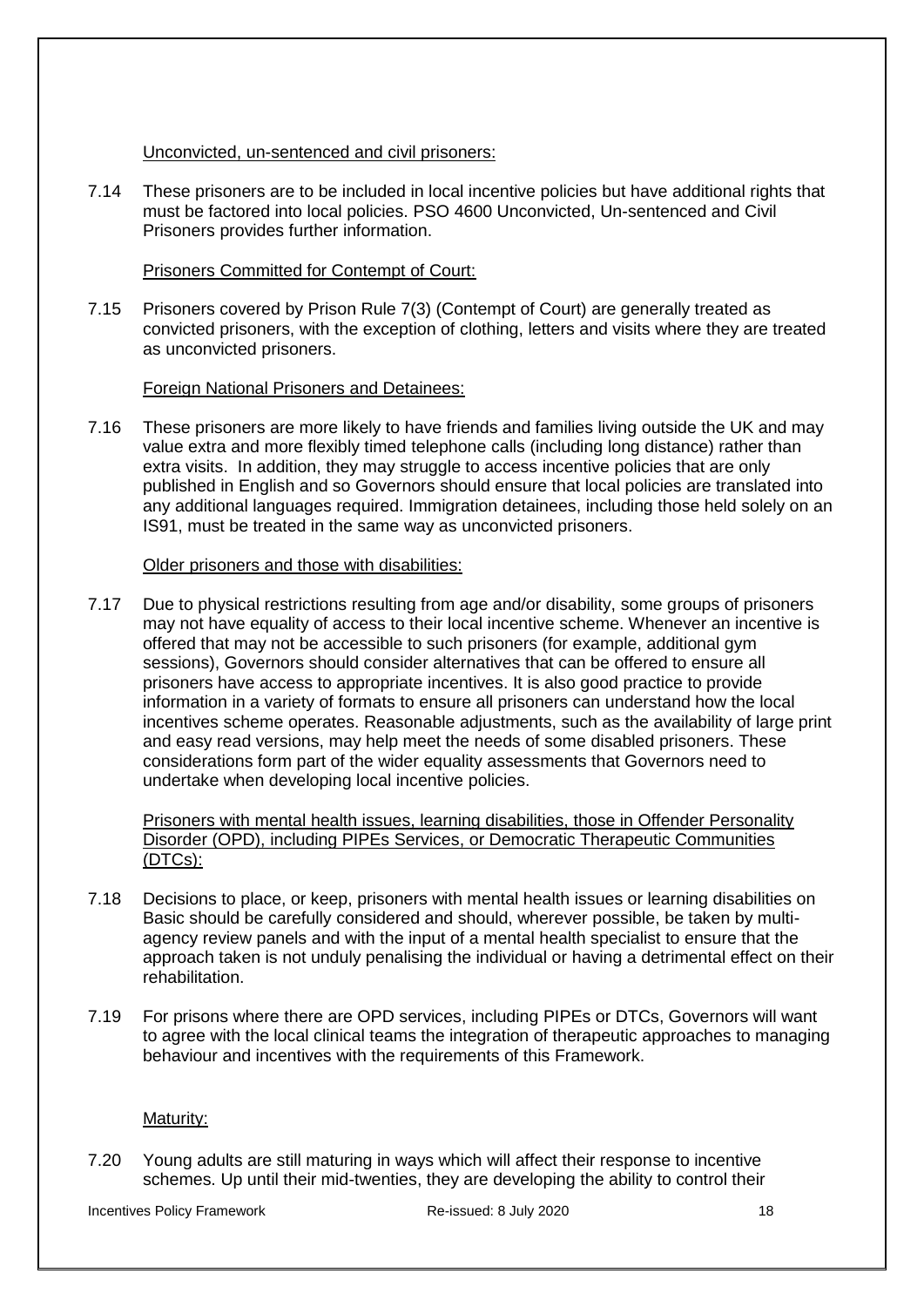impulses and propensity to take risks. Younger adults, in particular, are more likely to respond to reward and are less affected by punishment, than older adults. They are also more susceptible to peer influence, and tend to prioritise short-term gains over longer-term losses. These characteristics should be taken into account when designing and implementing local incentive schemes.

#### Prisoners held in Separation Centres (SCs):

7.21 Although SC sites publish their Regime Documents and operate in line with the SC Operating Manual, prisoners held in SCs should be treated, in respect of incentives, in line with the requirements and guidance set out in this Policy Framework.

#### Prisoners held in Close Supervision Centres (CSCs):

7.22 Although CSCs may choose to adhere to this Policy Framework the main CSC sites publish their Regime Documents and operate in line with the CSC Operating Manual which is not within the scope of this Policy Framework.

#### Women Managed Through the Centralised Casework System (CCS):

7.23 The CCS team will work with prisons to ensure that each woman has regular multidisciplinary case reviews, up-to-date sentence plans, care plans and OASys assessments as described in [PSI 23/2015 Centralised Case Supervision System.](http://www.justice.gov.uk/downloads/offenders/psipso/psi-2015/psi-23-2015-centralised-case-supervision-system.pdf) Incentive status should be considered as part of their individual care or management plan.

#### Prisoners identified to be at risk of suicide or self-harm:

7.24 Governors will want to ensure that the needs of prisoners who are identified to be at risk of suicide or self-harm are considered on a case by case basis alongside their Assessment Care in Custody and Teamwork plan, including the timing of reviews if they are on the Basic level of the incentives scheme.

#### Prisoners who maintain their innocence post-conviction:

- 7.25 For the purposes of applying the incentive system to prisoners who maintain their innocence post-conviction, officially recognised appellants should be considered as eligible for Enhanced. An appellant can be defined as someone whose conviction is subject to the review of a higher court. This can be through an appeal against the finding of guilt following an initial conviction or, having had that appeal dismissed, by having their case referred to the Court of Appeal via the Criminal Cases Review Commission (CCRC).
- 7.26 To prove appellant status a prisoner must produce evidence from the Crown Court or Criminals Appeals Office showing that their case is pending in court. This should normally be in the form of a criminal appeal number.
- Incentives Policy Framework **Re-issued: 8 July 2020** 19 7.27 Where prisoners refuse to accept their guilt and have either had an appeal refused or are not appealing, Governors can consider eligibility for Enhanced status considering their response to personal progression, progress on their sentence plan and constructive engagement in prison life. Governors can also consider whether Enhanced status would be appropriate if the prisoner's denial results in them not being able to engage in rehabilitative activities, even if they are demonstrating suitable behaviours. Governors are entitled to take account of the indirect effect on those prisoners, who are willing to engage in their sentence plan, in determining the best approach for their prison to those prisoners who refuse to accept their guilt but who are not officially recognised appellants.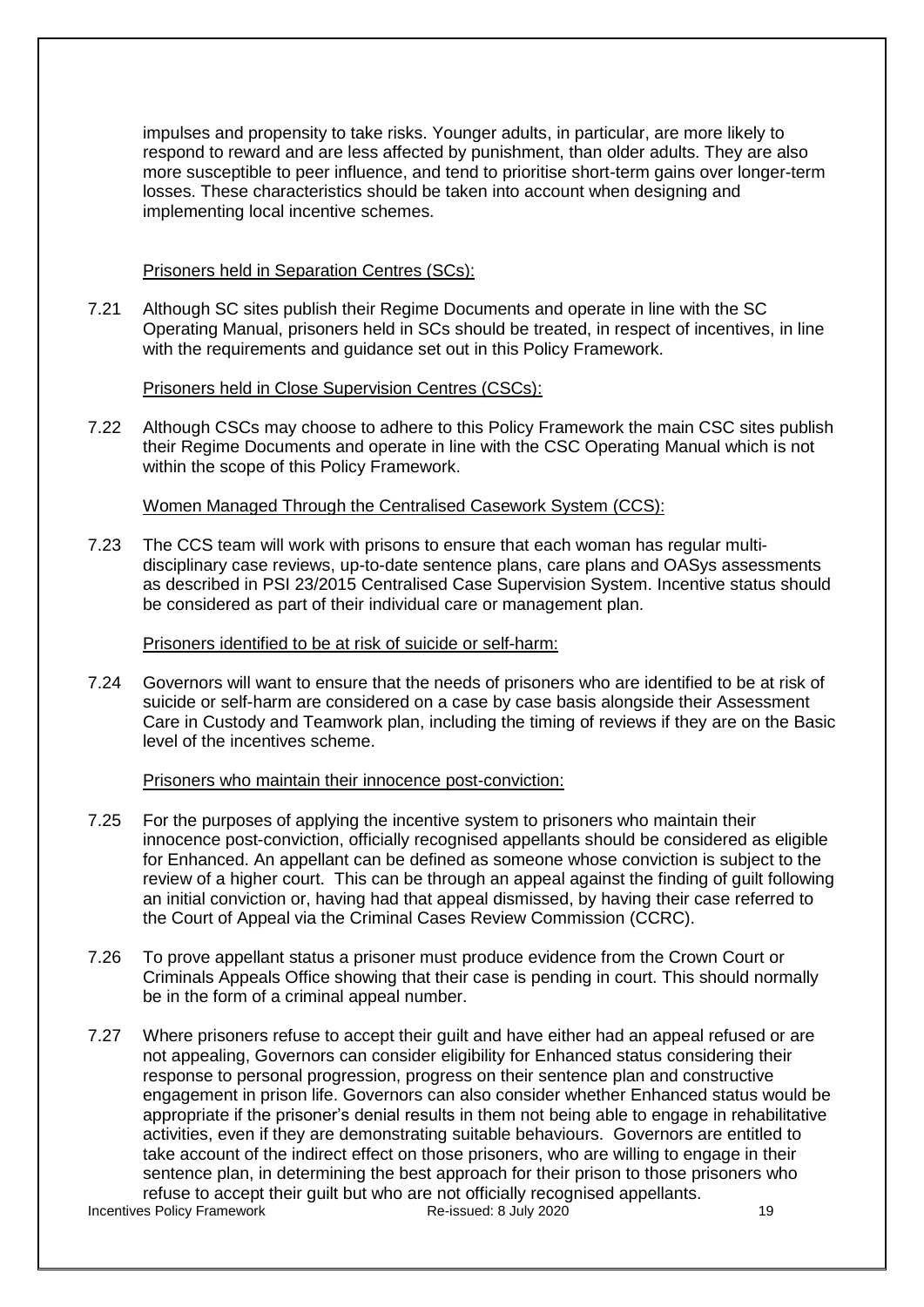# <span id="page-19-0"></span>**Behaviour Principles and Incentive Level Definitions Annex A**

The definition of each incentive level up to enhanced is set out below. Governors can add additional criteria for any levels they create above enhanced.

**Basic level** is for those prisoners who have not abided by the behaviour principles. To be considered suitable for progression from Basic, prisoners are expected to adequately abide by them.

**Standard level** is for those prisoners who adequately abide by the behaviour principles, demonstrating the types of behaviour required.

**Enhanced level** is for those prisoners who exceed Standard level by abiding by the behaviour principles and demonstrating the required types of behaviour to a consistently high standard, including good attendance and attitude at activities and education/work and interventions.

#### Behaviour Principles

Example behaviour principles are provided below which can be used by prisons or replaced with alternatives, allowing prisons to respond to local challenges and priorities. Beneath the principles are example behaviour expectations which staff, including key workers where they are in place can use to coach prisoners on the types of behaviour required to meet a principle. Governors can tailor the expectations to meet local circumstances or to set short term goals for individual prisoners, e.g. to target any specific behaviours that they want to improve – or to meet alternative behaviour principles where these are in place.

#### **1. Be respectful to staff and other prisoners**

Behaviour expectations; prisoners can demonstrate the principle by:

- Behaving honestly and openly with staff, and prisoners, and avoiding threatening/abusive behaviour.
- Being aware and considerate of the impact of behaviour on others, such as playing TVs/stereos at a reasonable volume
- Respecting others' possessions, rather than taking items from others.
- Acting with decency at all times remembering prisons/cells are not private dwellings (this includes not (this includes not engaging in sexual activity).

### **2. Comply with rules and compacts**

**EXECUTE:**<br>Behaviour expectations; prisoners can demonstrate the principle by:

- • Following rules/compacts and staff instructions and avoiding adjudications.
- No trafficking or other criminal behaviour. It's important to look beyond superficial compliance.
- Respecting prison property, taking care of living areas and maintaining cleanliness of the prison.
- Only having items that prisoners are allowed to have.

#### **3. Make progress on personal goals and on your sentence plan**

Behaviour expectations; prisoners can demonstrate the principle by:

- Taking an active part in the regime and sentence plan, including work, education or interventions
- Demonstrating behaviours to show progress in areas of:
	- **- self-management**, such as managing emotions and solving problems.
	- **- interpersonal skills**, such as communicating effectively with others and developing relationship skills
	- **personal care,** such as taking showers and looking after their cell and belongings.

### **4. Refrain from using drugs or alcohol**

Behaviour expectation; prisoners can demonstrate the principle by:

- Giving urine/breath samples, when asked, to test for illegal drugs/alcohol/medicine not prescribed for them.
- Staying free of illegal drugs like heroin, cocaine and alcoholic liquids or medicines that were not prescribed for them by a healthcare professional
- Taking part in activities which help them not to take illegal drug/alcohol/medicines not prescribed for them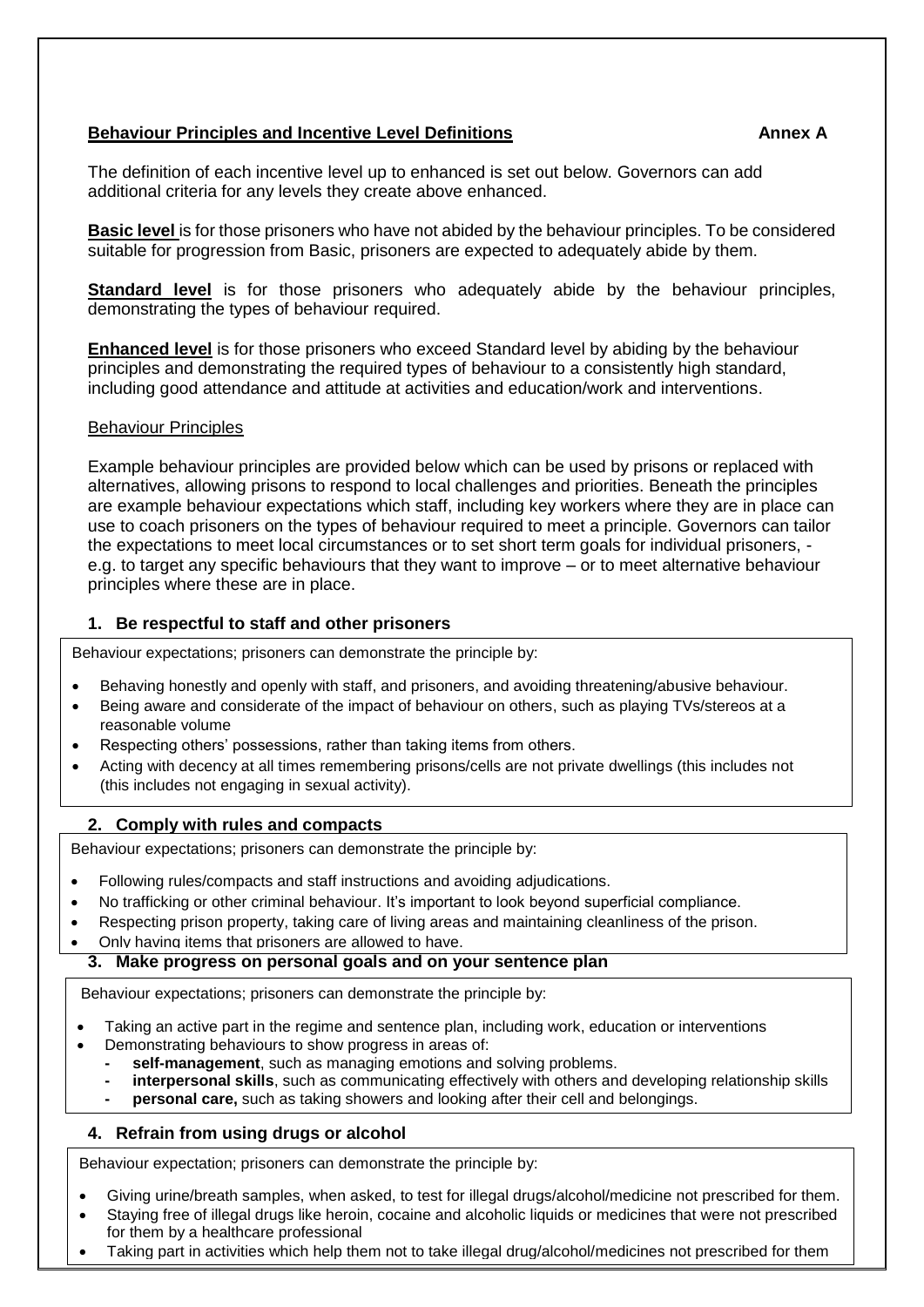### <span id="page-20-0"></span>**Equalities Guidance & Principles for Implementation of Fair & Effective Incentive Forums**

The Lammy Review was concluded in September 2017 and the Government endorsed its key principles (fair treatment, trust and responsibility) and 35 recommendations in December 2017, [Lammy Review Final Report.](https://www.gov.uk/government/publications/lammy-review-final-report)

Recommendation 24 concerns Incentives: *'To increase the fairness and effectiveness of the IEP system, each prison Governor should ensure that there is a Forum in their institution for both officers and prisoners to review the fairness and effectiveness of their regime. Both BAME and white prisoners should be represented in this forum, Governors should make the ultimate decision in this area'.*

Incentive decisions are an area where there appear to be disproportionate outcomes for BAME prisoners. The establishment of Forums within Prison Councils are suggested in the Review as a suitable route but there may be others such as equality action teams where representation is appropriate. In prisons where there is not a committee or other forum able to appropriately consider any disproportionality in their incentive scheme then they must be established.

# **Guidance and Principles for the operation of Incentive Forums in Prisons:**

- Governors must set out a statement of how the local incentive policy will be applied in their establishments within the key principles of procedural justice (voice, neutrality, respect and trustworthy motives). This should inform the Forum with a view to improving the fairness towards and trust of BAME prisoners and other people with protected characteristics.
- Governors must determine and set out the full terms of reference, appropriate frequency and wider membership of this forum. Each forum must try to include a prison officer, BAME, and white prisoner and Gypsy, Traveller and Romany representation (if present in the prison) and must meet twice yearly as a minimum. The Forum should try to ensure that there is representation from people with all protected characteristics which are present in the prison.
- Each forum must be minuted and informed by a range of evidence that identifies key incentive data regarding outcomes, any apparent disproportionality and concerns raised by BAME or other prisoners, staff or any other interested party.
- Where data indicates disproportionate outcomes for BAME prisoners or people with other protected characteristics then the chair/lead must take steps to investigate and explain why these discrepancies exist and set out what reforms or actions are to be put in place to address such discrepancies.
- Both the investigation and steps to be taken must be formally recorded, with actions set out within a time-bound and accountable action plan. Wherever possible prisoner representatives should be involved in the process. Such records must be available for scrutiny.
- Accountability for the fairness of outcomes sits with the operational line. Prison Group Directors with their Governors will be accountable for assuring ongoing delivery of this recommendation in all sites for which they hold responsibility.
- The Forum should consider issues such as dual discrimination e.g. BAME and faith, or other protected characteristics where there appears to be disproportionality present.
- PGDs will seek assurance from Governors on the delivery and outcomes under this recommendation through the bilateral process and annual assurance arrangements. Governors may also be asked to provide feedback and confirmation that appropriate arrangements are in place as part of a twice-yearly submission to the HMPPS equalities sub-committee.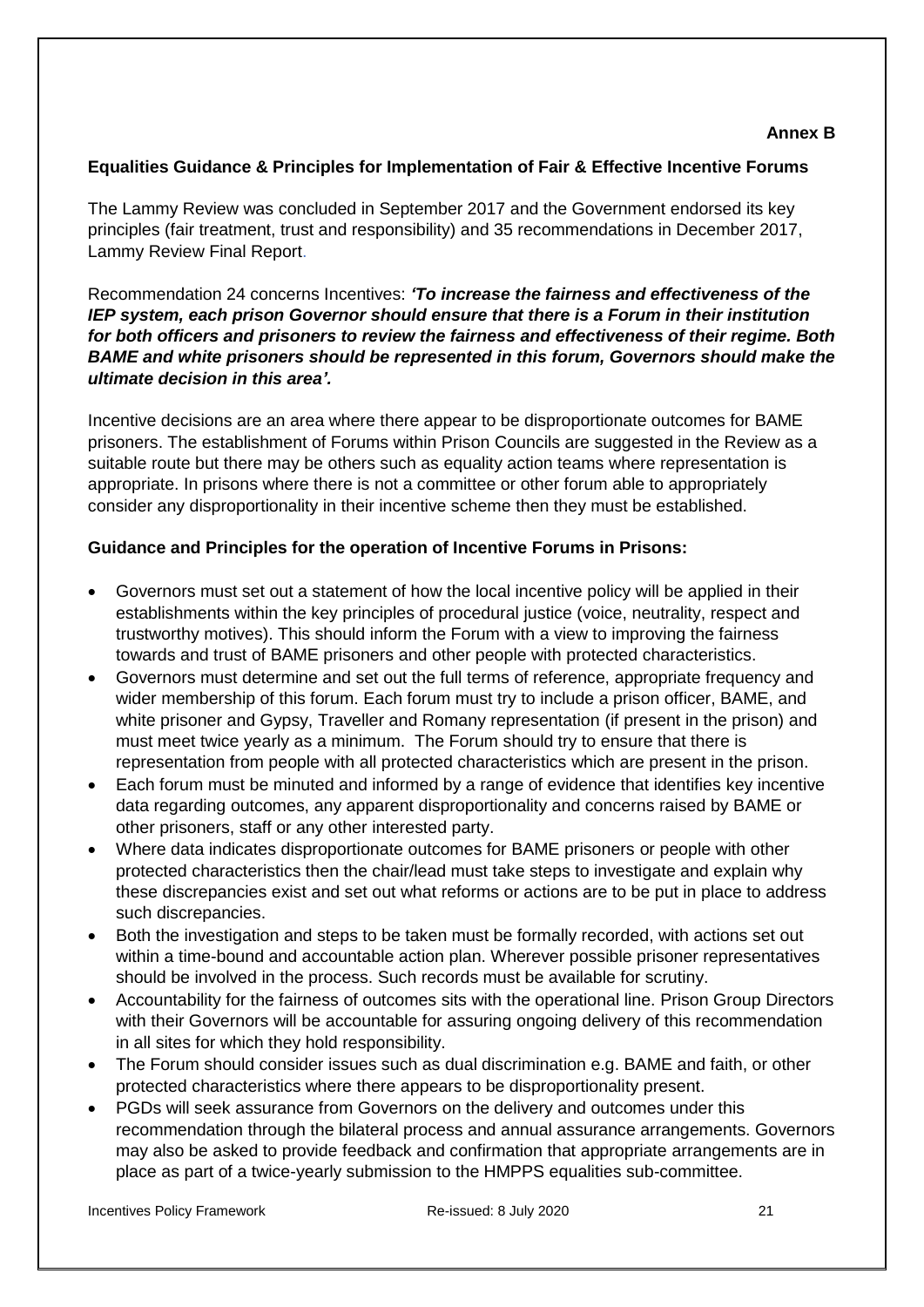• These key principles are to be followed in all forums. How they are achieved will vary within different establishments. Data, for example, can be sought from a variety of sources: local monitoring, the complaints system, the Performance Hub, HMPPS Annual Offender Index Review, Her Majesty's Inspectorate, MQPL, IMB reports, external sources etc.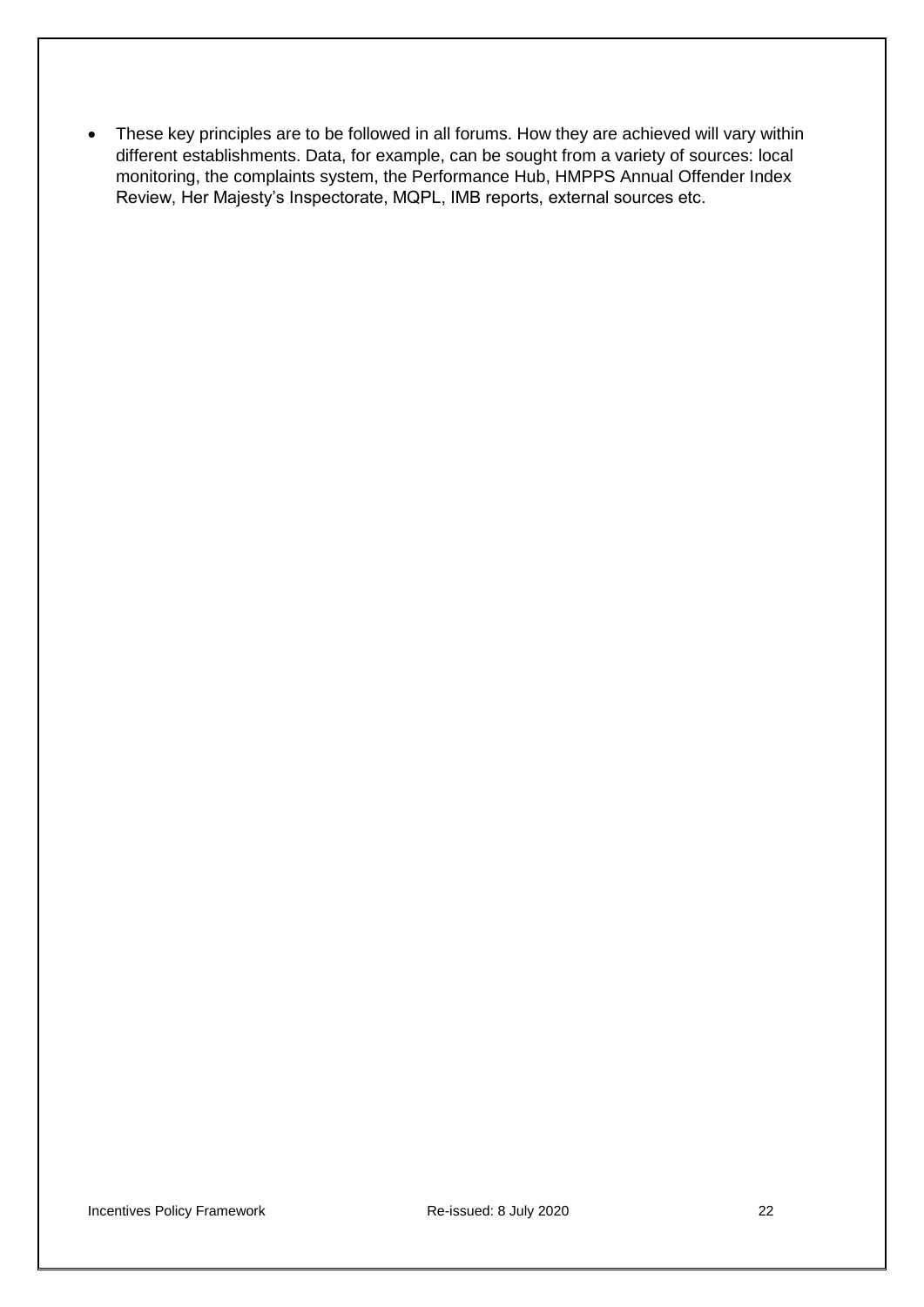## <span id="page-22-0"></span>**National Facilities List**

#### **Introduction**

The National Facilities List (NFL) identifies the items that Governors need to consider when developing and operating their local incentive schemes. The items below are provided to offer a level of consistency and ensure that it provides Governors opportunities to tailor schemes for their local prison population.

The list is divided into two parts

• **Part 1** – the **Minimum list** of items that Governors must allow each prisoner, where requested, irrespective of incentive level. Prisoners on Basic level must be restricted to items on part 1 of the list and

**Part 2** – Governors can choose additional items from part 2 of the list to add to their local facilities list for Standard and Enhanced levels or levels above Enhanced. It is for Governors locally to determine what incentive level prisoners must be on to have access to these items.

When allowing items Governors should consider whether the items chosen are suitable for in-cell use, and meet all relevant risk considerations, including fire, health and safety, and security. The NFL does not override [PSI 63/2011 Management of the Local Security Strategy](http://www.justice.gov.uk/downloads/offenders/psipso/psi-2011/psi-63-2011-local-security-strategy.doc) or any other relevant safety consideration. Furthermore, local infrastructure, including electrics, fire precautions, and health and safety considerations may impact whether certain items on the NFL can be accessed within individual prisons. There are no set numerical limits on the numbers of each item prisoners can have in possession, including consumables, but prisoners must not exceed the overall volumetric control limits as set out in national policy [PSI 12/2011 Prisoners' Property.](http://www.justice.gov.uk/downloads/offenders/psipso/psi-2011/psi-12-2011-prisoners-property.doc) In addition, the following items are not constrained by volumetric control:

- **One birdcage** (in prisons where birds are permitted) is exempt from volumetric control. However, if allowed, prisoners should be made aware at the outset that birds are not allowed in every prison establishment and if transferred they may not be able to take their bird with them;
- **one musical instrument** (e.g. a guitar);
- **legal papers;**
- **bedding** up to the standard cell scale issue;
- **one set of clothing** (whether prisoner's own clothing or prison issue), including that worn when the volume of property is monitored;
- **posters** etc. which are appropriate to be attached to cell walls; *posters must not be attached to external walls;*
- **items held in possession for the care of babies** in mother and baby units; *Governors must be satisfied that such items are held for this purpose, and that the quantity held does not impede effective searching;*
- **Reasonable amounts of items that support Transgender prisoners to live in the gender they identify with**. Governors must be satisfied that the quantity held does not impede effective searching
- **religious texts and artefacts**, essential for the practice of the prisoner's religion.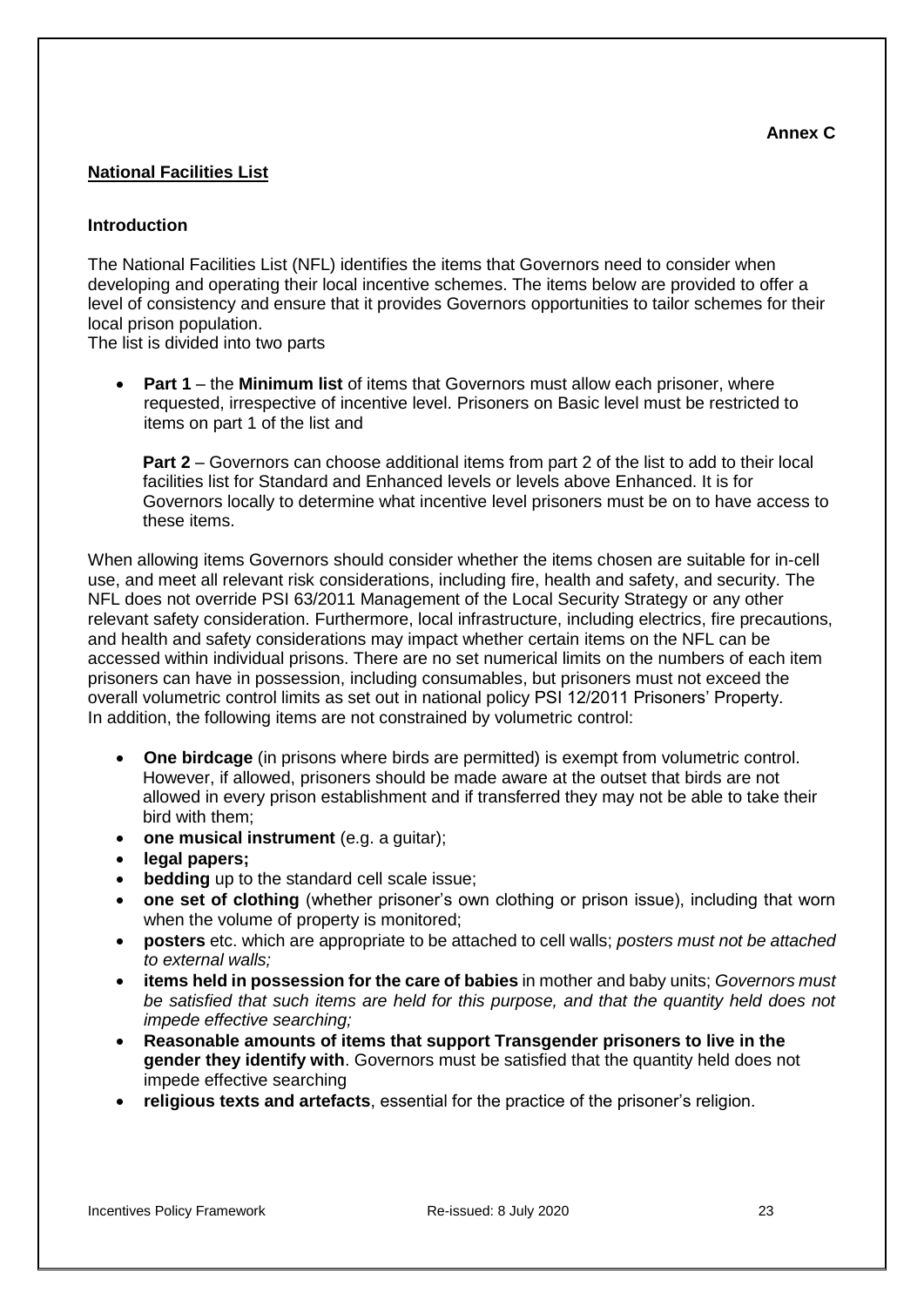# **Part 1 – Minimum list**

| Item                                   |                                                                                                                                                                                                                                                                                                                                                                                                                                                                                                                                                                                                                                                                                                                                                                                                                                                                                                                                                                                                                                                                                                                                                                                |
|----------------------------------------|--------------------------------------------------------------------------------------------------------------------------------------------------------------------------------------------------------------------------------------------------------------------------------------------------------------------------------------------------------------------------------------------------------------------------------------------------------------------------------------------------------------------------------------------------------------------------------------------------------------------------------------------------------------------------------------------------------------------------------------------------------------------------------------------------------------------------------------------------------------------------------------------------------------------------------------------------------------------------------------------------------------------------------------------------------------------------------------------------------------------------------------------------------------------------------|
| Clothing                               | Prison issued in line with local allowances.<br>$\bullet$                                                                                                                                                                                                                                                                                                                                                                                                                                                                                                                                                                                                                                                                                                                                                                                                                                                                                                                                                                                                                                                                                                                      |
| Footwear                               | Training Shoes/Shoes. No hook and eyes, no steel toe caps unless<br>$\bullet$<br>authorised by the prison for work in custody or outside, no stiletto<br>heels<br>Flip flops / Sandals/ Sliders<br>$\bullet$<br><b>Slippers</b><br>$\bullet$                                                                                                                                                                                                                                                                                                                                                                                                                                                                                                                                                                                                                                                                                                                                                                                                                                                                                                                                   |
| Jewellery                              | Ring. No raised patterns/stones.<br>$\bullet$<br>Earring/Stud/small sleeper for ears and body piercing if worn on<br>$\bullet$<br>initial reception. May be replaced if damaged.<br>Chain. No medallions but religious symbols are accepted.<br>$\bullet$<br>Rheumatism band.<br>$\bullet$<br>Wristwatch/Pocket Watch. Can include alarm and digital display but<br>$\bullet$<br>must not include data storage, recording, Bluetooth or WiFi<br>capability, digital, TV, or mobile phone facility. No smart watches.                                                                                                                                                                                                                                                                                                                                                                                                                                                                                                                                                                                                                                                           |
| Personal hygiene and<br>grooming items | Towel. No sports teams/countries/ offensive slogans/designs.<br>$\bullet$<br>Flannel / Sponge.<br>$\bullet$<br>Comb / Hair brush.<br>$\bullet$<br>Toothbrush.<br>$\bullet$<br>Nail clippers. Possession of those with files to be determined locally<br>$\bullet$<br>by individual risk assessment.<br>Shaving brush. No metal allowed.<br>$\bullet$<br>Nail brush.<br>$\bullet$<br>Hair accessories e.g. scrunchies/ties, clips, extensions. Additional<br>$\bullet$<br>items to be determined locally by individual risk assessment.<br>Hair dryer.<br>$\bullet$<br>Tweezers.<br>$\bullet$<br>Shower cap.<br>$\bullet$<br>Toilet/make-up bag. Not padded.<br>$\bullet$<br>Small fans.<br>Make-up.                                                                                                                                                                                                                                                                                                                                                                                                                                                                            |
| Stereo/radio and<br>associated items   | Radio and/or sound system i.e. compact disc player/cassette/ combined<br>system. No MP3, MP4 or iPods, for example. If the system has a built-<br>in MP3 / IPOD docking station it must be disabled /blocked with tamper<br>proof seals. Items powered solely via a USB port will not be allowed.<br>Radios / sound systems powered by other means but with USB ports as<br>well must have the USB ports blocked using tamper-evident seals or<br>permanently blocked or the setting reconfigured using USB control<br>software to prevent its use. Radio/sound systems with proprietary<br>Bluetooth are permitted. The authorisation and guidance for proprietary<br>Bluetooth, HMPPS Bluetooth Guide and Regulations can be found at<br>Annex I.<br>All audio systems are for in cell use. Governors need to be satisfied<br>$\bullet$<br>that the item does not present a security risk. Governors need to<br>conduct a risk assessment when handling a request from a prisoner<br>to be permitted to have a short-wave radio in-possession.<br>In line with Section 2 paragraph e) of Segregation (PSO 1700)<br>Governors can, upon the recommendation of a Review Board, |
| Incentives Policy Framework            | Re-issued: 8 July 2020<br>24                                                                                                                                                                                                                                                                                                                                                                                                                                                                                                                                                                                                                                                                                                                                                                                                                                                                                                                                                                                                                                                                                                                                                   |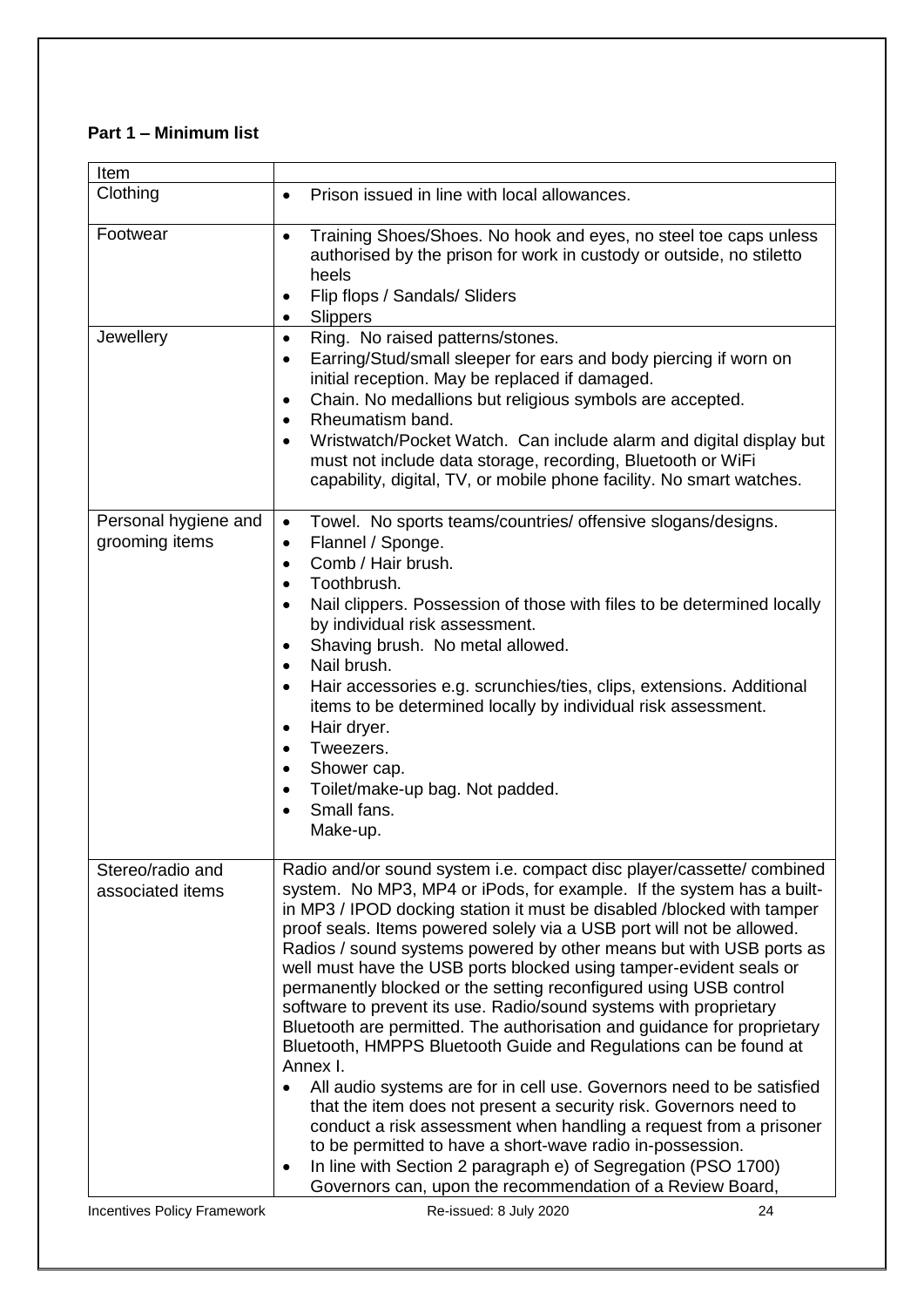|                                                                                               | decide to remove a radio from a prisoner in segregation if the<br>prisoner has not been willing to meet the targets set for them by the<br>Board. However, "a decision to remove a radio should be given<br>careful consideration and is one that should not be taken lightly.<br>Further consideration should be given to the period of time the radio<br>is removed and any changes in the behaviour/mental health the<br>removal may have on the prisoner". |
|-----------------------------------------------------------------------------------------------|----------------------------------------------------------------------------------------------------------------------------------------------------------------------------------------------------------------------------------------------------------------------------------------------------------------------------------------------------------------------------------------------------------------------------------------------------------------|
| Cassette tapes                                                                                | Standard size with transparent casing only. Can be removed from<br>$\bullet$<br>prisoners in segregation as per Section 2e of PSO 1700 mentioned<br>above.                                                                                                                                                                                                                                                                                                     |
| <b>Compact Discs</b>                                                                          | Can be removed from prisoners in segregation as per Section 2e of<br>$\bullet$<br>PSO 1700 mentioned above.<br>CD Storage Case. Not padded. Can be removed from prisoners in<br>$\bullet$<br>segregation as per Section 2e of PSO 1700 mentioned above.                                                                                                                                                                                                        |
| Earpiece/Headphones                                                                           | No wireless or Bluetooth headphone allowed. Can be removed from<br>$\bullet$<br>prisoners in segregation as per Section 2e of PSO 1700 mentioned<br>above.                                                                                                                                                                                                                                                                                                     |
| Alarm clock                                                                                   | Battery operated only. No wall mounted types. Can have digital<br>$\bullet$<br>display.                                                                                                                                                                                                                                                                                                                                                                        |
| Calculator                                                                                    | Not programmable printout type.<br>$\bullet$                                                                                                                                                                                                                                                                                                                                                                                                                   |
| <b>Batteries</b>                                                                              | No Rechargeable batteries.<br>$\bullet$                                                                                                                                                                                                                                                                                                                                                                                                                        |
| 2- Way adapter                                                                                | Only in establishments with the supporting electrical supply.<br>$\bullet$                                                                                                                                                                                                                                                                                                                                                                                     |
| Miscellaneous                                                                                 | Posters and Drawing Pins for use on cell poster boards only. No<br>$\bullet$<br>posters containing indecency, drugs or racially offensive material.<br>Tins and Tin Opener. Butterfly type only. Tins and Tin openers<br>$\bullet$<br>subject to individual risk assessment. Disposal of lids to follow the<br>local safe system of work.<br>Storage Containers. Small plastic containers only.<br>$\bullet$<br>Flask (unless kettles are provided).           |
|                                                                                               | Where appropriate:                                                                                                                                                                                                                                                                                                                                                                                                                                             |
|                                                                                               | Bespoke Disability Equipment.<br>Prescription glasses, non-tinted unless there is a medical need for<br>$\bullet$<br>tinted lenses.<br>Hearing Aid.<br>$\bullet$<br>Walking Sticks / Crutches.<br>$\bullet$                                                                                                                                                                                                                                                    |
|                                                                                               | Contact Lenses must be clear and not coloured unless there is a<br>medical need.                                                                                                                                                                                                                                                                                                                                                                               |
|                                                                                               | Contact lenses solution.<br>$\bullet$                                                                                                                                                                                                                                                                                                                                                                                                                          |
| <b>Smoking Requisites</b><br>(for possession in<br>open prisons where<br>the Governor permits | Weekly purchase allowance of 125g for loose tobacco or 180 cigarettes<br>/ cigars. A maximum of double the weekly allowance can be retained in<br>possession. Governors may wish to impose a limit on the quantity of<br>these items that prisoners can hold in possession including:                                                                                                                                                                          |
| smoking and only for<br>use in designated<br>outside areas, and<br>applies only to 18 and     | Pipe, roller, lighter (disposable lighters only).<br>$\bullet$<br>Loose Tobacco.<br>$\bullet$<br>Cigarettes / Cigars.                                                                                                                                                                                                                                                                                                                                          |
| over designated                                                                               |                                                                                                                                                                                                                                                                                                                                                                                                                                                                |

Incentives Policy Framework **Re-issued: 8 July 2020** 25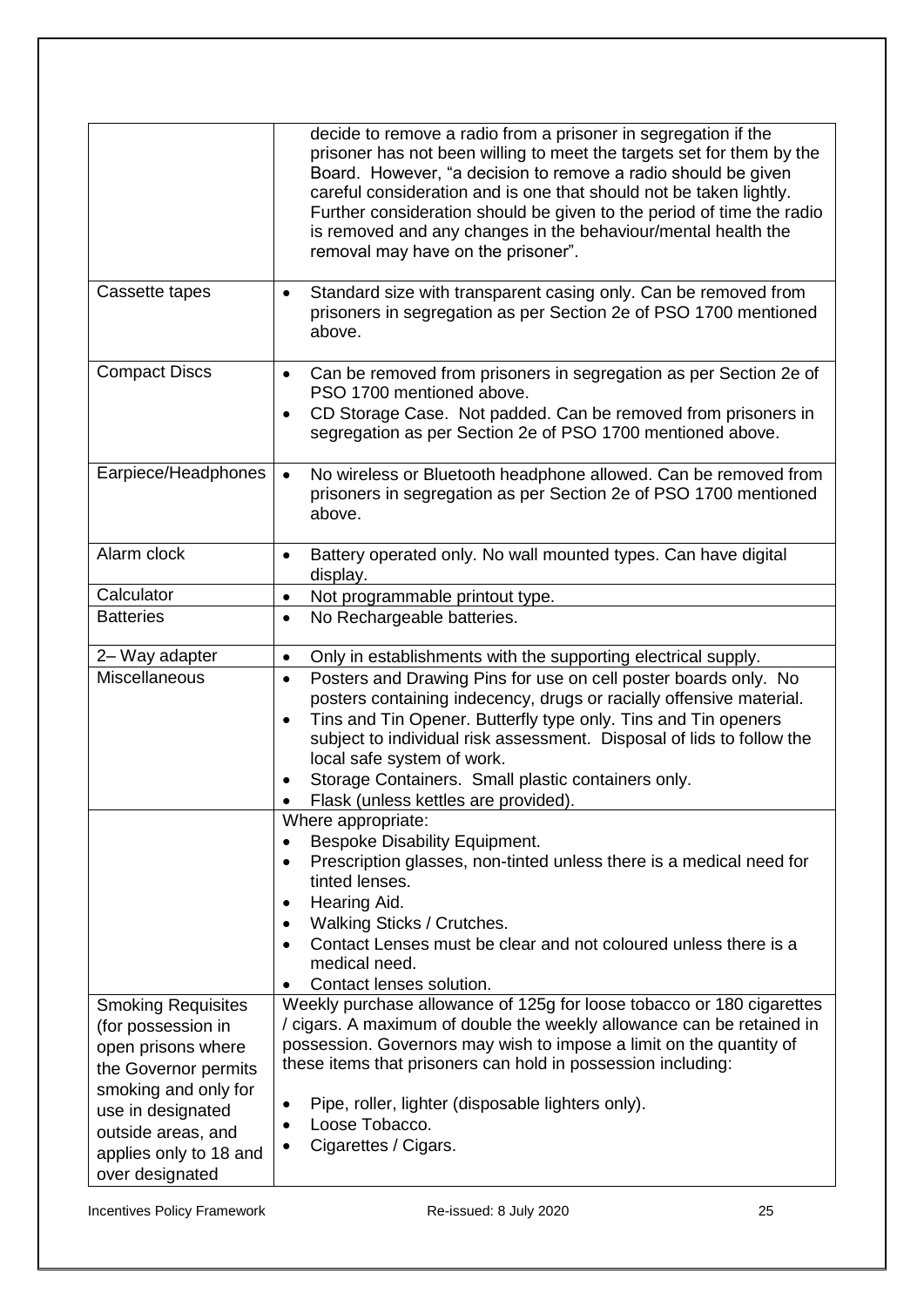| establishments.<br>Under 18 designated<br>establishments<br>operate a non-<br>smoking policy).                                                                                          |                                                                                                                                                                                                                                                                                                                                                                                                                                                                                                                                                                                                                                                                                                                                                                                                                                                                                                |
|-----------------------------------------------------------------------------------------------------------------------------------------------------------------------------------------|------------------------------------------------------------------------------------------------------------------------------------------------------------------------------------------------------------------------------------------------------------------------------------------------------------------------------------------------------------------------------------------------------------------------------------------------------------------------------------------------------------------------------------------------------------------------------------------------------------------------------------------------------------------------------------------------------------------------------------------------------------------------------------------------------------------------------------------------------------------------------------------------|
| Nicotine Replacement<br><b>Requisites</b><br>Applies only to 18 and<br>over designated<br>establishments.<br>Under 18 designated<br>establishments<br>operate a non-<br>smoking policy. | Electronic Vaping Device (Vapes) with vape charger and plug.<br>$\bullet$<br>Only 1 Vape Device, plug and charger in possession per prisoner<br>Vape Cartridges. A maximum of 6 packets of vaping cartridges are<br>$\bullet$<br>allowed in possession per prisoner<br>Electronic Cigarettes (disposable)<br>$\bullet$<br>Nicotine Replacement Patches<br>$\bullet$<br>Nicotine Replacement Lozenges<br>$\bullet$                                                                                                                                                                                                                                                                                                                                                                                                                                                                              |
| Writing and reading<br>materials                                                                                                                                                        | Books including for example dictionary, puzzle books, Sudoku or<br>$\bullet$<br>colouring books. Contents may be subject to restriction and placed<br>in Stored Property if considered inappropriate.<br>Calendar.<br>$\bullet$<br>Diary/Address Book. Not padded or electronic.<br>$\bullet$<br>Writing Pad/Envelopes/ Stamped Addressed Envelopes - Subject to<br>Security checks.<br>Greeting cards.<br>$\bullet$<br>Writing utensils.<br>$\bullet$<br>Photograph Album, Photograph Frames & Photos. Not padded,<br>$\bullet$<br>must be plastic / Perspex-fronted. No indecent photographs.<br>Magazines, Periodicals, newspapers. Contents may be subject to<br>$\bullet$<br>restriction and placed in Stored Property if considered inappropriate.<br>Playing cards.<br>$\bullet$<br>Stamps.<br>$\bullet$<br>Religious Artefacts (see PSI 05/2016 for further information).<br>$\bullet$ |
| <b>Distraction packs</b>                                                                                                                                                                | Where provided by the prison.<br>$\bullet$                                                                                                                                                                                                                                                                                                                                                                                                                                                                                                                                                                                                                                                                                                                                                                                                                                                     |

# **Part 2 – Additional list of items for Governors to consider**

| Bedding - all must be<br>fire retardant | Duvet.<br>$\bullet$<br>Pillows.<br>$\bullet$<br>Single sheet.<br>Duvet cover & Pillow Cases.<br>$\bullet$<br>Curtains (at local discretion if fittings allow).<br>$\bullet$<br>Rug.<br>$\bullet$<br>Floor Mat / Bathroom Set.<br><b>Table Cover</b>               |    |
|-----------------------------------------|-------------------------------------------------------------------------------------------------------------------------------------------------------------------------------------------------------------------------------------------------------------------|----|
| Clothing                                | Coats<br>No black items permitted, with the exception of leggings.<br>No hoods.<br>$\bullet$<br>No offensive slogans/designs, sports teams, countries etc.<br>$\bullet$<br>Nothing padded or quilted.<br>$\bullet$<br>Hats must not:<br>Cover the face<br>$\circ$ |    |
| <b>Incentives Policy Framework</b>      | Re-issued: 8 July 2020                                                                                                                                                                                                                                            | 26 |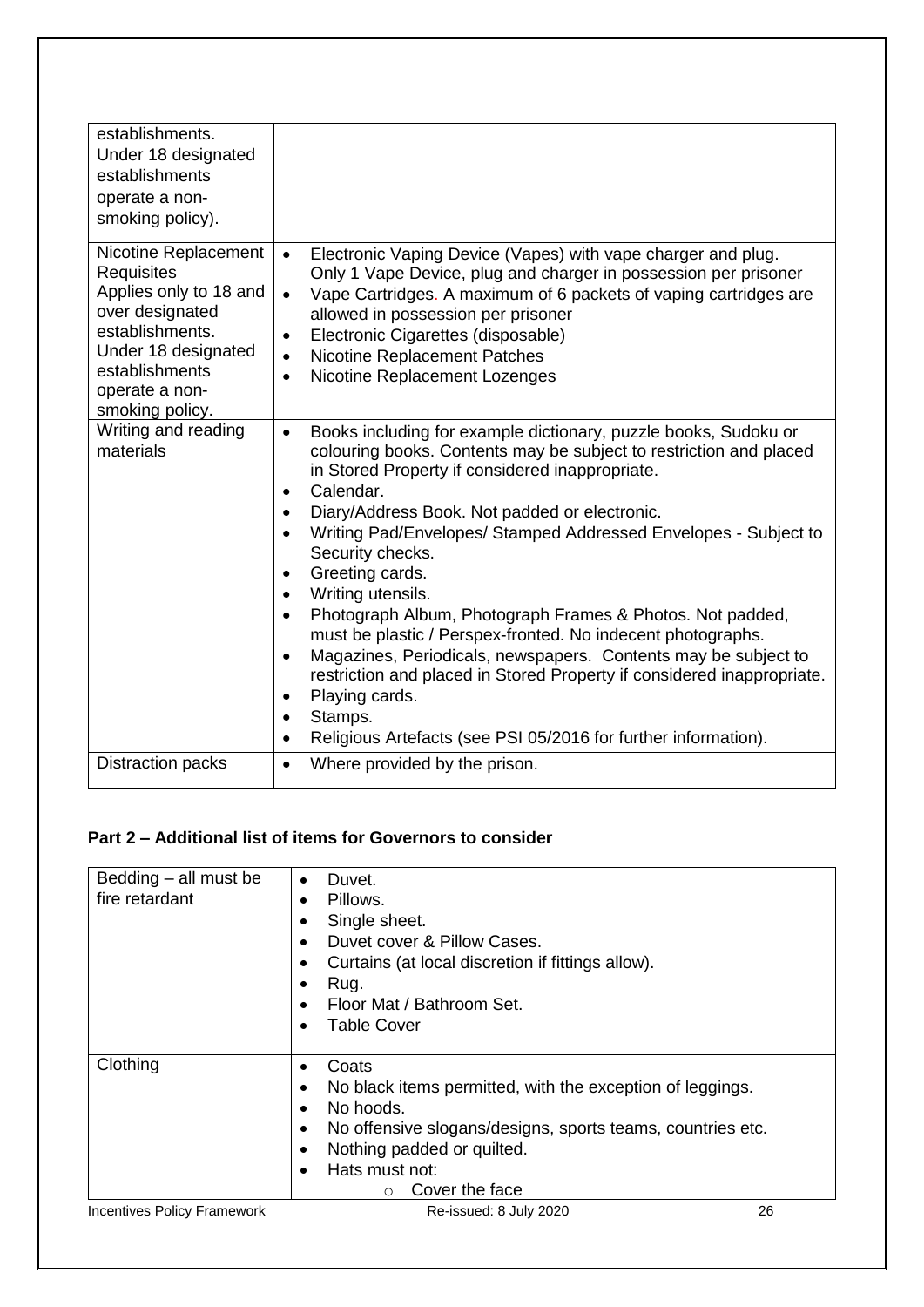|                             | Be of officer uniform type<br>$\circ$<br>Peak cap<br>$\circ$                                                                                                                                                                                                                                                                                                                                                                                                                                                                                                                                                                                                                                                                                                                                                                                                                                                                           |
|-----------------------------|----------------------------------------------------------------------------------------------------------------------------------------------------------------------------------------------------------------------------------------------------------------------------------------------------------------------------------------------------------------------------------------------------------------------------------------------------------------------------------------------------------------------------------------------------------------------------------------------------------------------------------------------------------------------------------------------------------------------------------------------------------------------------------------------------------------------------------------------------------------------------------------------------------------------------------------|
|                             | Have side flaps that cover any part of the head.<br>$\circ$<br>Be lined, padded or quilted<br>$\circ$                                                                                                                                                                                                                                                                                                                                                                                                                                                                                                                                                                                                                                                                                                                                                                                                                                  |
| Food utensils               | Basic cooking utensils including saucepans / baking trays - the<br>٠<br>utensil material to be determined locally subject to individual<br>assessment Tea Towels.                                                                                                                                                                                                                                                                                                                                                                                                                                                                                                                                                                                                                                                                                                                                                                      |
| Gaming and DVD<br>players   | Games station. Consoles that do not have internet connectivity in<br>$\bullet$<br>their factory state may generally be considered suitable. USB<br>ports must be blocked using tamper-evident seals or permanently<br>blocked or the setting reconfigured using USB control software to<br>prevent their use. The USB power supply for the Nintendo SNES<br>Classic is permitted. Annex D provides further advice.<br>Consoles Game Discs - No 18 rated games.<br>٠<br>Gaming memory cards.<br>DVD Player + DVDs. - No DVD players with hard drives, no 18<br>rated DVDs or blank/home recorded DVDs.<br>Blu-Ray players + discs - No Blu-Ray players with hard drives, no<br>$\bullet$<br>18 rated discs or blank/home recorded discs                                                                                                                                                                                                 |
| Grooming and hygiene        | Electric Hair Clippers. Any scissors /sharps will be removed and<br>٠<br>disposed/stored.<br>Beard trimmer<br>$\bullet$<br>Nasal Hair Trimmer.<br>$\bullet$<br><b>Electric Shaver</b><br>$\bullet$<br>Hair straighteners. not gas powered.<br>٠<br>Pin adapter<br>٠                                                                                                                                                                                                                                                                                                                                                                                                                                                                                                                                                                                                                                                                    |
| Miscellaneous               | Typewriter. USB ports must be blocked using tamper-evident<br>$\bullet$<br>seals or permanently blocked or the setting reconfigured using<br>USB control software to prevent its use.<br>One bird and birdcage.<br>٠<br>Ring folder.<br>Coat Hangers. Plastic or wood only, no metal.<br>Table lamp                                                                                                                                                                                                                                                                                                                                                                                                                                                                                                                                                                                                                                    |
| Hobby activities            | Painting Brushes. Pencil type bristles only.<br>٠<br>Hobby glue/adhesives as follows Pritt Stick, Bostick - 4600, PVA,<br>No 8, Stick 'n' Fix, Copydex - Copydex, Childsplay, Woodfix.<br>Dunlop - Wood Worker, Universal, A1585. Evostick - Nonflam,<br>Safe 80, Resin W Wood, Watertite. Hermetite - Contact adhesive,<br>wood glue, quick stick.<br>Hobby paints as follows Kera Colour - 29101 Paintbox (all<br>colours) Paint - Maximum 12 tubes up to 25ml size. Acrylic<br>Varnish - Maximum 2 paints up to 25ml size. No oil based paints.<br>No thinners allowed.<br>Modelling Matches. Kits with metal hinges are permitted. No<br>٠<br>scissors.<br>Match Cutter.<br>Sandpaper.<br>Knitting needles - availability, size and material to be determined<br>locally subject to risk assessment /sewing/embroidery kits. No<br>scissors.<br>Musical instruments and accessories.<br>Word finder/spell check. No data facility. |
| Incentives Policy Framework | Re-issued: 8 July 2020<br>27                                                                                                                                                                                                                                                                                                                                                                                                                                                                                                                                                                                                                                                                                                                                                                                                                                                                                                           |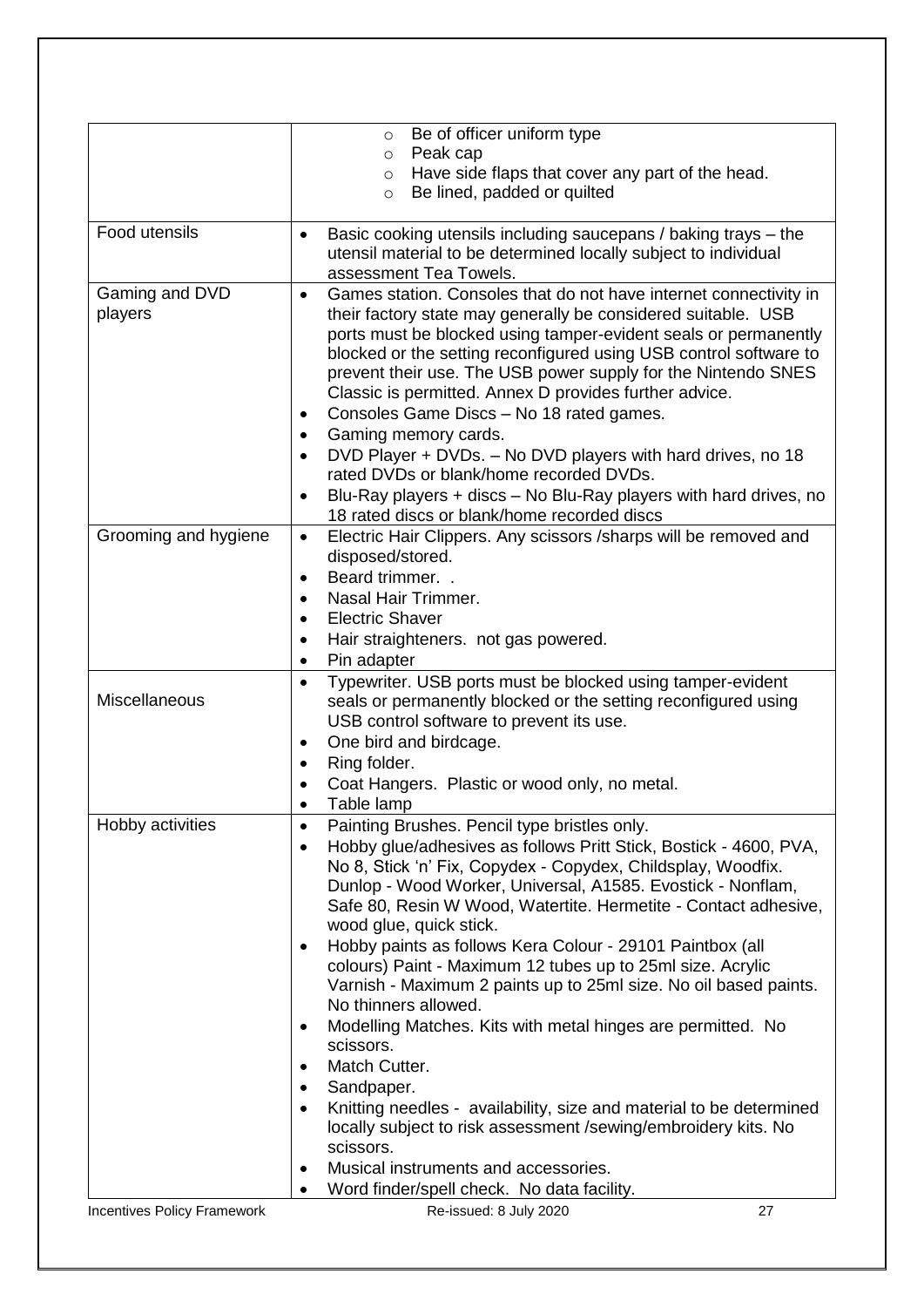|                  | Table board games e.g. chess/draughts. No data facility.<br>$\bullet$       |
|------------------|-----------------------------------------------------------------------------|
|                  | Jigsaws.                                                                    |
|                  | <b>Painting Canvas</b>                                                      |
| Sports equipment | Yoga mat.<br>٠                                                              |
|                  | Heart rate monitor and strap. No data storage facility.<br>$\bullet$        |
|                  | Protein Powders. No yeast extract allowed. Vitamin supplements<br>$\bullet$ |
|                  | permitted.                                                                  |
|                  | Table tennis bat, ball & cover.<br>$\bullet$                                |
|                  | Rugby / Football boots - Rubber studs only.<br>٠                            |
|                  | Weight training Belt / Gloves.<br>$\bullet$                                 |
|                  | Shin Guards – plastic type.<br>$\bullet$                                    |
|                  | Short tennis racket.                                                        |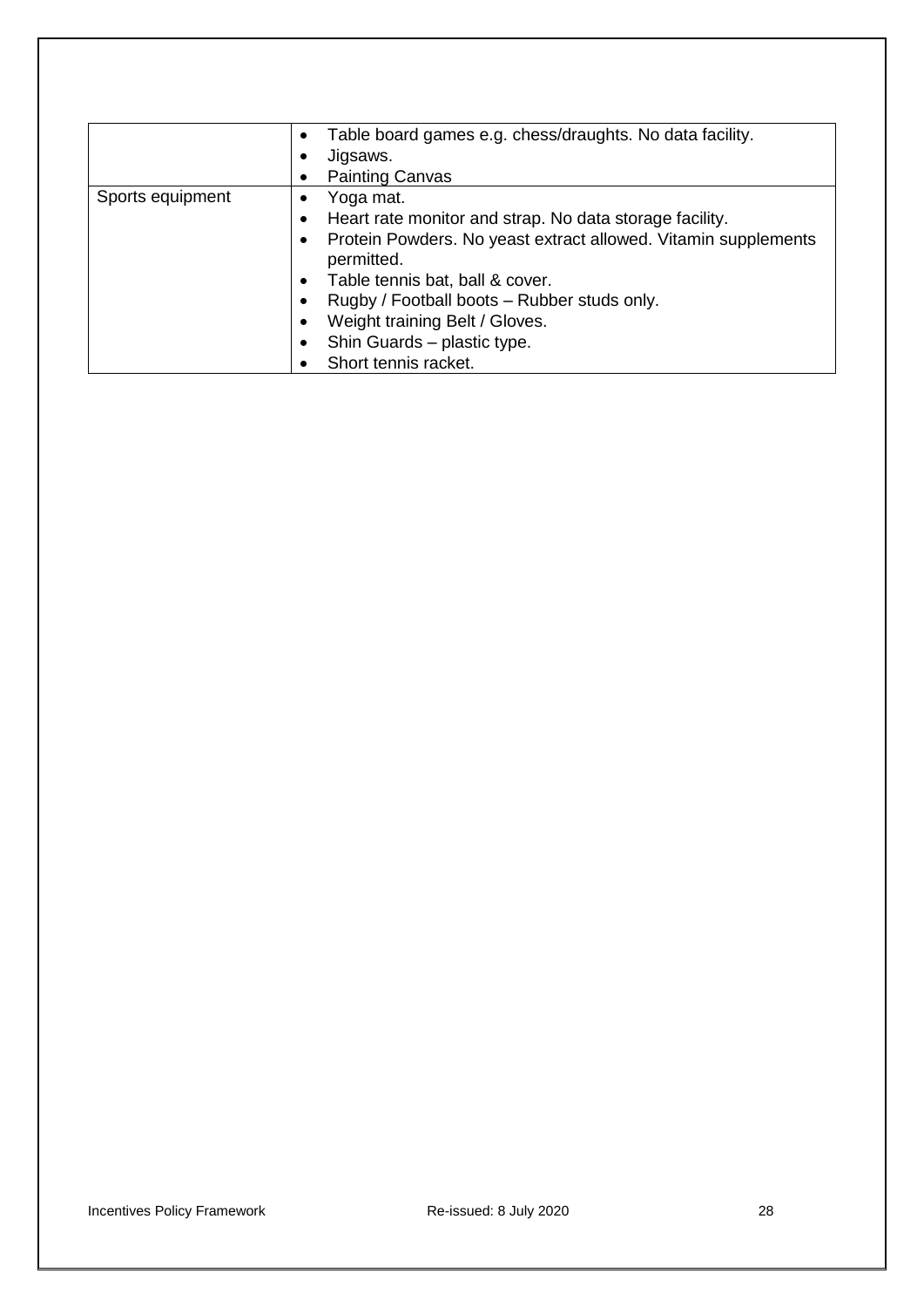### <span id="page-28-0"></span>**Games Consoles and Games**

Governors are permitted to provide prisoners with access only to devices that do not provide internet connectivity in their factory state. 18 rated games are not permitted.

All prisons have previously been made aware that "new generation" games consoles which, in their factory state, have built in wireless access to the internet, are not permitted in possession. HMPPS' Information Security (InfoSec) & Services Team has constructed the following list of the types of consoles that are considered to present a low threat to security as they do not, on their own, provide internet connectivity:

- Original Microsoft Xbox the version launched in 2002 (without network adaptor & associate cabling)
- Modified Microsoft Xbox One (purchased only through Gema Records. This modified console has been made safe for use in prisons. It is without internet and Bluetooth fuctionality, the hard drive is inaccessible, the USB and external storage ports are disabled and sealed with polymer rendering
- Nintendo GameCube (without modem or broadband adaptor & cabling)
- Nintendo GameBoy
- Nintendo GameBoy Colour (without infrared port)
- Nintendo GameBoy Advance
- Nintendo GameBoy Advance SP
- Nintendo GameBoy Micro
- Sony PlayStation
- Sony PlayStation 1
- Sony PlayStation 2 (without network adaptor & cabling)
- Nintendo SNES Classic (The USB power supply is permitted for this console)

### **N.B The Microsoft Xbox 360 is not permitted in possession except in the limited circumstances described below.**

At the discretion of the Governor, and if the risk is deemed manageable, prisoners may retain consoles with disabled internet connectivity that were held in possession or which had been ordered prior to September 2014. The simple rule is that, otherwise, no games consoles, with Wi-Fi capability (whether or not that connectivity has subsequently been disabled) are to be allowed in possession. SOCT Group can provide further advice on threats to prison security presented by games consoles.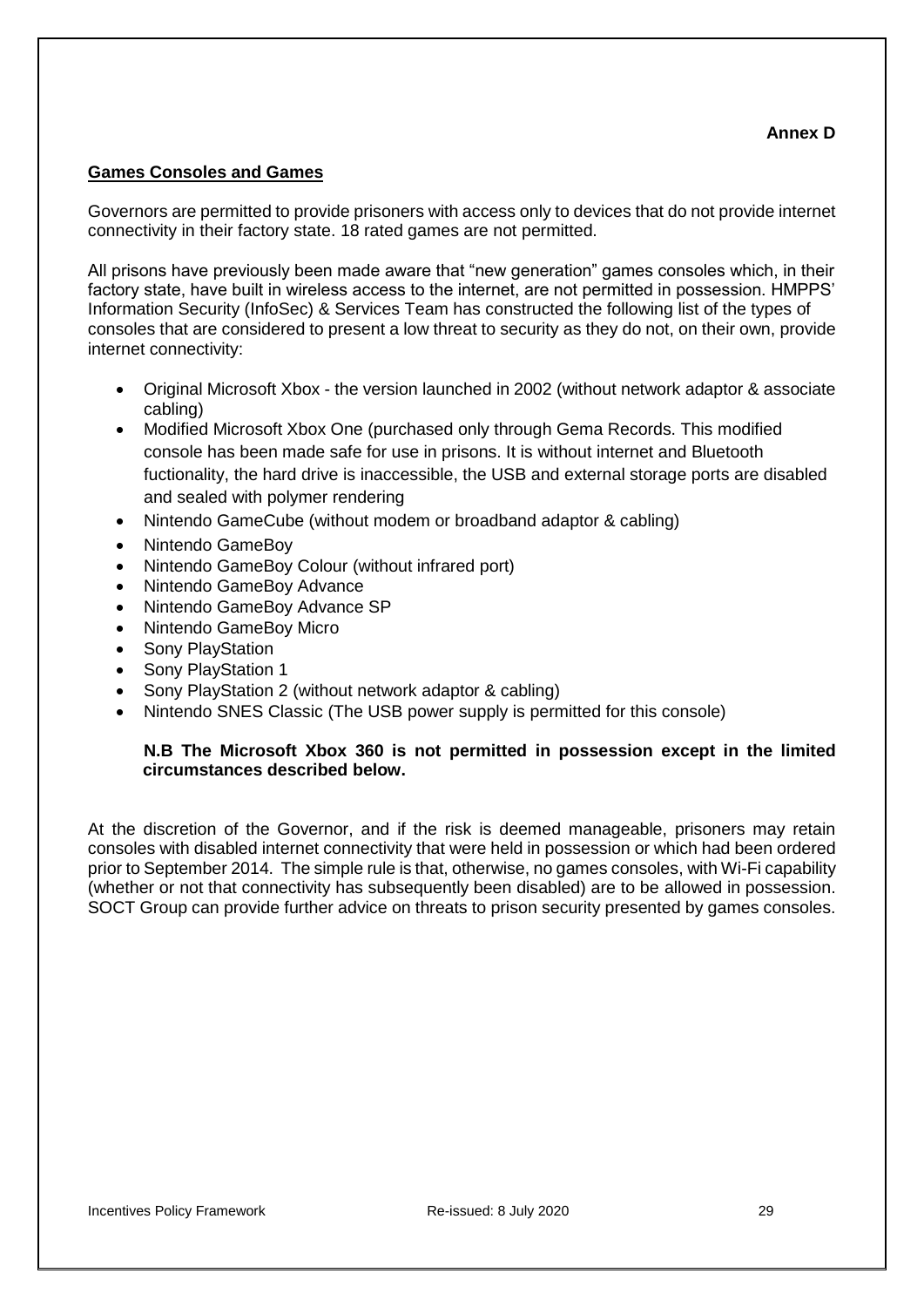#### <span id="page-29-0"></span>**Suggested Compact for Prisoners who have a TV set**

**If you would like one, you can have a TV in your room because of your positive behaviour. We are committed to recognising positive behaviour when people do things well, and to not just focus on when things don't go well.** 

We will give you a colour TV and a remote control (with batteries in it). We will also give you a wall bracket to hold the TV.

If the TV breaks and it was not your fault, we will repair or replace it for you. We will do this as quickly as we can, but there can sometimes be a short delay before we can get it up and running again, or if we don't have many spare TVs in the prison.

### **There are a few important things you need to know about having a TV. We ask that you agree to these before you get your TV. If you have any questions, please ask a member of staff.**

- The TV and remote control belong to the prison. If you transfer, you have to leave the TV behind.
- You need to pay £1 each week to rent the TV. This money comes from your spend account. If you share a cell with other people, then you split this cost equally with them.
- Please look after the TV and keep it in your room at all times. You are not allowed to move it somewhere else, or lend it to other people. This is because it has been given to you in recognition of your behaviour.
- Please turn off the TV when you are away from your room, and please keep the volume down, especially at night. This is out of respect for other people who might be trying to concentrate on other things, or trying to sleep. You can use headphones – if available - if you want to use the TV at times when it might disturb others.
- If the batteries of the remote control run out, it is up to you to decide if you want to replace them. If you decide to replace them, this comes from your own spend account.

### **We want you to keep having a TV, but this can be taken away for a few reasons:**

- If you damage the TV (this includes damaging the TV set, the security stickers on it, the remote control or the bracket) you will be asked to pay for some or all of the damage caused. You will only get your TV back after this money has been paid.
- If you are found guilty of breaking a prison rule, one of the punishments you can be given is that you have to give up your TV.
- If you can't pay for the £1 weekly charge.
- You are moved to another prison, or accommodation where TVs are not allowed.
- If there are security reasons, health and safety reasons, or other reasons about good order and discipline that mean you cannot have a TV in your room any more.

#### **If these reasons are not clear, please ask staff to explain them. We want you to keep hold of your TV, and for you to know how to do this. If your TV is taken away, but you don't understand why, please ask staff to explain.**

If you have to give up your TV, staff will come and get this from your room. This usually happens during the day, when you will be at work or doing other activities.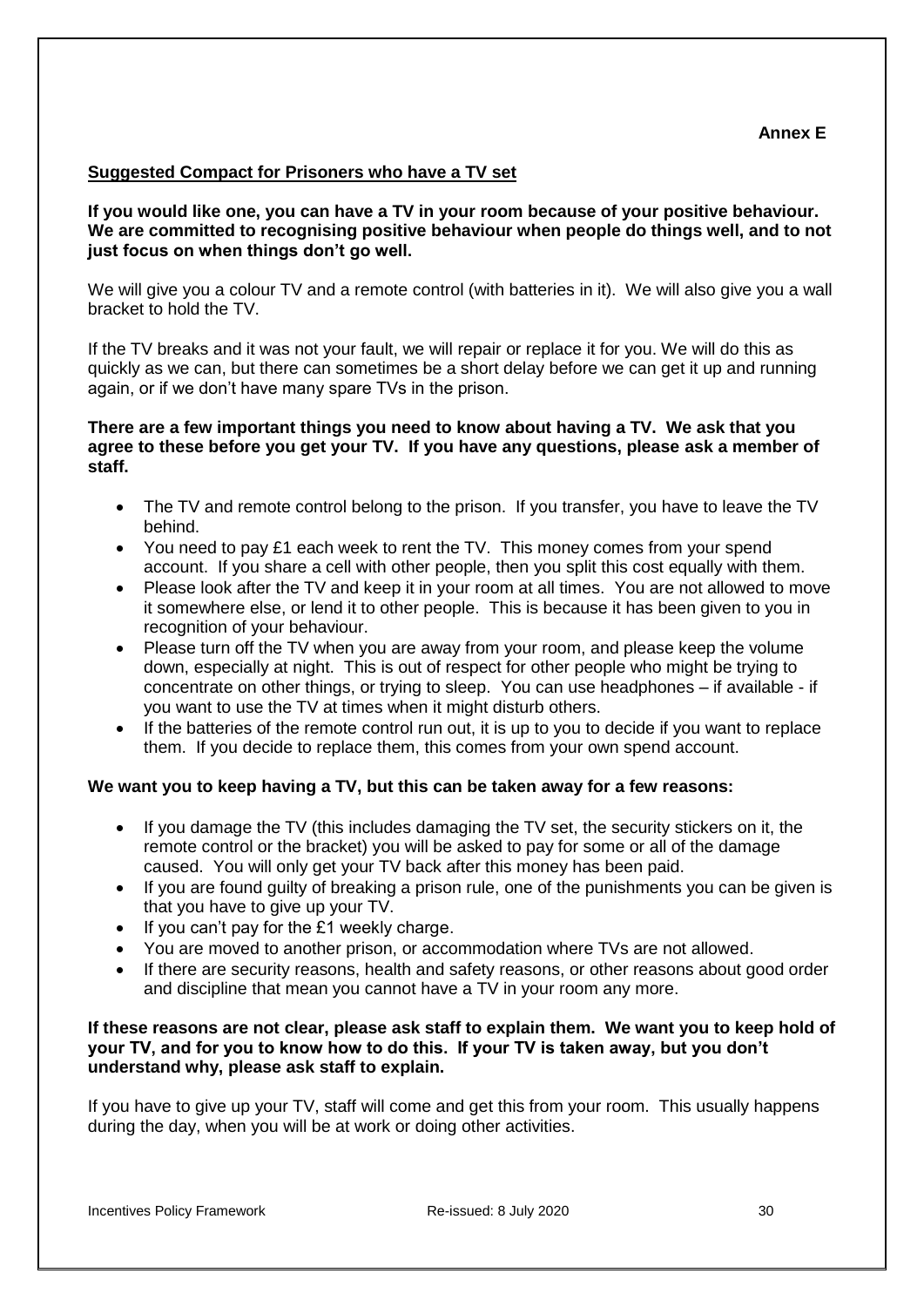#### **Your agreement**

Please tick each box to show you understand and agree:

□ I understand what I need to do to keep my TV. I understand that if I break the rules, my TV might be taken away.

□ I agree to pay £1 every week for my TV (or part of this cost if I share a room with other people).

Name(s)

Prison number(s)

Location

Incentives level

Signed......................................................

### **For identification purposes only (for the prison to complete)**

TV seal number (1 seal) ...........................(staff use only) Remote Control seal number....................(staff use only)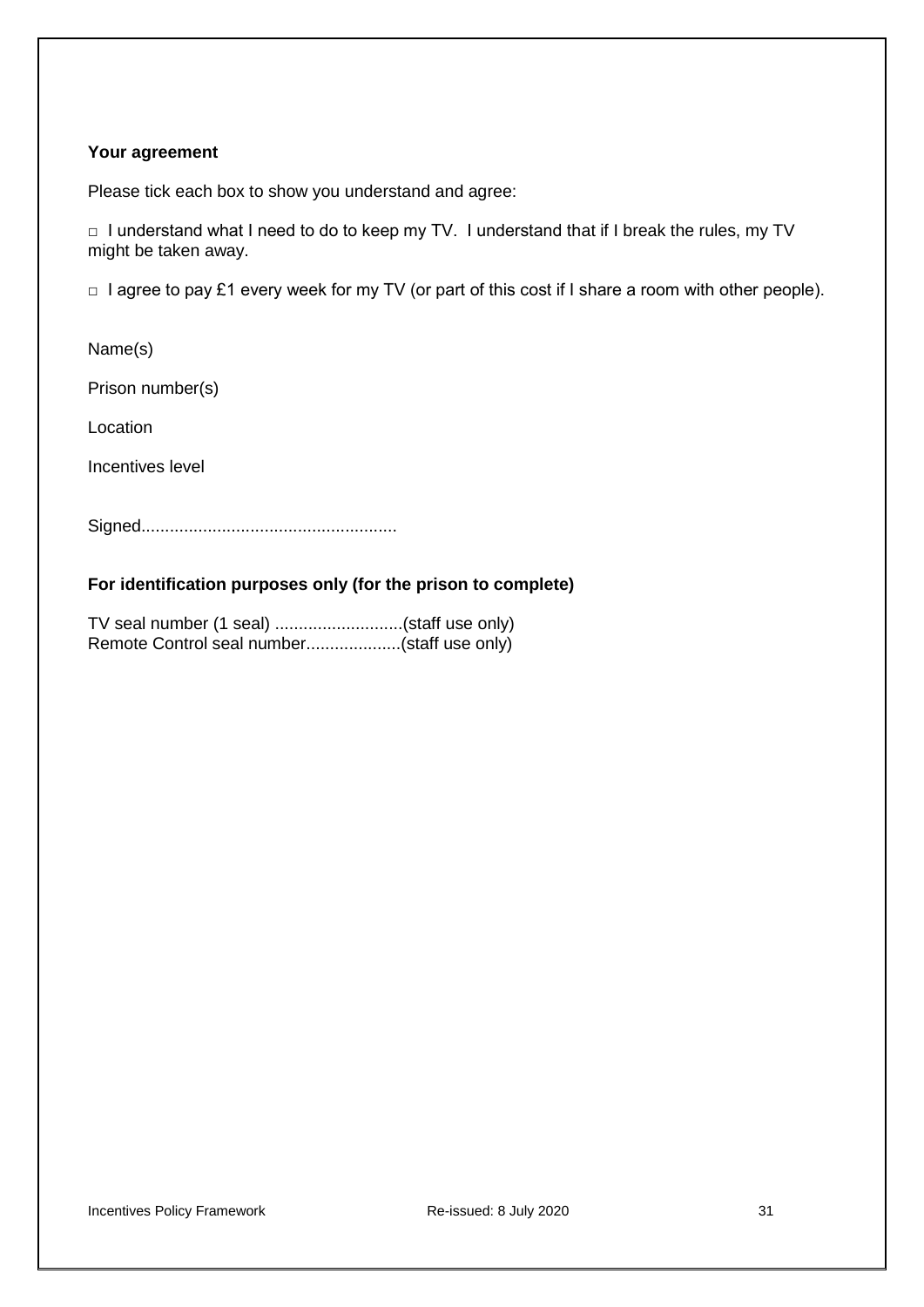### **Annex F**

# <span id="page-31-0"></span>**SENDING AND HANDING IN OF BOOKS TO PRISONERS**

## **Ordering books via approved retailers**

Since 31 January 2015, friends and families of prisoners have been allowed to order books from approved retailers, which source and send the books on to prisoners. The current approved retailers are:

- Blackwell's
- Foyles
- Mr B's Emporium of Reading Delights (added 1 September 2015)
- Waterstones
- WH Smith
- Wordery (added 1 September 2015)

Three additional approved retailers have been added from **4 November 2019.**

- Housmans
- Incentive Plus
- Prisons Org UK

Should a prisoner decide not to accept a book that has been sent in via an approved retailer (or is not permitted to have it in possession) and wishes to return it so that the sender can be refunded, the package should be returned to the person who ordered it. This will be at the prisoner's expense. If the prisoner does not wish to pay for the book to be returned, they should be asked whether they want the book to be sent out (at their own expense) or kept in their stored property. If the book is suitable, prisoners should have the option to offer the book to the prison library as a donation. PSI 12/2011, Prisoners' Property, (and, in particular, paragraph 2.41) sets out further information on how to handle property and the options available to Governors when excess property is received.

### **Sending and handing in of books directly by families and friends**

**From 1 September 2015,** families and friends will also be allowed to send or hand in books to prisoners irrespective of whether or not there are exceptional circumstances. Visitors will not be allowed to hand books directly to prisoners; they will need to be left with staff to process.

### **Amount of books permitted in-cell**

**From 1 September 2015,** there will no longer be a numerical limit on the number of books which prisoners can have in their cells. The number of books permitted will be subject only to the overarching volumetric control limits on property.

### **Further important points**

- All books received must be searched before being passed to prisoners.
- Prisoners will continue to be allowed to order books through existing arrangements in place in prisons.
- The sending or handing in of audio books, whether via an approved retailer or (from 1 September 2015) directly from families and friends, is permitted in cassette or CD format.
- Audio books will form part of the overall general limits on the number of books that can be held in-cell. For the purposes of the standardised facilities list, such items are categorised as books, rather than CDs or cassettes.

Incentives Policy Framework Re-issued: 8 July 2020 32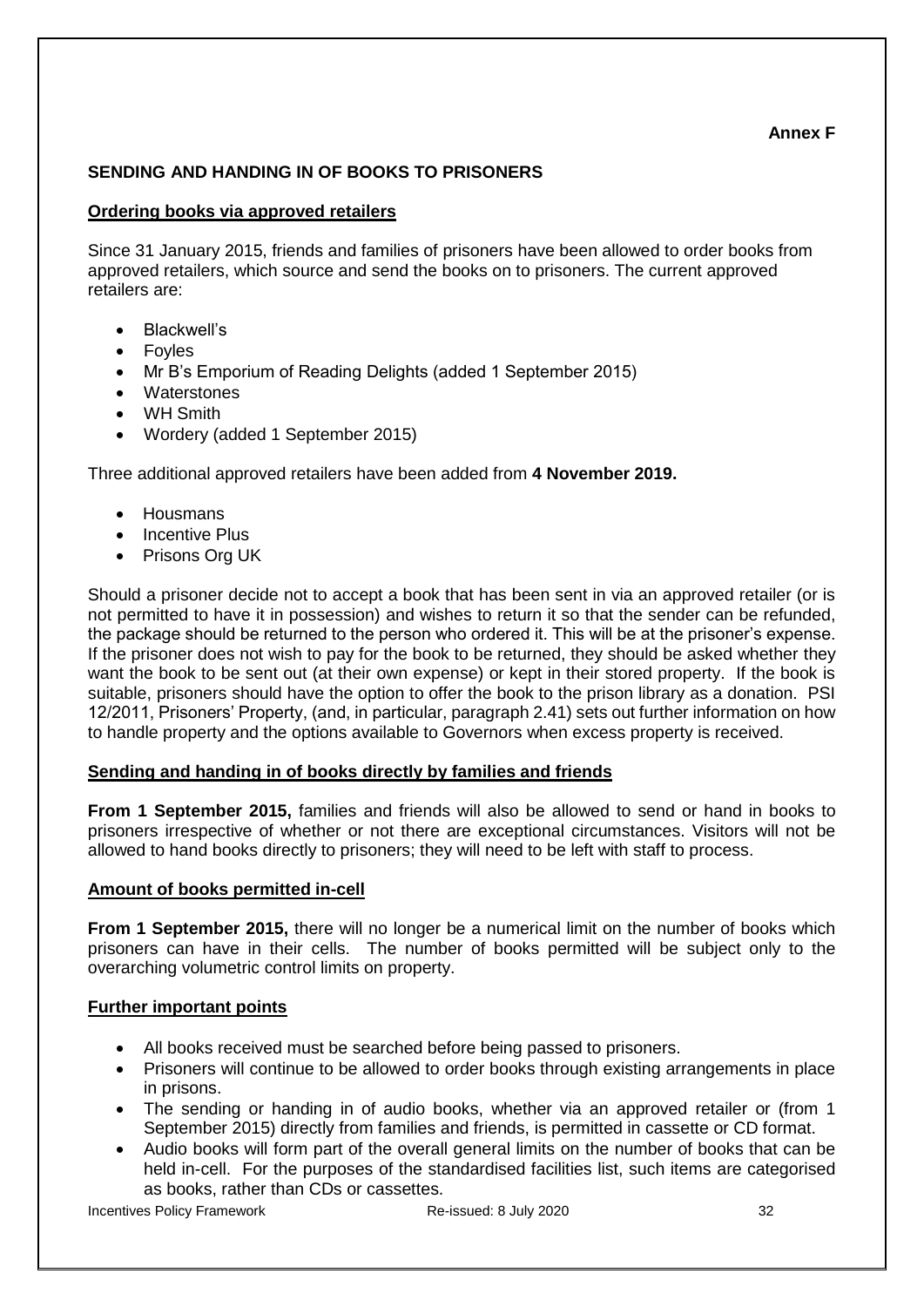• Restrictions on the books which prisoners are allowed to have access to remains unchanged. The Public Protection Manual sets out the books that no prisoner can have access to and Governors can extend this list if the nature of the particular prison's population requires it. In addition, Governors can decide whether an individual prisoner should have a particular book, taking into account the prisoner's offending behaviour.

**These arrangements apply to books only. The sending and handing in of other items, including items which might be available from the approved retailers, remain subject to the restrictions set out at paragraphs 5.52 to 5.55 inclusive of this Framework.**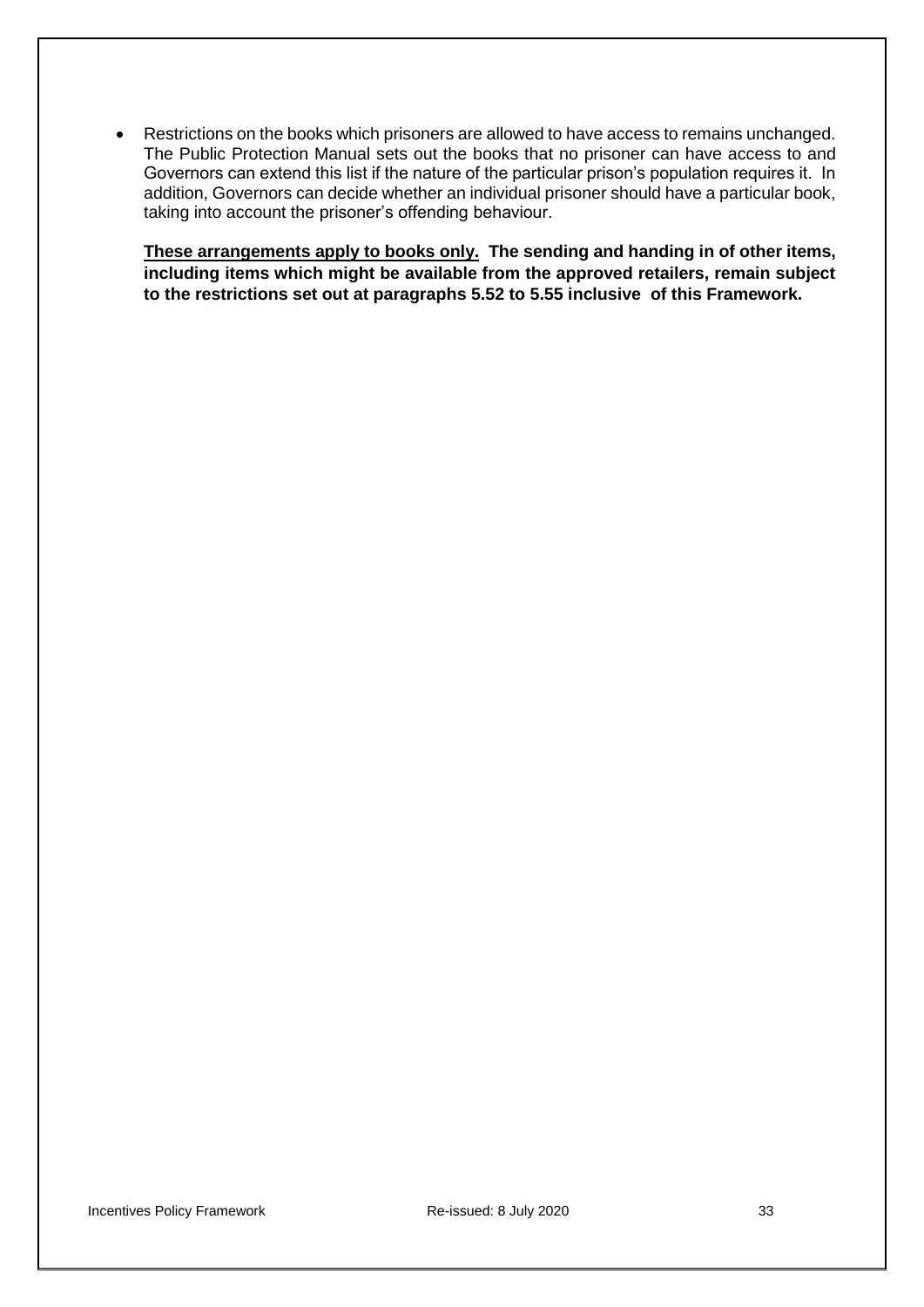### <span id="page-33-0"></span>**Guidance on How to Locally Adjust Central Private Cash Limits**

In order to support the implementation of local incentive schemes all prisons will need to take the action detailed below. Governors will have the freedom to rename the incentive levels in their local policies, however, the current terminology cannot be removed from P-NOMIS.

Log into P-NOMIS and click on:

- ➢ Offender Management
- ➢ Case Management
- ➢ Case Management Maintenance
- ➢ Maintain incentive levels.

| <b>Establishment</b>                |   |                  |                                                                |        |                              |           |           |                         |   |
|-------------------------------------|---|------------------|----------------------------------------------------------------|--------|------------------------------|-----------|-----------|-------------------------|---|
| <b>Establishment Code*</b>          |   |                  | <b>Establishment Description</b>                               |        |                              |           |           |                         |   |
| ACI                                 |   |                  | $\bigstar$ ALTCOURSE (HMP)                                     |        |                              |           |           |                         |   |
|                                     |   | き                |                                                                |        |                              |           |           | $\overline{\mathbf{v}}$ |   |
|                                     |   |                  |                                                                |        |                              |           |           |                         |   |
| <b>IEP Level and Spending Limit</b> |   |                  |                                                                |        |                              |           |           |                         |   |
|                                     |   |                  | <b>Visits Allowance</b><br><b>IEP Level and Spending Limit</b> |        | <b>Other Privileges</b>      |           |           |                         |   |
|                                     |   |                  | Remand                                                         | Remand | Convicted                    | Convicted |           |                         |   |
|                                     |   |                  | IEP Level* IEP Description Transfer Limit* Spend Limit*        |        | Transfer Limit* Spend Limit* |           |           | Active* Expi            |   |
| <b>BAS</b>                          |   | $\bigstar$ Basic | 22.00                                                          | 0.00   | 4.00                         |           | .00Y      |                         | 土 |
| ENT                                 |   | $\bigstar$ Entry | 35.00                                                          | 0.00   | 10.00                        |           | $.00\,$ Y |                         | 土 |
| <b>STD</b>                          | 土 | Standard         | 47.50                                                          | 0.00   | 15.50                        |           | .00Y      |                         | ± |
| ENH                                 | 土 | Enhanced         | 51.00                                                          | 0.00   | 25.50                        |           | .00Y      |                         | ± |

*Please note that the Entry Level is not to be used. Take care to not enter the Standard allowance amounts in the Entry row*.

| Level        | <b>Remand</b><br><b>Transfer</b><br>Limit | <b>Remand</b><br><b>Spend</b><br>Limit | <b>Convicted</b><br><b>Transfer</b><br>Limit | <b>Convicted</b><br><b>Spend</b><br>Limit |
|--------------|-------------------------------------------|----------------------------------------|----------------------------------------------|-------------------------------------------|
| <b>Basic</b> | £25.00                                    | £250.00                                | £5.00                                        | £50.00                                    |
| Standard     | £55.00                                    | £550.00                                | £18.00                                       | £180.00                                   |
| Enhanced     | £60.00                                    | £600.00                                | £30.00                                       | £300.00                                   |

ENT (Entry) Row:

- $\triangleright$  The Entry level must not be included in any local incentive scheme, all amounts on the ENT row should be changed to zero.
- $\triangleright$  Click on the LOV in the Active column and select N.
- ➢ Change the default tick box from Entry to Standard. If this is not changed, all new receptions will continue to be automatically assigned to Entry level.

<span id="page-33-1"></span>Once all amendments have been completed, click on Save.

 $\triangleright$  Click into the relevant boxes and amend the amounts as detailed below: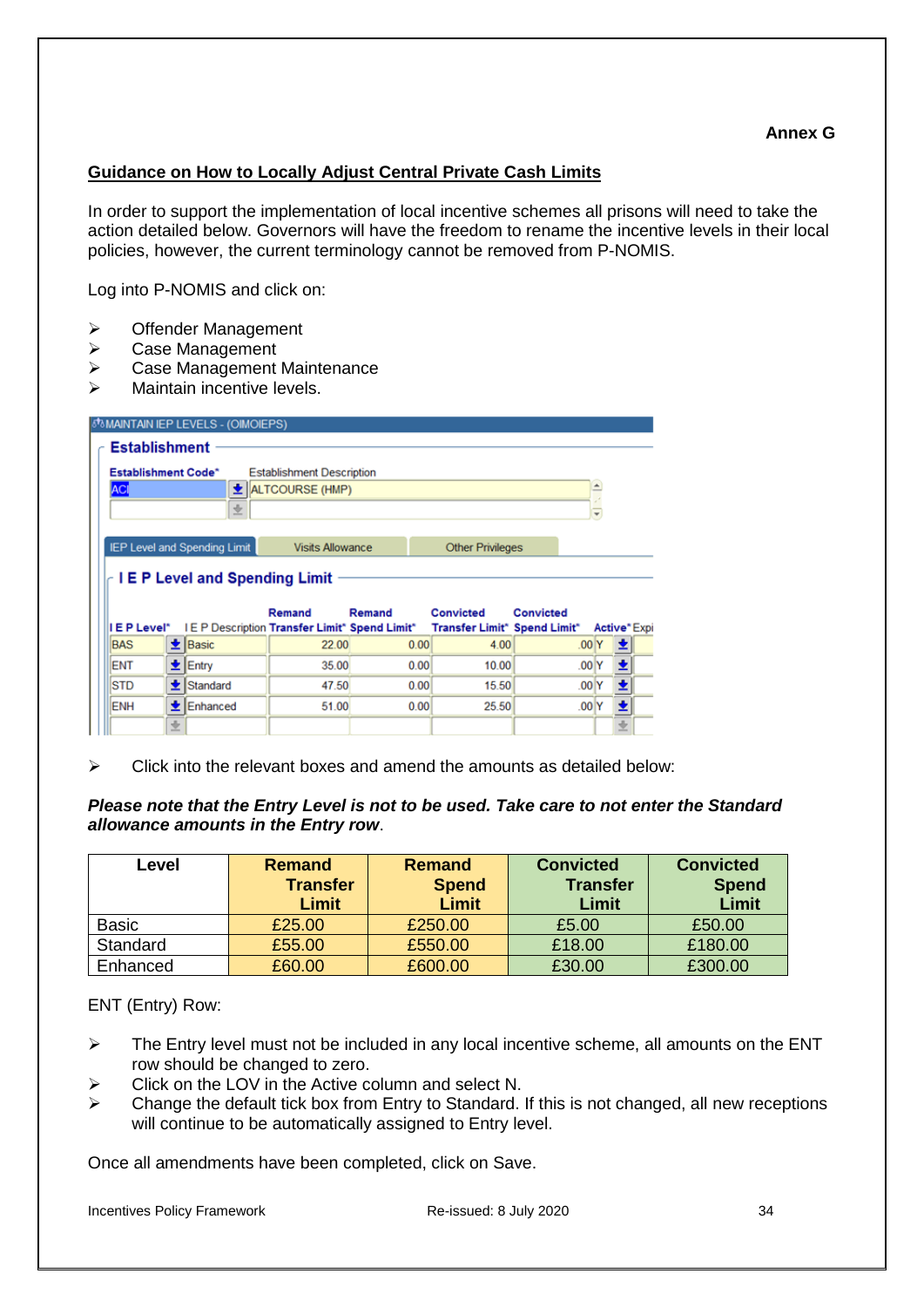# **Annex H**

| <b>Incentives Policy Compliance Checklist</b> |                                                                                                                                                                                                                                                                                                                                              |  |  |
|-----------------------------------------------|----------------------------------------------------------------------------------------------------------------------------------------------------------------------------------------------------------------------------------------------------------------------------------------------------------------------------------------------|--|--|
| <b>Incentive</b><br><b>Levels</b>             | At least 3 levels are in place; Basic, Standard and Enhanced. Incentive<br>levels are determined by patterns of behaviour.                                                                                                                                                                                                                   |  |  |
|                                               | Basic includes as a minimum, prisoners' legal entitlements.                                                                                                                                                                                                                                                                                  |  |  |
| <b>Reviews</b>                                | Good behaviour receives immediate verbal praise, poor behaviour is<br>challenged immediately when it is safe to do so.                                                                                                                                                                                                                       |  |  |
|                                               | All staff and prisoners understand the frequency of reviews/what events<br>trigger reviews.                                                                                                                                                                                                                                                  |  |  |
|                                               | An immediate review takes place for serious incidents of bad behaviour<br>which result in adjudication, with presumption that the prisoner moves<br>down a level(s).                                                                                                                                                                         |  |  |
|                                               | Prisoners on Basic understand what they need to do to return to Standard.                                                                                                                                                                                                                                                                    |  |  |
| <b>Behaviour</b>                              | The prisons Behaviour Principles are regularly communicated to and<br>understood by all staff and prisoners.                                                                                                                                                                                                                                 |  |  |
|                                               | Prisoners who need help to engage in the scheme are identified and<br>supported e.g. those with mental health issues, low maturity, learning<br>difficulties.                                                                                                                                                                                |  |  |
|                                               | Coaching conversations on expected behaviours take place with prisoners,<br>when necessary.                                                                                                                                                                                                                                                  |  |  |
| <b>Incentives</b>                             | The scheme includes the 6 core incentives common to all prisons.                                                                                                                                                                                                                                                                             |  |  |
|                                               | Additional incentives are offered according to the population and the<br>facilities and opportunities available in the prison, and are informed by<br>consultation with prisoners and staff. Incentives offered take account of the<br>Local Security Strategy, safety, prison infrastructure, fire and health and<br>safety considerations. |  |  |
| Staff,<br>including                           | Help prisoners understand the behaviours expected and encourage<br>personal responsibility for progression.                                                                                                                                                                                                                                  |  |  |
| key<br>workers<br>where they                  | Support prisoners on Basic to return to Standard, by for example setting<br>personalised short-term targets to improve behaviour.                                                                                                                                                                                                            |  |  |
| are in<br>place                               | Contribute to reviews by providing input on wing behaviour and<br>performance at activities.                                                                                                                                                                                                                                                 |  |  |
| <b>Appeals</b>                                | Prisoners understand how to appeal against review decisions                                                                                                                                                                                                                                                                                  |  |  |
|                                               | Appeals are heard by a more senior staff member than who took the<br>decision that is being challenged.                                                                                                                                                                                                                                      |  |  |
| <b>Transfer</b>                               | Prisoners retain their possessions on transfer unless they are a risk to<br>safety or security or exceed volumetric control.                                                                                                                                                                                                                 |  |  |
| <b>Incentive</b><br><b>Forum</b>              | A forum involving both staff and prisoners is in place, including where<br>present in the local population, representation from all prisoner groups with<br>protected characteristics. The forum reviews the fairness and effectiveness<br>of the local incentives policy, including the efficacy of the incentives.                         |  |  |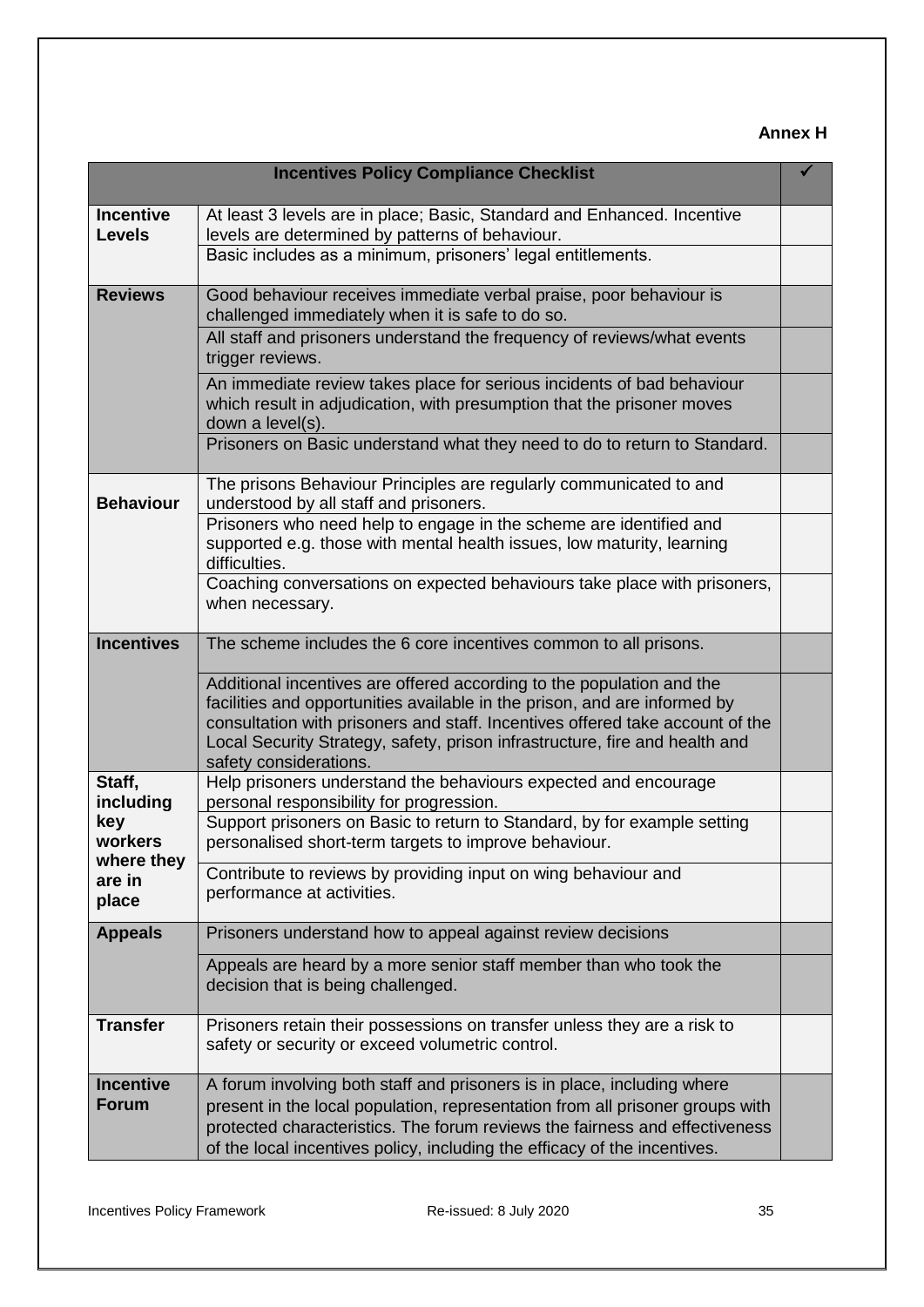### **Annex I**

#### <span id="page-35-0"></span>**Authorisation for Proprietary Bluetooth Radios/Stereos to be possessed by Prisoners**

Prisoners are now allowed to possess Proprietary Bluetooth stereos as per the following central authorisation under section 40C of the Prison Act 1052 in respect of any prison or Young Offender Institution:

Within establishments staff are authorised to allow prisoners to possess proprietary Bluetooth radios/stereos with the following restrictions applied;

- The radio/stereo must only have proprietary Bluetooth
- The radio/stereo must not have any other form of connectivity (such as Wi-Fi)

As with other items, prisons may impose additional administrative restrictions on items allowed into the prison where considered necessary and proportionate on the grounds of security.

Signed by: Chantel King

On behalf of the Secretary of State

Position: Deputy Director of Operational Security Group

Date: 01/04/19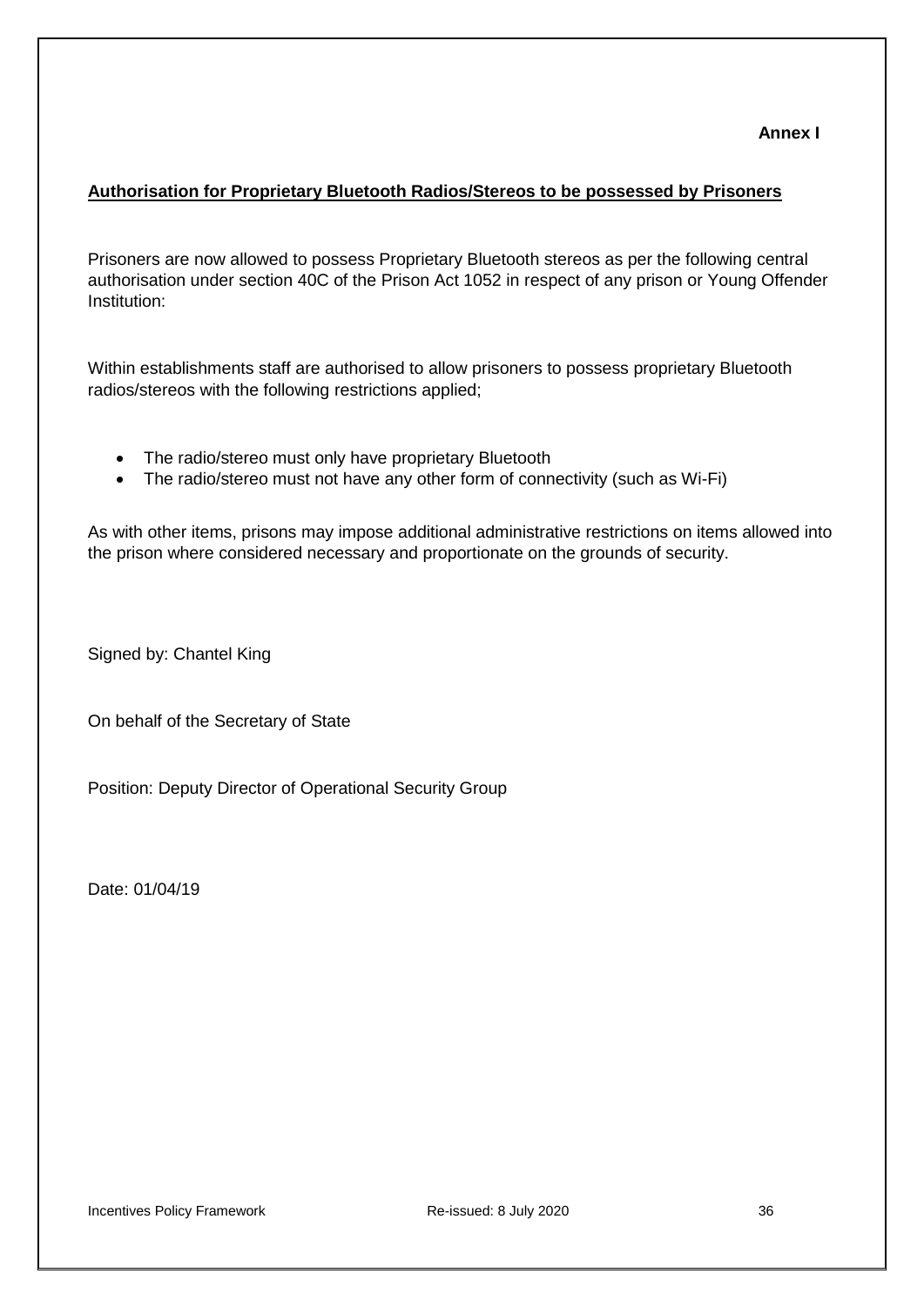### **HMPPS Bluetooth Guide and our Regulations**

#### **What is Bluetooth and what can it do?**

Bluetooth is a way of exchanging data wirelessly between devices. It does this through a specific radio frequency and uses this to create a shorter range network by automatically detecting and contacting devices making the communication between these very easy. Many items can be Bluetooth enabled such as computers, mobile phones and a wide range of other devices.

Bluetooth is particularly convenient in certain situations – for example, when transferring files from one mobile phone to another without cables. Sending music and photos between a PC and a mobile phone is another useful application.

Bluetooth represents a huge connectivity risk in prisons and is often overlooked in its power and capability. It covers a connection range up to 100 meters, especially Class I Bluetooth devices – which means that being at distance does not make you safe anymore.

### **What is the risk?**

Within prisons this makes communication between illicit devices inside and outside the prison a real security issue. This is another method alongside mobile signal which criminals can use in order to continue their criminality. Also, as Bluetooth is designed to transfer larger packets of information it is easier for images or files to be shared.

Sharing files through text or multimedia messages (MMS) is likely to be preferable to Bluetooth, but there are situations where Bluetooth could be also used. For example, compared to text and MMS, Bluetooth transfer functions add encryption and security when sharing files.

An example of how this could be misused within prison is the purchase of Bluetooth enabled headphones. The aim of this device supposedly is to allow a prisoner to listen to music but it could be connected to an illicit mobile phone and a prisoner would be able to openly have conversations without revealing the phone.

### **Why are we now allowing Bluetooth radios/stereos?**

We know that many prisons have said it is hard to buy non-Bluetooth enabled radios/stereos and that the confusion across the estate has been causing difficulties. So, we carried out an assessment into the risks Bluetooth radios/stereos pose and have decided that these can be permitted. We are allowing Bluetooth radios/stereos with proprietary Bluetooth only which means they cannot broadcast data to external communicative devices. This means the risk regarding data transfer is mitigated.

#### **How can I tell if a stereo/radio has proprietary or non-proprietary Bluetooth?**

There are very few models which have non-proprietary Bluetooth as they have a built in computer system. These normally cost thousands of pounds and would not be permitted under List C authorisation as this is IT equipment.